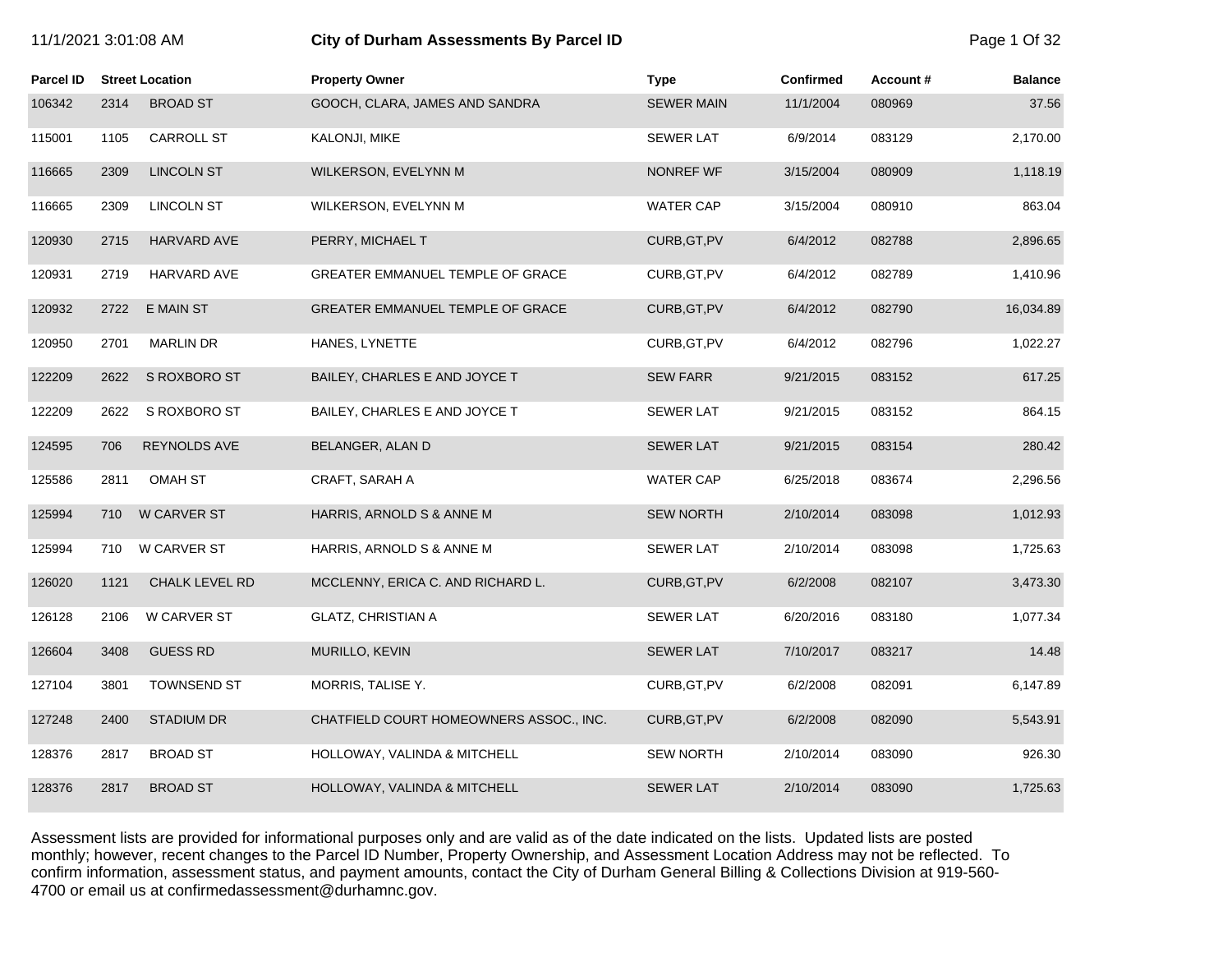| 11/1/2021 3:01:08 AM |      |                        | City of Durham Assessments By Parcel ID |                   |           |          | Page 2 Of 32   |
|----------------------|------|------------------------|-----------------------------------------|-------------------|-----------|----------|----------------|
| Parcel ID            |      | <b>Street Location</b> | <b>Property Owner</b>                   | <b>Type</b>       | Confirmed | Account# | <b>Balance</b> |
| 128808               |      | 513 E MAYNARD AVE      | PENNY, JERRY L                          | <b>SEWER LAT</b>  | 5/6/2002  | 080418   | 174.71         |
| 130254               | 5712 | <b>MEADOWLARK LANE</b> | BARBOUR, CALVIN F.                      | <b>WATER LAT</b>  | 2/18/2008 | 081938   | 1,414.19       |
| 130254               | 5712 | MEADOWLARK LANE        | BARBOUR, CALVIN F.                      | <b>WATER CAP</b>  | 2/18/2008 | 081939   | 2,298.59       |
| 131055               | 3319 | ANGIER AVE             | FENNELL, DAVID AND ARLEEN               | <b>WATER CAP</b>  | 6/20/2011 | 082666   | 2,695.58       |
| 131055               | 3319 | ANGIER AVE             | FENNELL, DAVID AND ARLEEN               | <b>WATER LAT</b>  | 6/20/2011 | 082666   | 945.08         |
| 131199               | 3125 | ROWENA AVE             | CLARK, ULYSSES                          | <b>SEWER MAIN</b> | 6/5/2006  | 081531   | 3,291.83       |
| 131200               | 3127 | ROWENA AVE             | CLARK, ULYSSES                          | <b>SEWER MAIN</b> | 6/5/2006  | 081529   | 2,011.50       |
| 131442               | 2512 | ROCHELLE ST            | JONES, JOHN L. AND WENDY C.             | <b>WATER CAP</b>  | 5/17/2010 | 082551   | 0.06           |
| 131442               | 2512 | ROCHELLE ST            | JONES, JOHN L. AND WENDY C.             | <b>SEW LICK</b>   | 5/17/2010 | 082552   | 0.06           |
| 131536               | 419  | <b>BELMONT DR</b>      | COZART, LUCINDA                         | <b>SEWER LAT</b>  | 4/7/2003  | 080766   | 3.72           |
| 131541               | 433  | <b>BELMONT DR</b>      | JONES, CHARLES E AND ELNORA             | <b>SEW LICK</b>   | 9/21/2015 | 083148   | 570.49         |
| 131541               | 433  | <b>BELMONT DR</b>      | JONES, CHARLES E AND ELNORA             | <b>SEWER LAT</b>  | 9/21/2015 | 083148   | 854.92         |
| 132247               | 3020 | CATHY DR               | EDWARDS, PAWLEY B & CLEO Q              | <b>WATER LAT</b>  | 9/7/2004  | 080954   | 844.61         |
| 132247               | 3020 | <b>CATHY DR</b>        | EDWARDS, PAWLEY B & CLEO Q              | <b>WATER CAP</b>  | 9/7/2004  | 080955   | 1,082.25       |
| 132969               | 2210 | S ALSTON AVE           | <b>BULLOCK, SYLVIA THOMPSON</b>         | <b>SEW FARR</b>   | 6/20/2016 | 083189   | 1,289.22       |
| 132969               | 2210 | <b>S ALSTON AVE</b>    | <b>BULLOCK, SYLVIA THOMPSON</b>         | <b>SEWER LAT</b>  | 6/20/2016 | 083189   | 55.25          |
| 133194               | 820  | <b>HEMLOCK AVE</b>     | ROBINSON, SHARON L                      | CURB, GT, PV      | 8/15/2011 | 082685   | 2,107.50       |
| 133204               | 924  | <b>GASTON AVE</b>      | KYLE, GREGORY P                         | CURB, GT, PV      | 8/15/2011 | 082678   | 1,974.03       |
| 133204               | 924  | <b>GASTON AVE</b>      | KYLE, GREGORY P                         | <b>WATER LAT</b>  | 8/15/2011 | 082678   | 1,165.83       |
| 133205               | 914  | RED OAK AVE            | BRITT, LEEVAN WILLIAMS AND JOSEPH       | CURB, GT, PV      | 8/15/2011 | 082680   | 6,252.25       |
| 133205               | 914  | RED OAK AVE            | BRITT, LEEVAN WILLIAMS AND JOSEPH       | <b>SEWER LAT</b>  | 8/15/2011 | 082680   | 1,337.02       |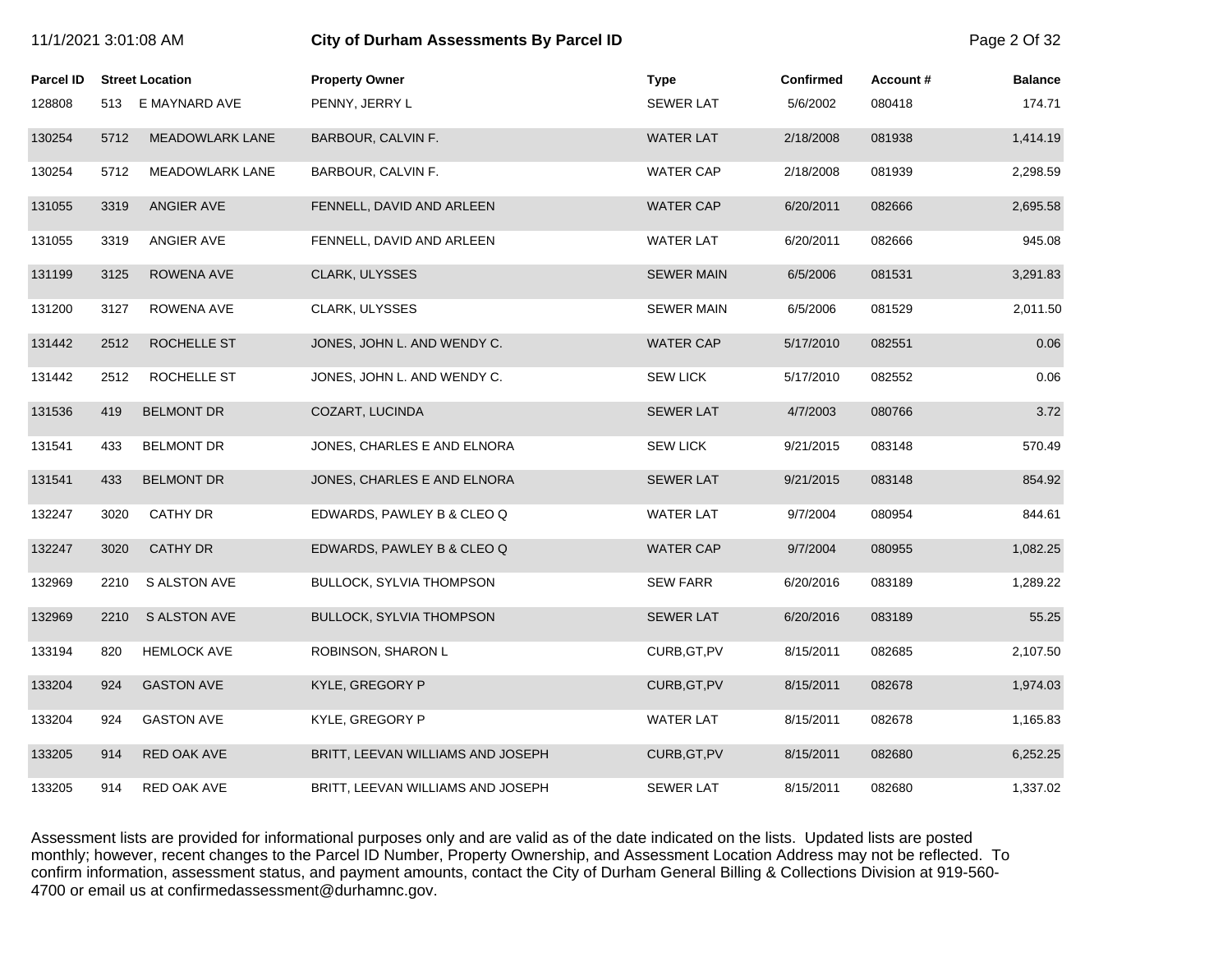| 11/1/2021 3:01:08 AM |      |                        | City of Durham Assessments By Parcel ID |                   |                  |          |                |
|----------------------|------|------------------------|-----------------------------------------|-------------------|------------------|----------|----------------|
| <b>Parcel ID</b>     |      | <b>Street Location</b> | <b>Property Owner</b>                   | <b>Type</b>       | <b>Confirmed</b> | Account# | <b>Balance</b> |
| 133205               | 914  | RED OAK AVE            | BRITT, LEEVAN WILLIAMS AND JOSEPH       | <b>WATER LAT</b>  | 8/15/2011        | 082680   | 1,165.83       |
| 133207               | 910  | RED OAK AVE            | RAY, ERNERST J                          | CURB, GT, PV      | 8/15/2011        | 082682   | 1,522.90       |
| 133208               | 908  | RED OAK AVE            | PATTERSON, MARY                         | CURB, GT, PV      | 8/15/2011        | 082683   | 1,747.95       |
| 133209               | 904  | RED OAK AVE            | WIGGINS, STRATH M                       | CURB, GT, PV      | 8/15/2011        | 082684   | 3,491.20       |
| 133634               | 1723 | <b>COLLIER RD</b>      | TEASLEY, ROBIN V.                       | CURB, GT, PV      | 10/5/2009        | 082276   | 2,168.28       |
| 133824               | 1515 | E CORNWALLIS RD        | HARRELL, DONNA W AND CHARLES J          | <b>SEWER MAIN</b> | 11/5/2012        | 082942   | 8,572.91       |
| 133831               | 1602 | E CORNWALLIS RD        | RAMSEY, JEROME C                        | <b>SEWER MAIN</b> | 8/19/2013        | 082945   | 18,666.27      |
| 134157               | 4010 | <b>FAYETTEVILLE RD</b> | <b>BURNS, GENE EARL</b>                 | WATER LAT         | 5/17/2004        | 080914   | 841.80         |
| 134157               | 4010 | <b>FAYETTEVILLE RD</b> | <b>BURNS, GENE EARL</b>                 | <b>NONREF WF</b>  | 5/17/2004        | 080915   | 1,367.28       |
| 134157               | 4010 | <b>FAYETTEVILLE RD</b> | <b>BURNS, GENE EARL</b>                 | <b>WATER CAP</b>  | 5/17/2004        | 080916   | 1,078.65       |
| 134160               | 4003 | <b>BOOKER AVE</b>      | YATES, EDDIE AND WANDA                  | CURB, GT, PV      | 2/19/2001        | 079251   | 868.40         |
| 134177               | 4004 | <b>BOOKER AVE</b>      | WHITE, JAMERSON F                       | CURB, GT, PV      | 2/19/2001        | 079267   | 2,124.78       |
| 134177               | 4004 | <b>BOOKER AVE</b>      | WHITE, JAMERSON F                       | <b>WATER LAT</b>  | 2/19/2001        | 079282   | 1,283.05       |
| 134177               | 4004 | <b>BOOKER AVE</b>      | WHITE, JAMESON                          | <b>SEWER LAT</b>  | 2/19/2001        | 079283   | 1,877.64       |
| 134293               | 3818 | <b>BOOKER AVE</b>      | PETERSON, CORNELIUS                     | <b>SEW FARR</b>   | 4/4/2011         | 082653   | 1,635.56       |
| 134293               | 3818 | <b>BOOKER AVE</b>      | PETERSON, CORNELIUS                     | <b>SEWER LAT</b>  | 4/4/2011         | 082653   | 1,966.25       |
| 134293               | 3818 | <b>BOOKER AVE</b>      | PETERSON, CORNELIUS                     | <b>NONREF SF</b>  | 4/4/2011         | 082653   | 6,703.13       |
| 135810               | 4916 | <b>BISCAYNE RD</b>     | ELLIOTT, THOMAS L                       | CURB, GT, PV      | 2/6/2006         | 081546   | 6.76           |
| 135810               | 4916 | <b>BISCAYNE RD</b>     | ELLIOTT, THOMAS LEE                     | <b>WATER LAT</b>  | 4/7/2003         | 080778   | 1.00           |
| 135810               | 4916 | <b>BISCAYNE RD</b>     | ELLIOTT, THOMAS LEE                     | <b>SEWER LAT</b>  | 4/7/2003         | 080779   | 3.43           |
| 138739               | 3616 | <b>ALMAN DR</b>        | JONES, CORNELL                          | <b>SEWER MAIN</b> | 10/15/2012       | 082864   | 863.62         |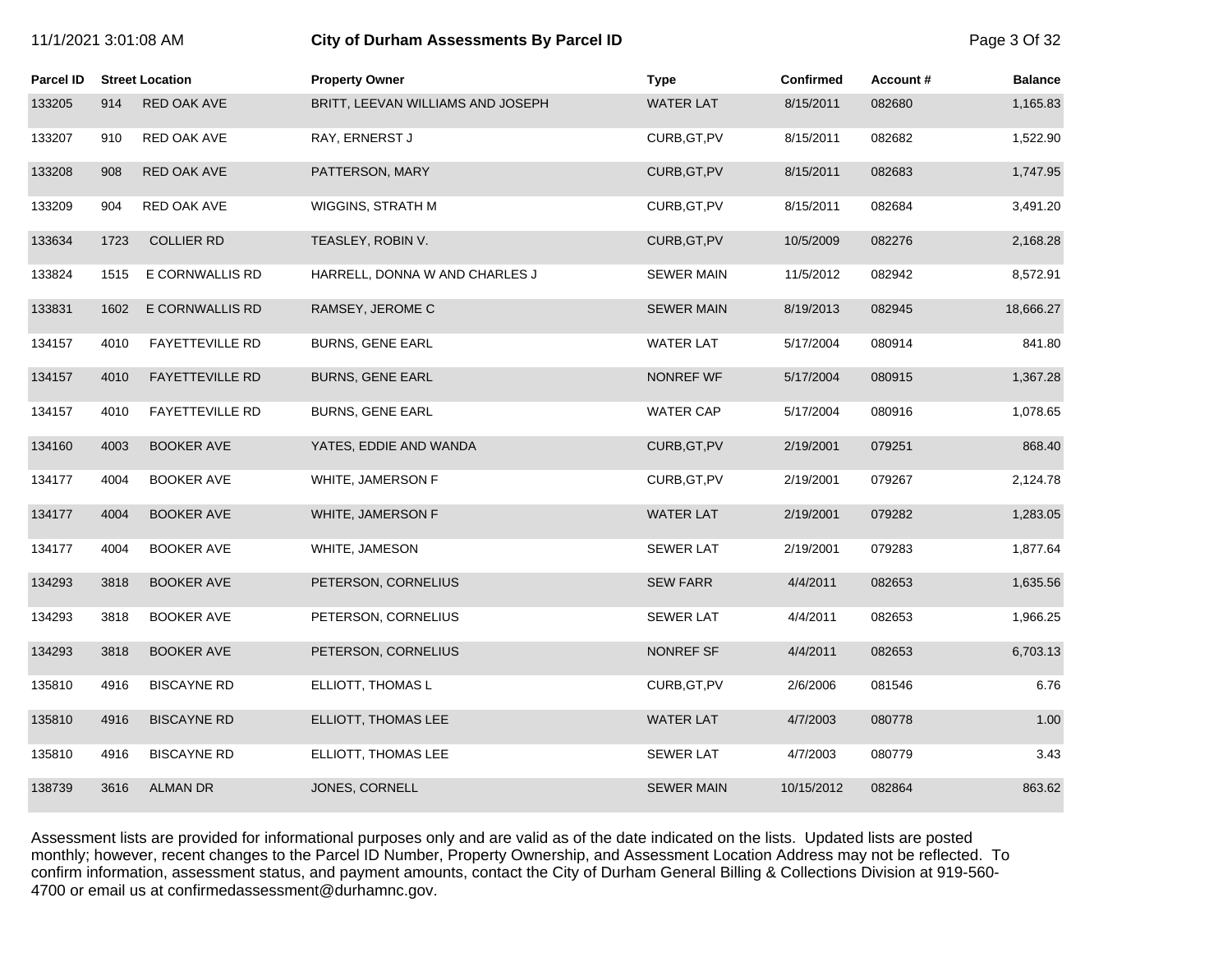| 11/1/2021 3:01:08 AM |      |                         | City of Durham Assessments By Parcel ID |                   |                  |          |                |
|----------------------|------|-------------------------|-----------------------------------------|-------------------|------------------|----------|----------------|
| Parcel ID            |      | <b>Street Location</b>  | <b>Property Owner</b>                   | <b>Type</b>       | <b>Confirmed</b> | Account# | <b>Balance</b> |
| 138739               | 3616 | ALMAN DR                | JONES, CORNELL                          | <b>SW OUTFALL</b> | 10/15/2012       | 082864   | 12,684.10      |
| 138874               | 3500 | DONNIGALE AVE           | AARON AND SOPHIA KUO                    | <b>SW OUTFALL</b> | 3/5/2012         | 082723   | 4.94           |
| 139890               | 4108 | PAVILLION PL            | <b>WILKINSON, DIANE</b>                 | <b>SEWER MAIN</b> | 1/16/2007        | 081766   | 1.78           |
| 142241               | 5501 | <b>BARBEE CHAPEL RD</b> | RIGGSBEE, THEODORA                      | <b>WATER LAT</b>  | 11/17/2008       | 082167   | 1,136.48       |
| 142241               | 5501 | <b>BARBEE CHAPEL RD</b> | RIGGSBEE, THEODORA                      | <b>REFUND WF</b>  | 11/17/2008       | 082168   | 5,261.46       |
| 142241               | 5501 | <b>BARBEE CHAPEL RD</b> | RIGGSBEE, THEODORA                      | <b>WATER CAP</b>  | 11/17/2008       | 082169   | 1,883.73       |
| 142242               | 5503 | <b>BARBEE CHAPEL RD</b> | LONG, MELINDA BLACKWELL                 | <b>WATER LAT</b>  | 2/16/2009        | 082193   | 1,701.66       |
| 142242               | 5503 | <b>BARBEE CHAPEL RD</b> | LONG, MELINDA BLACKWELL                 | <b>WATER CAP</b>  | 2/16/2009        | 082194   | 2,867.87       |
| 143354               | 8405 | <b>NC 751 HWY</b>       | ZAREA, REZA G. AND AHMAD G.             | <b>SEWER LAT</b>  | 7/10/2017        | 083204   | 1,816.33       |
| 143611               | 4911 | SOUTHPARK DR            | PARADIS, MARY T                         | <b>SEWER MAIN</b> | 4/18/2011        | 082610   | 16.45          |
| 143638               | 8    | <b>KERSEY CT</b>        | TANN, CHARLES AND CAROLYN CARVER        | CURB, GT, PV      | 4/18/2011        | 082611   | 24.47          |
| 146360               | 1005 | ARDMORE DR              | HALL, TOYA S                            | <b>WATER MAIN</b> | 9/3/2013         | 083017   | 2,130.00       |
| 146361               | 1009 | ARDMORE DR              | PENA, JOSE ALFREDO AND IRENE            | <b>WATER MAIN</b> | 9/3/2013         | 083018   | 3,673.90       |
| 146377               | 1016 | ARDMORE DR              | <b>CHECK, GERTRUDE</b>                  | <b>WATER MAIN</b> | 9/3/2013         | 083020   | 4,216.41       |
| 146378               | 1012 | ARDMORE DR              | JONES, CAROLYN G                        | WATER MAIN        | 11/18/2013       | 083021   | 1,226.01       |
| 146389               | 806  | ARDMORE DR              | CAMERON, LATASHA                        | <b>SEWER ENO</b>  | 6/25/2018        | 083669   | 748.01         |
| 146389               | 806  | ARDMORE DR              | CAMERON, LATASHA                        | <b>SEWER LAT</b>  | 6/25/2018        | 083669   | 3,654.45       |
| 146427               | 815  | COOK RD                 | WILLIAMS, YVONNE H & CHARLES P          | <b>SEW FARR</b>   | 4/7/2003         | 080677   | 955.55         |
| 146920               | 4818 | <b>BAY POINT DR</b>     | EVERETT, JR, ED AND DOROTHY D           | CURB, GT, PV      | 4/15/2002        | 080243   | 799.42         |
| 146926               | 4674 | <b>BAY POINT DR</b>     | <b>MANGUM HEIRS</b>                     | <b>SEWER LAT</b>  | 4/15/2002        | 080317   | 195.52         |
| 146942               | 106  | <b>OVERBY DR</b>        | <b>GETHERS, LILLIAN</b>                 | CURB, GT, PV      | 4/15/2002        | 080259   | 4,203.00       |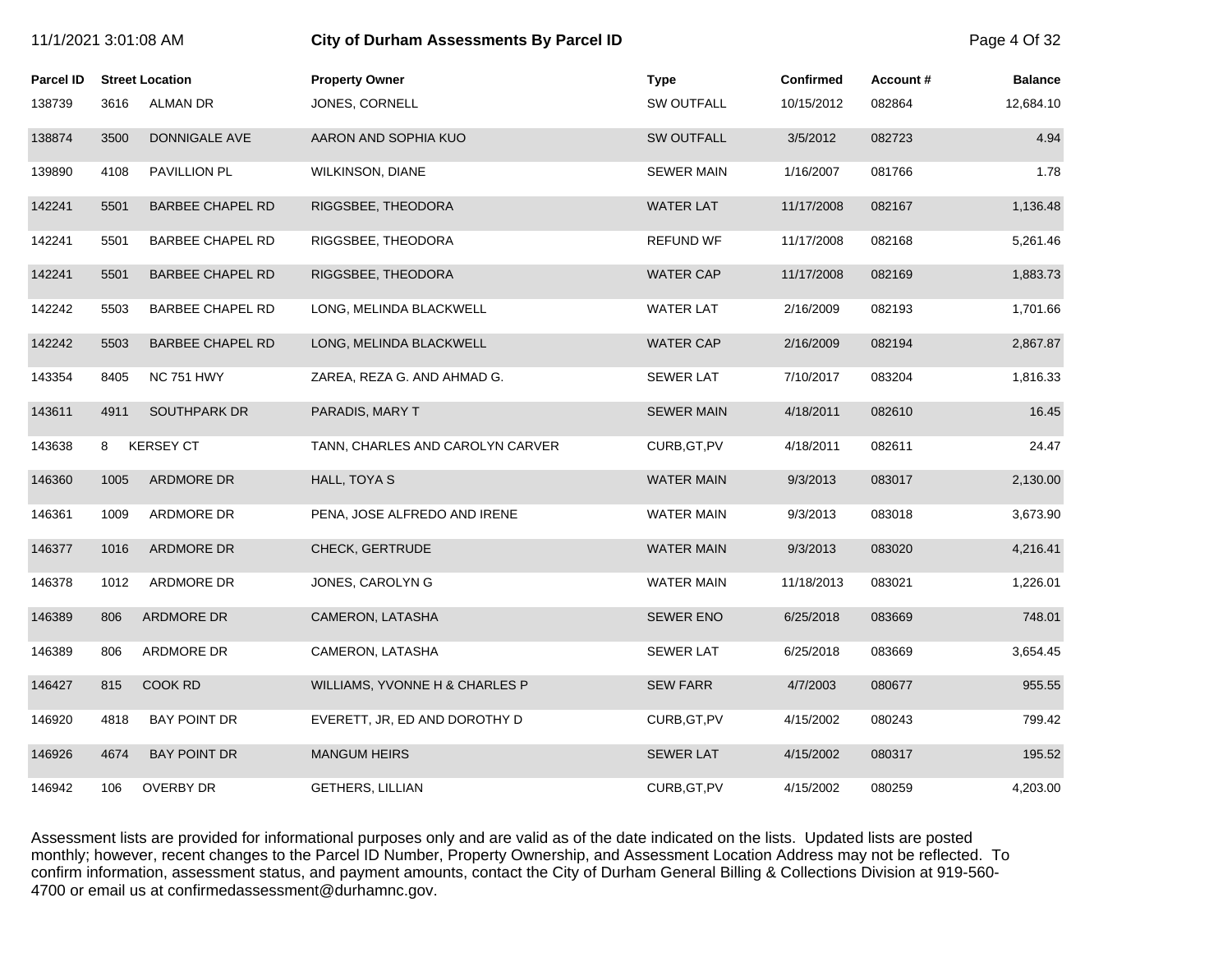| 11/1/2021 3:01:08 AM |      |                        | City of Durham Assessments By Parcel ID |                   |                  |          |                |
|----------------------|------|------------------------|-----------------------------------------|-------------------|------------------|----------|----------------|
| <b>Parcel ID</b>     |      | <b>Street Location</b> | <b>Property Owner</b>                   | <b>Type</b>       | <b>Confirmed</b> | Account# | <b>Balance</b> |
| 146942               | 106  | <b>OVERBY DR</b>       | <b>GETHERS, LILLIAN</b>                 | CURB, GT, PV      | 4/15/2002        | 080265   | 9,023.13       |
| 147269               | 812  | <b>BEEBE DR</b>        | PEAKS, JAMES C. AND CORA H.             | CURB, GT, PV      | 5/19/2008        | 081993   | 8,276.35       |
| 147269               | 812  | <b>BEEBE DR</b>        | PEAKS, JAMES C. AND CORA H.             | <b>WATER LAT</b>  | 5/19/2008        | 082000   | 1,267.83       |
| 147269               | 812  | <b>BEEBE DR</b>        | PEAKS, JAMES C. AND CORA H.             | <b>SEWER LAT</b>  | 5/19/2008        | 082001   | 2,081.43       |
| 147269               | 812  | <b>BEEBE DR</b>        | PEAKS, JAMES C. AND CORA H.             | <b>WATER MAIN</b> | 5/19/2008        | 082006   | 6,000.41       |
| 147270               | 804  | <b>BEEBE DR</b>        | SPRUILL, TONY A.                        | <b>WATER LAT</b>  | 5/19/2008        | 081999   | 1,479.15       |
| 147273               | 809  | <b>BEEBE DR</b>        | MCKNIGHT, TONYA M.                      | CURB, GT, PV      | 5/19/2008        | 081989   | 2,908.84       |
| 147273               | 809  | <b>BEEBE DR</b>        | MCKNIGHT, TONYA M.                      | <b>WATER MAIN</b> | 5/19/2008        | 082002   | 2,426.83       |
| 147310               | 324  | <b>EBON RD</b>         | ALLEN, CLARENCE AND MARY T              | CURB, GT, PV      | 11/5/2001        | 079935   | 4,049.18       |
| 147390               | 5202 | FAYETTEVILLE RD        | LUKNIGHT, BRAM                          | <b>SEWER LAT</b>  | 9/21/2015        | 083146   | 830.66         |
| 147425               | 1914 | COOK RD                | LEATHERS HEIRS, ARBIN                   | <b>WATER LAT</b>  | 4/7/2003         | 080720   | 460.20         |
| 147425               | 1914 | COOK RD                | LEATHERS HEIRS, ARBIN                   | <b>WATER CAP</b>  | 4/7/2003         | 080721   | 2,093.27       |
| 147425               | 1914 | COOK RD                | LEATHERS HEIRS, ARBIN                   | <b>SEW FARR</b>   | 3/15/2004        | 080892   | 2,366.46       |
| 147425               | 1914 | COOK RD                | LEATHERS HEIRS, ARBIN                   | <b>WATER MAIN</b> | 12/6/2004        | 081042   | 4,704.37       |
| 147425               | 1914 | COOK RD                | LEATHERS, HEIRS ARBIN E AND NAOMI       | <b>SEWER MAIN</b> | 11/1/2004        | 080972   | 7,864.53       |
| 147425               | 1914 | COOK RD                | LEATHERS, KARL D & WILLIAM A            | <b>SEWER LAT</b>  | 3/15/2004        | 080891   | 2,845.15       |
| 147690               | 121  | OBIE DR                | NEVILLE, JOHNSON AND WILDA              | CURB, GT, PV      | 1/19/2010        | 082417   | 3,677.63       |
| 147690               | 121  | OBIE DR                | NEVILLE, JOHNSON AND WILDA              | <b>SIDEWALK</b>   | 1/19/2010        | 082488   | 1,594.40       |
| 147719               | 132  | OBIE DR                | COOPER, RONALD AND JILL TURNER          | CURB, GT, PV      | 1/19/2010        | 082427   | 4,121.00       |
| 147719               | 132  | OBIE DR                | COOPER, RONALD AND JILL TURNER          | <b>SIDEWALK</b>   | 1/19/2010        | 082498   | 1,030.25       |
| 147775               | 423  | OBIE DR                | PARKER, CURLIN AND PENNY                | CURB, GT, PV      | 1/19/2010        | 082399   | 4,123.88       |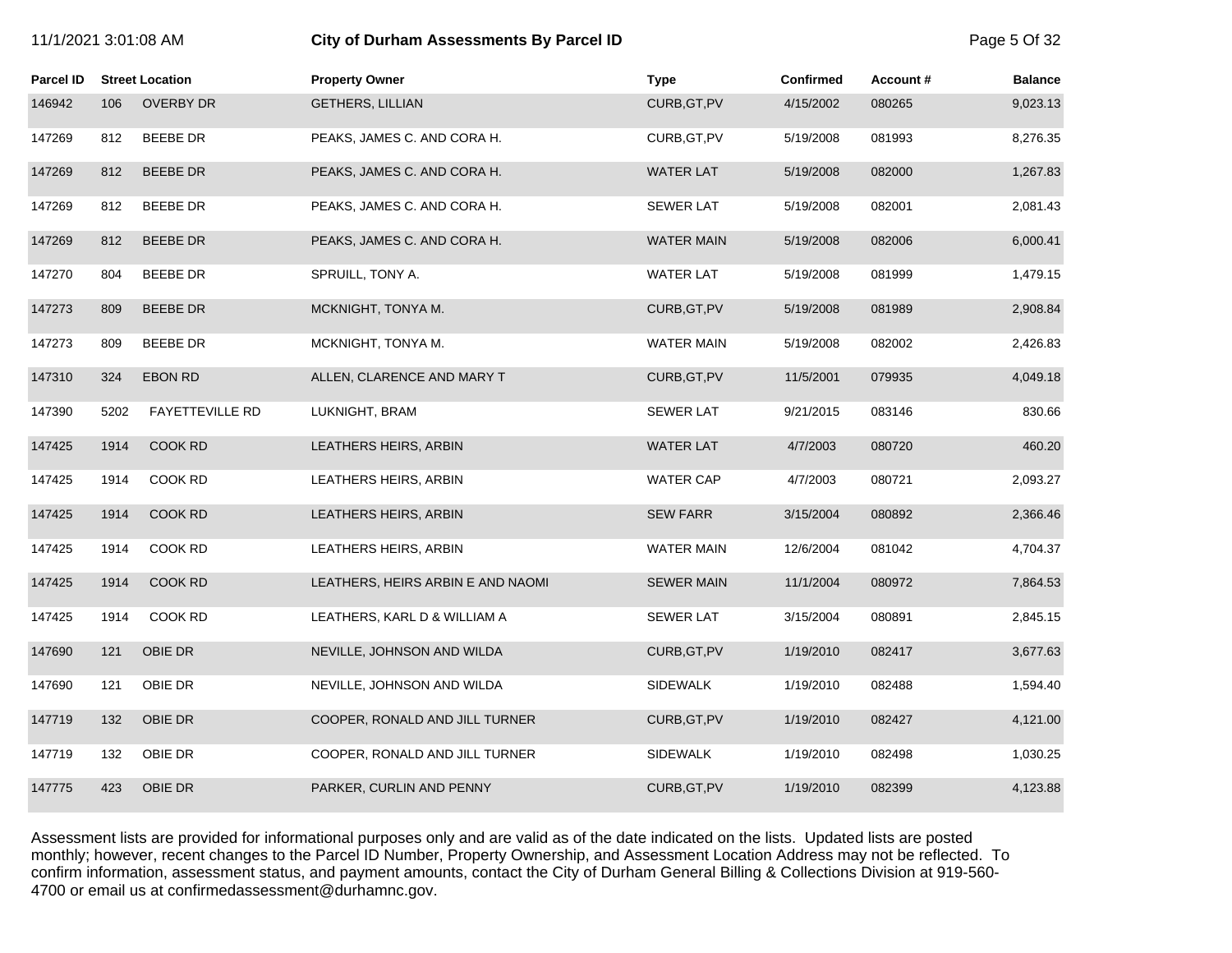| 11/1/2021 3:01:08 AM |      |                        | City of Durham Assessments By Parcel ID |                  |                  |          | Page 6 Of 32   |
|----------------------|------|------------------------|-----------------------------------------|------------------|------------------|----------|----------------|
| <b>Parcel ID</b>     |      | <b>Street Location</b> | <b>Property Owner</b>                   | <b>Type</b>      | <b>Confirmed</b> | Account# | <b>Balance</b> |
| 147775               | 423  | OBIE DR                | PARKER, CURLIN AND PENNY                | <b>SIDEWALK</b>  | 1/19/2010        | 082470   | 1,030.96       |
| 147776               | 419  | OBIE DR                | JONES, VITA L.                          | CURB, GT, PV     | 1/19/2010        | 082400   | 3,505.95       |
| 147783               | 427  | OBIE DR                | THOMAS, ROSE BELL D.                    | CURB, GT, PV     | 1/19/2010        | 082398   | 1,859.06       |
| 147783               | 427  | OBIE DR                | THOMAS, ROSE BELL D.                    | <b>WATER LAT</b> | 1/19/2010        | 082448   | 760.38         |
| 147783               | 427  | OBIE DR                | THOMAS, ROSE BELL D.                    | <b>SEWER LAT</b> | 1/19/2010        | 082449   | 1,363.31       |
| 147783               | 427  | OBIE DR                | THOMAS, ROSE BELL D.                    | <b>SIDEWALK</b>  | 1/19/2010        | 082469   | 284.13         |
| 147784               | 431  | OBIE DR                | HEDGSPETH, WILLIE                       | CURB, GT, PV     | 1/19/2010        | 082397   | 1,859.06       |
| 147784               | 431  | OBIE DR                | HEDGSPETH, WILLIE                       | <b>WATER LAT</b> | 1/19/2010        | 082446   | 830.38         |
| 147784               | 431  | OBIE DR                | HEDGSPETH, WILLIE                       | <b>SEWER LAT</b> | 1/19/2010        | 082447   | 1,363.31       |
| 147784               | 431  | OBIE DR                | HEDGSPETH, WILLIE                       | <b>SIDEWALK</b>  | 1/19/2010        | 082468   | 284.13         |
| 147786               | 403  | OBIE DR                | HAM, DONALD R.                          | CURB, GT, PV     | 1/19/2010        | 082404   | 2,946.41       |
| 147786               | 403  | OBIE DR                | HAM, DONALD R.                          | <b>SIDEWALK</b>  | 1/19/2010        | 082475   | 581.68         |
| 147797               | 321  | OBIE DR                | GARCIA, RICARDO R. AND HORTENSIA        | CURB, GT, PV     | 1/19/2010        | 082405   | 6,118.45       |
| 147797               | 321  | OBIE DR                | GARCIA, RICARDO R. AND HORTENSIA        | <b>SIDEWALK</b>  | 1/19/2010        | 082476   | 1,529.63       |
| 147819               | 5402 | <b>BARBEE RD</b>       | STEPHENSON, KOREA S.                    | CURB, GT, PV     | 1/19/2010        | 082445   | 4,533.10       |
| 147819               | 5402 | <b>BARBEE RD</b>       | STEPHENSON, KOREA S.                    | <b>SIDEWALK</b>  | 1/19/2010        | 082516   | 1,443.56       |
| 147823               | 416  | OBIE DR                | RYAN, GARY L. AND ANDRE                 | <b>SIDEWALK</b>  | 1/19/2010        | 082512   | 0.85           |
| 147828               | 318  | OBIE DR                | SCOTT, MARY C.                          | CURB, GT, PV     | 1/19/2010        | 082436   | 0.61           |
| 147830               | 400  | OBIE DR                | FUTRELL, JACQUELINE                     | CURB, GT, PV     | 1/19/2010        | 082438   | 3,787.66       |
| 147830               | 400  | OBIE DR                | FUTRELL, JACQUELINE                     | <b>SEWER LAT</b> | 1/19/2010        | 082466   | 1,933.22       |
| 147830               | 400  | OBIE DR                | FUTRELL, JACQUELINE                     | <b>SIDEWALK</b>  | 1/19/2010        | 082509   | 693.07         |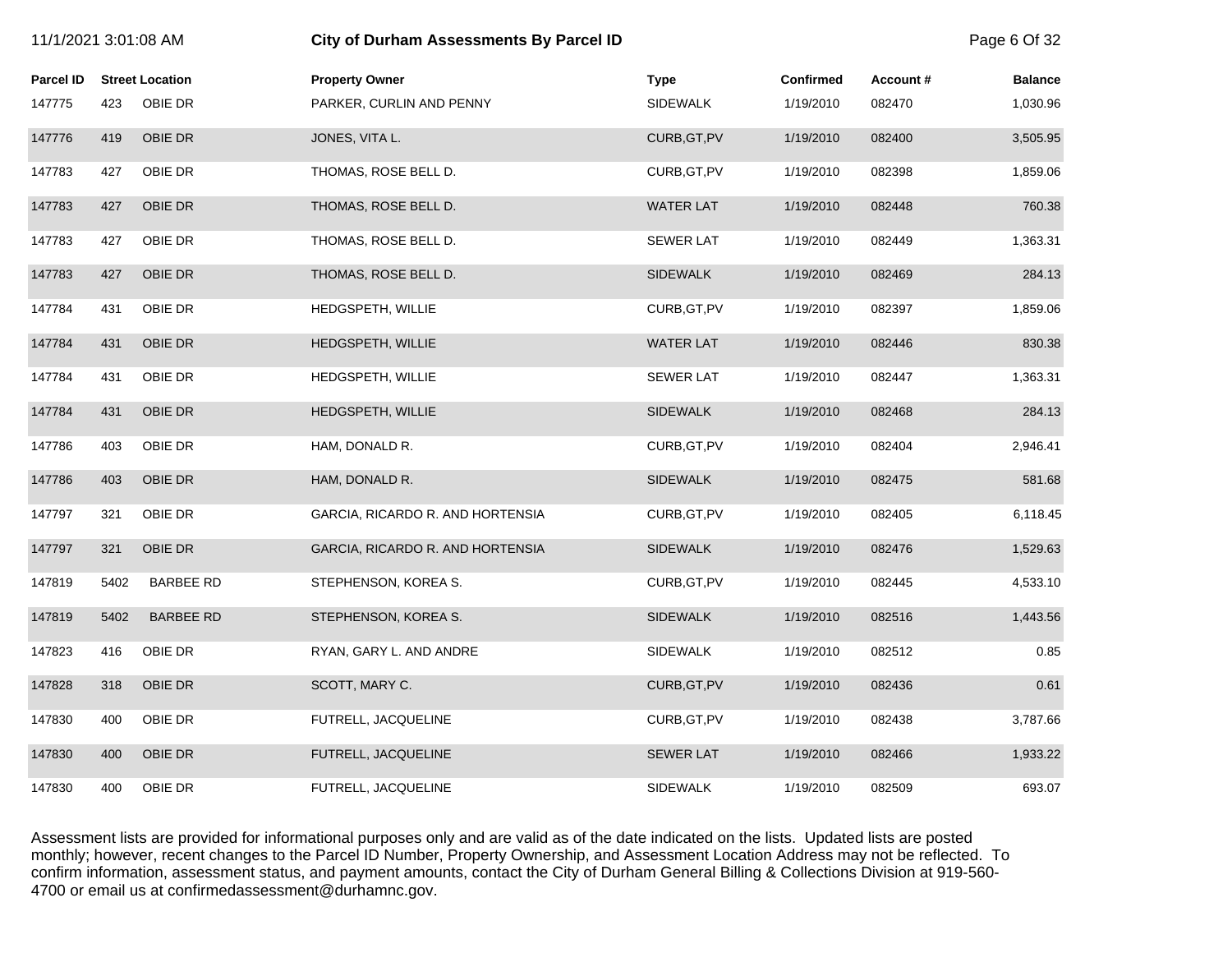| 11/1/2021 3:01:08 AM |      |                        | City of Durham Assessments By Parcel ID |                   |                  |          |                |
|----------------------|------|------------------------|-----------------------------------------|-------------------|------------------|----------|----------------|
| <b>Parcel ID</b>     |      | <b>Street Location</b> | <b>Property Owner</b>                   | <b>Type</b>       | <b>Confirmed</b> | Account# | <b>Balance</b> |
| 148137               | 912  | <b>WINDCREST RD</b>    | BARNES, AARON AND IDA                   | CURB, GT, PV      | 3/18/2002        | 080129   | 350.14         |
| 150175               | 7907 | MASSEY CHAPEL RD       | MCDOWELL, EDWIN C AND PATRICIA A        | <b>WATER MAIN</b> | 4/18/2005        | 081328   | 4,866.07       |
| 150713               | 410  | <b>SCOTT KING RD</b>   | STAFFORD, GEORGE H. AND SUSAN           | NONREF WF         | 9/17/2007        | 081915   | 15,169.59      |
| 152758               | 514  | NC 54 HWY              | LEUNG, SHUK M                           | <b>SEWER LAT</b>  | 3/9/2015         | 083141   | 618.36         |
| 152758               | 514  | NC 54 HWY              | LEUNG, SHUK M                           | NONREF SF         | 3/9/2015         | 083141   | 4,500.51       |
| 155639               | 721  | <b>BELGREEN RD</b>     | MCCALL, WILLIE A.                       | CURB, GT, PV      | 1/19/2010        | 082341   | 4,547.93       |
| 155639               | 721  | <b>BELGREEN RD</b>     | MCCALL, WILLIE A.                       | <b>WATER LAT</b>  | 1/19/2010        | 082368   | 909.51         |
| 155639               | 721  | <b>BELGREEN RD</b>     | MCCALL, WILLIE A.                       | <b>SEWER LAT</b>  | 1/19/2010        | 082369   | 1,845.46       |
| 155667               | 613  | <b>BELGREEN RD</b>     | <b>WHITE, PATRICIA</b>                  | CURB, GT, PV      | 1/19/2010        | 082336   | 7,016.83       |
| 155667               | 613  | <b>BELGREEN RD</b>     | WHITE, PATRICIA                         | <b>WATER LAT</b>  | 1/19/2010        | 082359   | 1,380.56       |
| 155667               | 613  | <b>BELGREEN RD</b>     | <b>WHITE, PATRICIA</b>                  | <b>SEWER LAT</b>  | 1/19/2010        | 082360   | 2,266.55       |
| 155670               | 711  | <b>BELGREEN RD</b>     | HEDGEPETH, WILLIAM                      | CURB, GT, PV      | 1/19/2010        | 082339   | 6,840.86       |
| 155670               | 711  | <b>BELGREEN RD</b>     | HEDGEPETH, WILLIAM                      | CURB, GT, PV      | 1/19/2010        | 082354   | 6,511.18       |
| 155670               | 711  | <b>BELGREEN RD</b>     | HEDGEPETH, WILLIAM                      | <b>WATER LAT</b>  | 1/19/2010        | 082364   | 1,380.56       |
| 155670               | 711  | <b>BELGREEN RD</b>     | HEDGEPETH, WILLIAM                      | <b>SEWER LAT</b>  | 1/19/2010        | 082365   | 2,266.55       |
| 155670               | 711  | <b>BELGREEN RD</b>     | HEDGEPETH, WILLIAM                      | <b>WATER LAT</b>  | 1/19/2010        | 082386   | 1,380.56       |
| 155670               | 711  | <b>BELGREEN RD</b>     | HEDGEPETH, WILLIAM                      | <b>SEWER LAT</b>  | 1/19/2010        | 082387   | 2,266.55       |
| 155681               | 508  | <b>BELGREEN RD</b>     | DANIELS, CONNIE J.                      | <b>SEW TRIANG</b> | 2/16/2009        | 082185   | 301.94         |
| 155681               | 508  | <b>BELGREEN RD</b>     | DANIELS, CONNIE J.                      | CURB, GT, PV      | 3/15/2010        | 082345   | 861.95         |
| 155681               | 508  | <b>BELGREEN RD</b>     | DANIELS, CONNIE J.                      | SEWER LAT         | 3/15/2010        | 082375   | 717.52         |
| 155687               | 5117 | <b>BARBEE RD</b>       | HORTON, CHARLES J AND DOROTHY           | CURB, GT, PV      | 11/5/2001        | 079875   | 935.57         |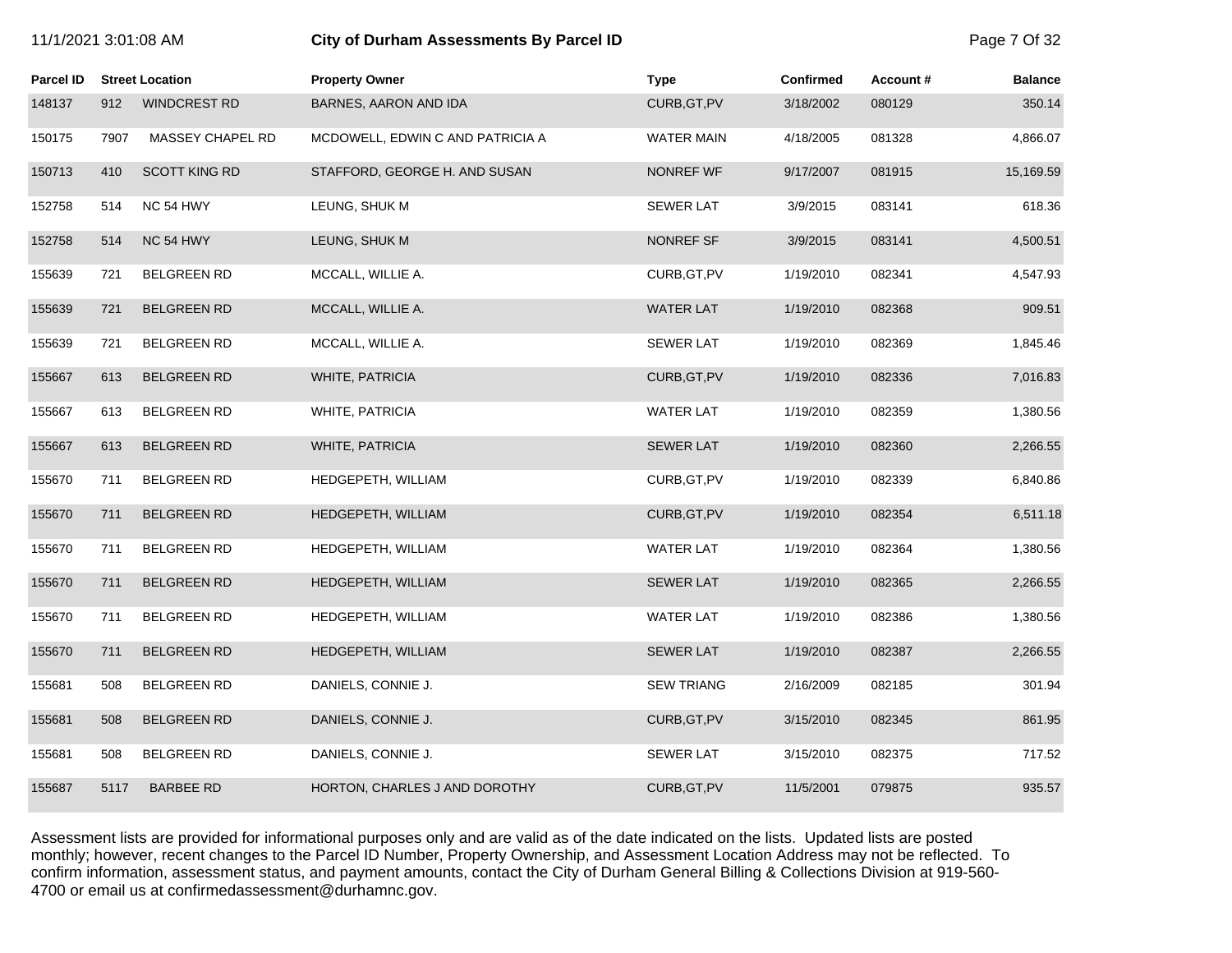| 11/1/2021 3:01:08 AM |      |                        | City of Durham Assessments By Parcel ID |                   |                  |           |                |
|----------------------|------|------------------------|-----------------------------------------|-------------------|------------------|-----------|----------------|
| <b>Parcel ID</b>     |      | <b>Street Location</b> | <b>Property Owner</b>                   | <b>Type</b>       | <b>Confirmed</b> | Account # | <b>Balance</b> |
| 155712               | 500  | ORINDO DR              | YOUNG, JR, ROBERT B AND MARGARET D      | CURB, GT, PV      | 11/5/2001        | 079889    | 68.00          |
| 156259               | 1821 | SO HI DR               | LEVY, GLORIA L                          | <b>SEWER MAIN</b> | 11/15/2004       | 081017    | 11,523.10      |
| 156324               | 3301 | C VIEW ST              | EVANS, JR., SAMUEL D.                   | CURB, GT, PV      | 5/19/2008        | 081970    | 5.12           |
| 156324               | 3301 | C VIEW ST              | EVANS, JR., SAMUEL D.                   | <b>SEWER LAT</b>  | 5/19/2008        | 081978    | 1.68           |
| 156428               | 126  | <b>CASTLEROCK DR</b>   | MALLOY, DAWN                            | CURB, GT, PV      | 5/19/2008        | 081961    | 7,919.70       |
| 156486               | 1805 | <b>DIAL DR</b>         | MAYA SANCHEZ, ANGEL                     | <b>SEW TRIANG</b> | 6/24/2019        | 083679    | 1,541.51       |
| 156489               | 1819 | DIAL DR                | INC., LEHMAN CAPITAL                    | <b>SEWER LAT</b>  | 5/19/2008        | 081982    | 2,428.25       |
| 156489               | 1819 | <b>DIAL DR</b>         | INC., LEHMAN CAPITAL                    | <b>SEWER MAIN</b> | 5/19/2008        | 081987    | 5,426.85       |
| 156489               | 1819 | DIAL DR                | LEHMAN CAPITAL INC.                     | CURB, GT, PV      | 5/19/2008        | 081975    | 4,618.49       |
| 156490               | 2517 | S ALSTON AVE           | BETHEL TABERNACLE UNITED HOLY CHURCH    | <b>SEWER LAT</b>  | 3/15/2004        | 080898    | 2,402.31       |
| 156540               | 1733 | <b>WYNN RD</b>         | EDWARDS, JANE P.                        | CURB, GT, PV      | 5/18/2009        | 082204    | 4,065.00       |
| 156541               | 1735 | <b>WYNN RD</b>         | ROGERS-MCMILLAN, CAROLYN                | CURB, GT, PV      | 5/18/2009        | 082205    | 4,241.50       |
| 156541               | 1735 | WYNN RD                | ROGERS-MCMILLAN, CAROLYN                | <b>WATER LAT</b>  | 5/18/2009        | 082227    | 1,420.97       |
| 156541               | 1735 | <b>WYNN RD</b>         | ROGERS-MCMILLAN, CAROLYN                | <b>SEWER LAT</b>  | 5/18/2009        | 082228    | 2,332.83       |
| 156550               | 1728 | WYNN RD                | LEE, SHERRY B.                          | CURB, GT, PV      | 5/18/2009        | 082210    | 6,488.28       |
| 156550               | 1728 | <b>WYNN RD</b>         | LEE, SHERRY B.                          | <b>WATER LAT</b>  | 5/18/2009        | 082233    | 1,420.97       |
| 156550               | 1728 | <b>WYNN RD</b>         | LEE, SHERRY B.                          | <b>SEWER LAT</b>  | 5/18/2009        | 082234    | 2,332.83       |
| 156554               | 1716 | <b>WYNN RD</b>         | PITTMAN, JR., JAMES EVERETT             | CURB, GT, PV      | 5/18/2009        | 082214    | 4,241.10       |
| 156554               | 1716 | WYNN RD                | PITTMAN, JR., JAMES EVERETT             | <b>WATER LAT</b>  | 5/18/2009        | 082237    | 1,420.97       |
| 156554               | 1716 | <b>WYNN RD</b>         | PITTMAN, JR., JAMES EVERETT             | <b>SEWER LAT</b>  | 5/18/2009        | 082238    | 2,332.83       |
| 156853               | 1925 | <b>EDGERTON DR</b>     | LEMUS, ALAREK V.                        | CURB, GT, PV      | 6/2/2008         | 082009    | 1,922.50       |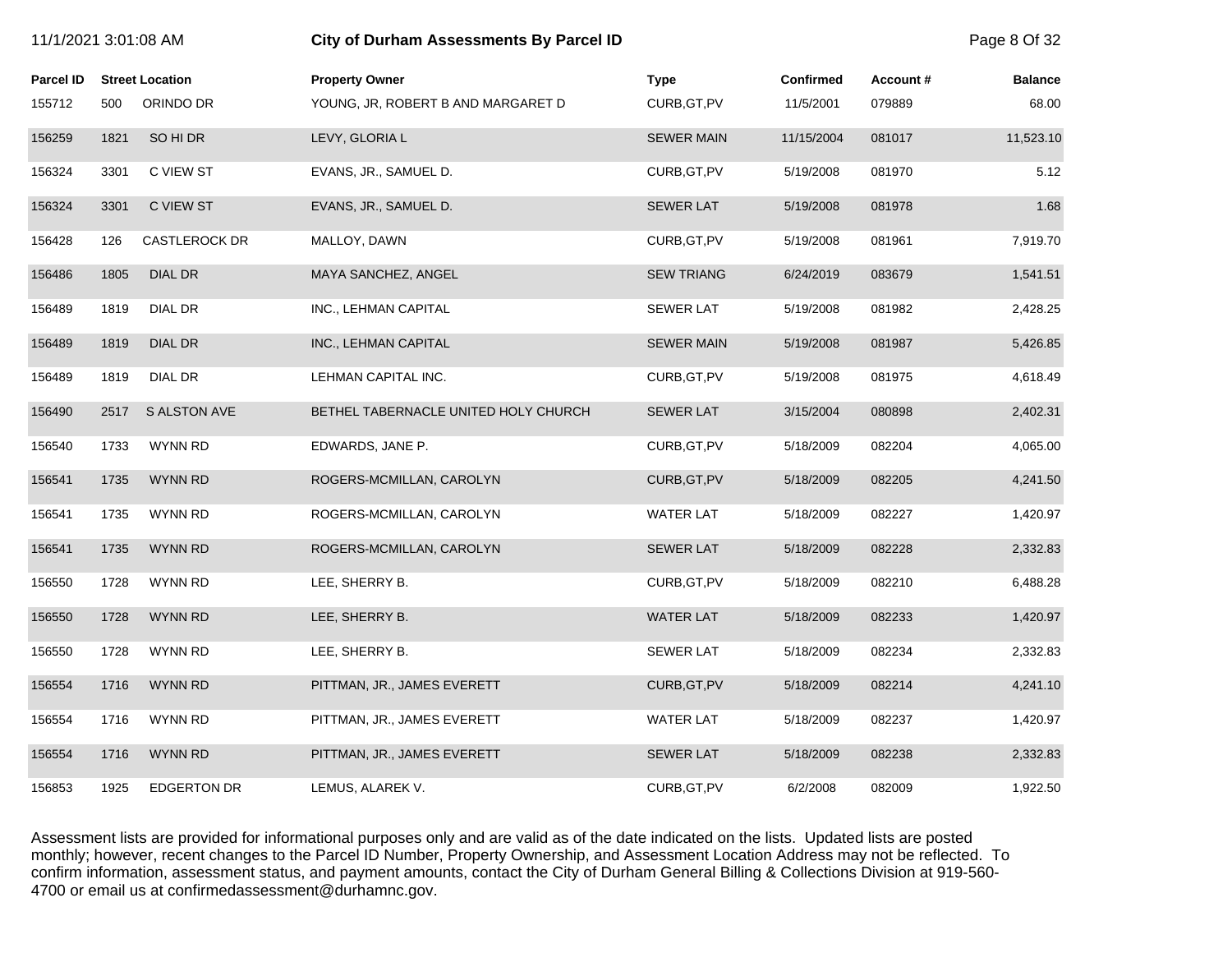### 11/1/2021 3:01:08 AM **City of Durham Assessments By Parcel ID** Page 9 Of 32

| Parcel ID |      | <b>Street Location</b> | <b>Property Owner</b>           | <b>Type</b>       | <b>Confirmed</b> | Account# | <b>Balance</b> |
|-----------|------|------------------------|---------------------------------|-------------------|------------------|----------|----------------|
| 156853    | 1925 | <b>EDGERTON DR</b>     | LEMUS, ALAREK V.                | <b>WATER LAT</b>  | 6/2/2008         | 082028   | 644.04         |
| 156853    | 1925 | <b>EDGERTON DR</b>     | LEMUS, ALAREK V.                | <b>WATER MAIN</b> | 6/2/2008         | 082058   | 1,393.81       |
| 156912    | 1513 | <b>TURNER ST</b>       | YANCEY, ELMOR                   | <b>WATER CAP</b>  | 6/25/2018        | 083672   | 2,038.41       |
| 156912    | 1513 | <b>TURNER ST</b>       | YANCEY, ELMOR                   | <b>WATER LAT</b>  | 6/25/2018        | 083672   | 1,688.49       |
| 156926    | 1330 | <b>ELLIS RD</b>        | NGUYEN, NAM PHAM                | <b>SEWER LAT</b>  | 6/25/2018        | 083670   | 111.67         |
| 156963    | 2016 | HICKORY NUT DR         | ADAMS, TAVARIS                  | <b>WATER LAT</b>  | 1/19/2010        | 082528   | 1,340.39       |
| 156963    | 2016 | <b>HICKORY NUT DR</b>  | ADAMS, TAVARIS                  | <b>WATER CAP</b>  | 1/19/2010        | 082529   | 2,593.21       |
| 156965    | 1607 | ED COOK RD             | GRAY, VANDER M & SHAUNTIL U     | WATER MAIN        | 9/3/2013         | 083010   | 2,812.06       |
| 156971    | 1611 | ED COOK RD             | APARICIO, PEDRO                 | <b>WATER MAIN</b> | 9/3/2013         | 083012   | 533.86         |
| 157836    | 4219 | <b>HOPSON RD</b>       | COE, MARIE S YOUNG & RODNEY     | <b>WATER LAT</b>  | 5/2/2005         | 081389   | 187.78         |
| 157836    | 4219 | <b>HOPSON RD</b>       | COE, MARIE S YOUNG & RODNEY     | NONREF WF         | 5/2/2005         | 081390   | 1,670.53       |
| 157836    | 4219 | <b>HOPSON RD</b>       | COE, MARIE S YOUNG & RODNEY     | WATER CAP         | 5/2/2005         | 081391   | 285.47         |
| 158262    | 3601 | ANGIER AVE             | <b>HAYES, THOMAS A</b>          | <b>SEWER LAT</b>  | 3/9/2015         | 083134   | 620.16         |
| 158302    | 607  | SHILOH DR              | CAMPOS, SERGIO AND GUADALUPE    | WATER MAIN        | 3/21/2005        | 081272   | 2,706.75       |
| 158692    | 3209 | <b>HURSEY ST</b>       | MANNING, EDUARADO ALEJANDRO     | <b>SEWER MAIN</b> | 5/6/2013         | 082983   | 4,890.99       |
| 158726    | 803  | <b>LYNN RD</b>         | BRAME, LAWRENCE                 | <b>SEW LICK</b>   | 7/10/2017        | 083200   | 1,142.67       |
| 158726    | 803  | <b>LYNN RD</b>         | BRAME, LAWRENCE                 | <b>SEWER LAT</b>  | 7/10/2017        | 083200   | 1,569.38       |
| 158867    | 3026 | <b>HOLLOWAY ST</b>     | TUTORIAL - 1/2 CHRISTIAN SCHOOL | <b>WATER CAP</b>  | 6/20/2016        | 083182   | 1,734.83       |
| 158867    | 3026 | <b>HOLLOWAY ST</b>     | TUTORIAL - 1/2 CHRISTIAN SCHOOL | <b>WATER LAT</b>  | 6/20/2016        | 083182   | 827.97         |
| 159529    | 314  | SOUTHERLAND ST         | GARRETT, MARK A                 | <b>SEW NORTH</b>  | 6/20/2011        | 082668   | 1,349.13       |
| 159529    | 314  | SOUTHERLAND ST         | <b>GARRETT, MARK A</b>          | <b>SEWER LAT</b>  | 6/20/2011        | 082668   | 1,945.63       |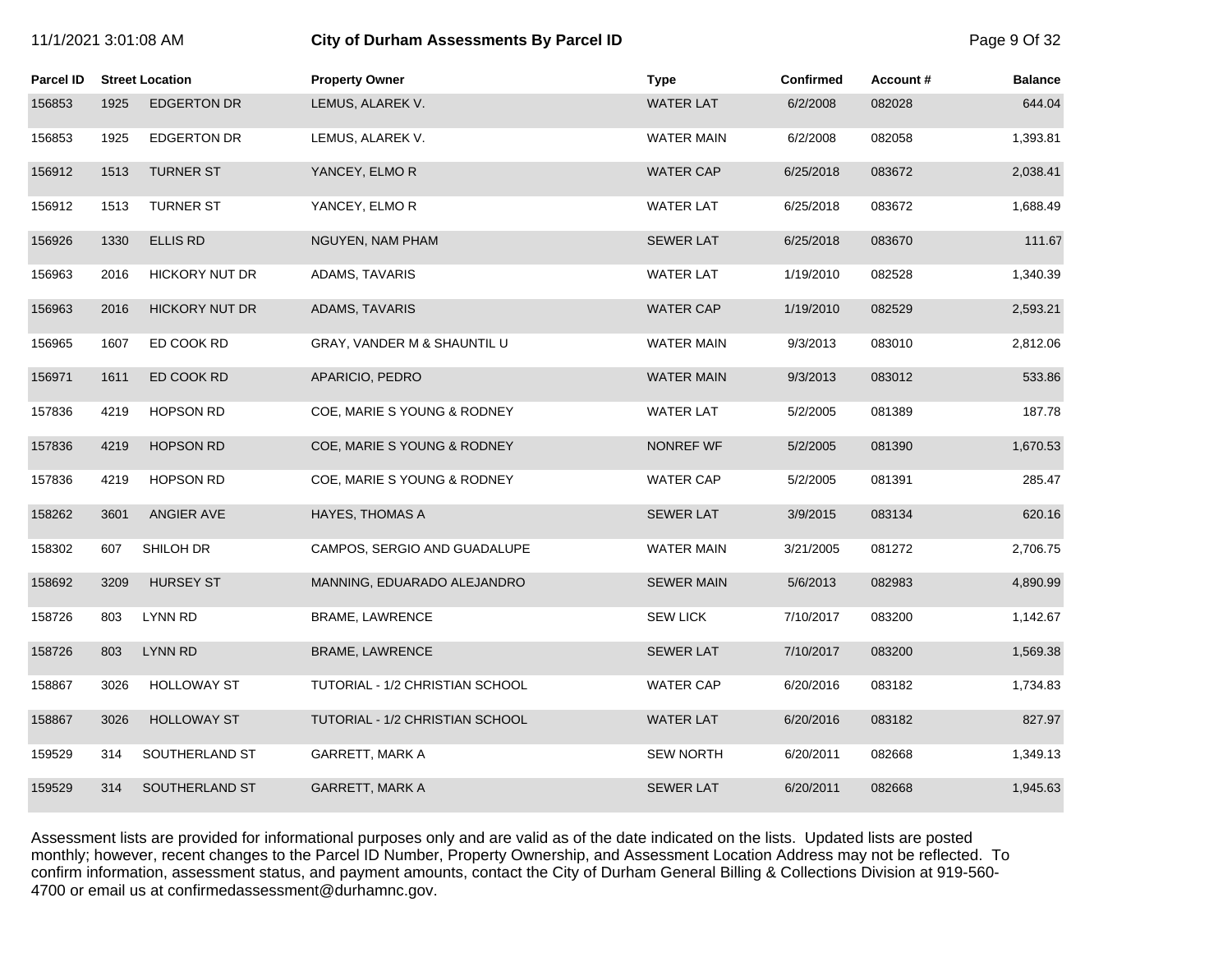| 11/1/2021 3:01:08 AM |      |                        | City of Durham Assessments By Parcel ID  |                   |                  |          |                |
|----------------------|------|------------------------|------------------------------------------|-------------------|------------------|----------|----------------|
| <b>Parcel ID</b>     |      | <b>Street Location</b> | <b>Property Owner</b>                    | <b>Type</b>       | <b>Confirmed</b> | Account# | <b>Balance</b> |
| 159529               | 314  | SOUTHERLAND ST         | <b>GARRETT, MARK A</b>                   | NONREF SF         | 6/20/2011        | 082668   | 11,594.16      |
| 159706               | 1834 | E GEER ST              | NELSON, KENDALL                          | <b>SEWER LAT</b>  | 11/17/2008       | 082173   | 1,640.02       |
| 159706               | 1834 | E GEER ST              | NELSON, KENDALL                          | <b>SEW NORTH</b>  | 11/17/2008       | 082174   | 1,364.22       |
| 159710               | 1824 | E GEER ST              | TREJO-DENZA, JAMIE                       | <b>SEWER LAT</b>  | 3/9/2015         | 083132   | 867.99         |
| 159710               | 1824 | E GEER ST              | TREJO-DENZA, JAMIE                       | NONREF WF         | 3/9/2015         | 083132   | 1,385.04       |
| 159716               | 1810 | E GEER ST              | STORCH, GLENNYS P                        | <b>WATER CAP</b>  | 9/18/2012        | 082952   | 274.89         |
| 159716               | 1810 | E GEER ST              | STORCH, GLENNYS P                        | <b>WATER LAT</b>  | 9/18/2012        | 082952   | 258.48         |
| 159716               | 1810 | E GEER ST              | STORCH, GLENNYS P                        | NONREF WF         | 9/18/2012        | 082952   | 1,243.71       |
| 159717               | 1802 | E GEER ST              | FERRELL, JAMES A AND SUSAN K             | <b>SEW NORTH</b>  | 6/20/2016        | 083175   | 1,023.56       |
| 159717               | 1802 | E GEER ST              | FERRELL, JAMES A AND SUSAN K             | <b>SEWER LAT</b>  | 6/20/2016        | 083175   | 1,391.25       |
| 159717               | 1802 | E GEER ST              | FERRELL, JAMES A AND SUSAN K             | <b>WATER LAT</b>  | 6/20/2016        | 083175   | 993.75         |
| 159717               | 1802 | E GEER ST              | FERRELL, JAMES A AND SUSAN K             | NONREF WF         | 6/20/2016        | 083175   | 4,974.40       |
| 160085               | 3201 | <b>DEARBORN DR</b>     | SANCHEZ-RAMOS, LEOVIGILDA OLIVEROS-MOSSO | <b>SEW NORTH</b>  | 6/25/2018        | 083676   | 1,240.26       |
| 160085               | 3201 | <b>DEARBORN DR</b>     | SANCHEZ-RAMOS, LEOVIGILDA OLIVEROS-MOSSO | <b>SEWER LAT</b>  | 6/25/2018        | 083676   | 3,572.61       |
| 160085               | 3201 | <b>DEARBORN DR</b>     | SANCHEZ-RAMOS, LEOVIGILDA OLIVEROS-MOSSO | NONREF SF         | 6/25/2018        | 083676   | 3,349.19       |
| 161028               | 823  | <b>CENTER ST</b>       | BROWN, ALLEN O                           | <b>WATER CAP</b>  | 7/10/2017        | 083202   | 1,650.21       |
| 161086               | 614  | <b>CATALPA DR</b>      | TERRELL, FRED AND HAGIE M.               | CURB, GT, PV      | 10/5/2009        | 082282   | 2,503.80       |
| 161086               | 614  | <b>CATALPA DR</b>      | TERRELL, FRED AND HAGIE M.               | <b>SEWER LAT</b>  | 10/5/2009        | 082295   | 2,295.15       |
| 161086               | 614  | <b>CATALPA DR</b>      | TERRELL, FRED AND HAGIE M.               | <b>SEWER MAIN</b> | 10/5/2009        | 082307   | 2,942.01       |
| 161236               | 710  | N MINERAL SPRINGS RD   | MEJIA, JESUS MEJIA                       | <b>SEWER LAT</b>  | 2/19/2007        | 081795   | 255.43         |
| 162432               | 308  | S MINERAL SPRINGS RD   | JOSEPH AND WANDA RIGSBEE                 | <b>WATER CAP</b>  | 6/24/2019        | 083682   | 1,404.70       |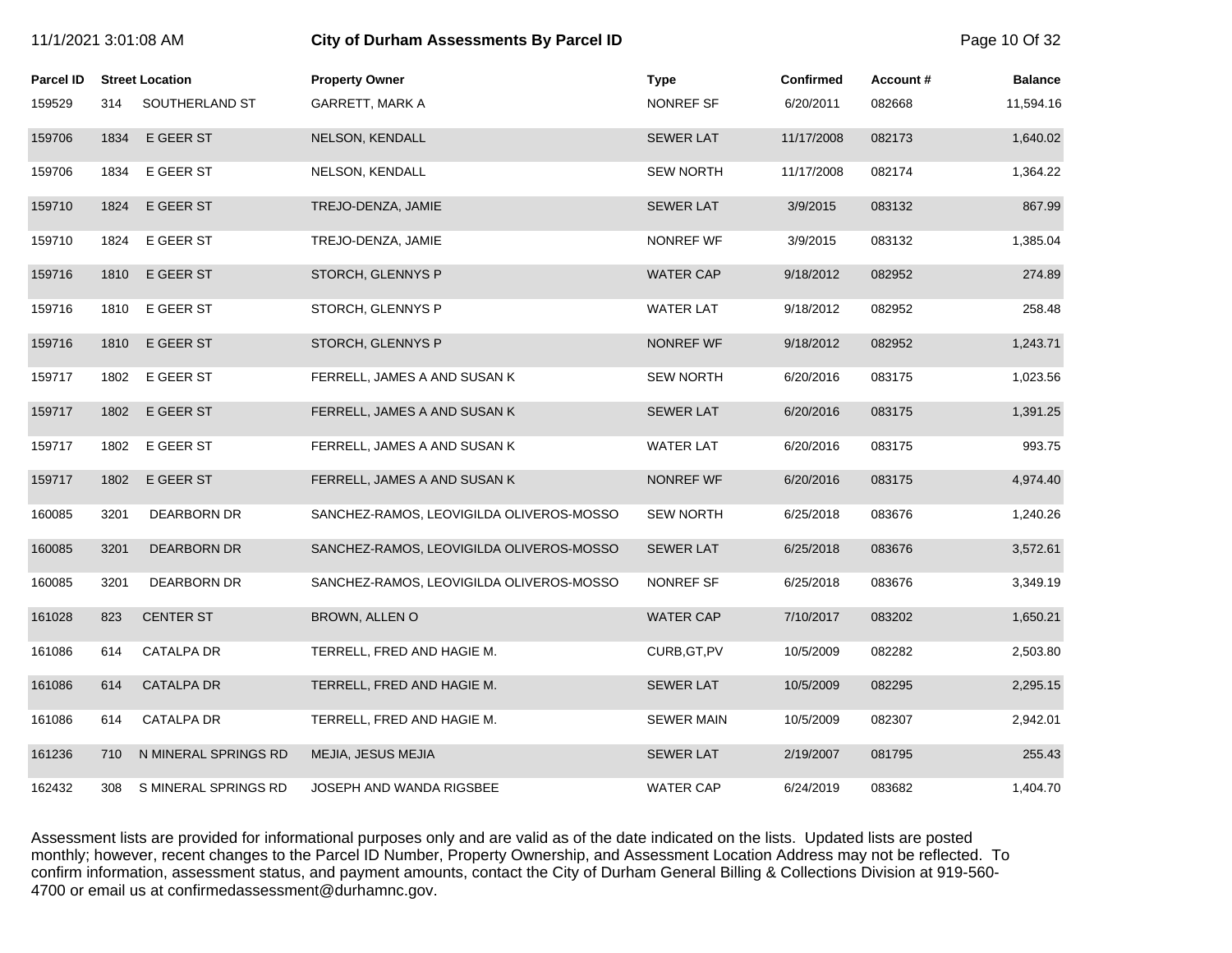| 11/1/2021 3:01:08 AM |      |                        | City of Durham Assessments By Parcel ID |                   |                  |          | Page 11 Of 32  |
|----------------------|------|------------------------|-----------------------------------------|-------------------|------------------|----------|----------------|
| <b>Parcel ID</b>     |      | <b>Street Location</b> | <b>Property Owner</b>                   | <b>Type</b>       | <b>Confirmed</b> | Account# | <b>Balance</b> |
| 162432               | 308  | S MINERAL SPRINGS RD   | JOSEPH AND WANDA RIGSBEE                | <b>WATER LAT</b>  | 6/24/2019        | 083682   | 1,703.90       |
| 162679               | 1107 | S MINERAL SPRINGS RD   | INGRAM, CECIL D AND EDITH H             | <b>WATER LAT</b>  | 7/10/2017        | 083226   | 660.18         |
| 162831               | 4019 | <b>OAKVIEW ST</b>      | ORNELAS, LUCAS                          | <b>SEW LICK</b>   | 7/10/2017        | 083220   | 1,117.77       |
| 162831               | 4019 | <b>OAKVIEW ST</b>      | ORNELAS, LUCAS                          | <b>WATER CAP</b>  | 7/10/2017        | 083220   | 1,897.93       |
| 162831               | 4019 | <b>OAKVIEW ST</b>      | ORNELAS, LUCAS                          | <b>SEWER LAT</b>  | 7/10/2017        | 083220   | 3,208.42       |
| 162831               | 4019 | OAKVIEW ST             | ORNELAS, LUCAS                          | <b>WATER LAT</b>  | 7/10/2017        | 083220   | 522.81         |
| 163080               | 1418 | <b>S MIAMI BLVD</b>    | <b>MARKS, MILLIE</b>                    | <b>SEWER LAT</b>  | 1/16/2001        | 079232   | 1,238.26       |
| 163120               | 3907 | ANGIER AVE             | HOWERTON, BARBARA J                     | <b>SEWER LAT</b>  | 2/21/2012        | 082821   | 1,745.15       |
| 163120               | 3907 | <b>ANGIER AVE</b>      | HOWERTON, BARBARA J                     | NONREF SF         | 2/21/2012        | 082821   | 7,696.22       |
| 163152               | 1505 | <b>TYONEK DR</b>       | WILSON, LARRY PERDUE                    | <b>WATER LAT</b>  | 6/2/2008         | 082121   | 1,655.37       |
| 163152               | 1505 | <b>TYONEK DR</b>       | <b>WILSON, LARRY PERDUE</b>             | <b>SEWER LAT</b>  | 6/2/2008         | 082122   | 2,427.70       |
| 163152               | 1505 | <b>TYONEK DR</b>       | WILSON, LARRY PERDUE                    | <b>WATER CAP</b>  | 6/2/2008         | 082123   | 2,690.27       |
| 163152               | 1505 | <b>TYONEK DR</b>       | <b>WILSON, LARRY PERDUE</b>             | <b>SEW LICK</b>   | 6/2/2008         | 082124   | 2,019.35       |
| 163209               | 1221 | <b>CRAFTON ST</b>      | COATES, KENT G. AND SHEILA E.           | <b>SEWER LAT</b>  | 9/2/2008         | 082139   | 224.13         |
| 163209               | 1221 | <b>CRAFTON ST</b>      | COATES, KENT G. AND SHEILA E.           | NONREF SF         | 9/2/2008         | 082140   | 90.27          |
| 163209               | 1221 | <b>CRAFTON ST</b>      | COATES, KENT G. AND SHEILA E.           | <b>SEW TRIANG</b> | 9/2/2008         | 082141   | 186.49         |
| 163305               | 1209 | <b>CLINTON RD</b>      | HOWELL, SANDRA                          | <b>SEWER LAT</b>  | 2/7/2005         | 081192   | 2,359.11       |
| 163305               | 1209 | <b>CLINTON RD</b>      | HOWELL, SANDRA                          | <b>SEW TRIANG</b> | 2/7/2005         | 081193   | 1,995.27       |
| 167993               | 817  | <b>VALMET DR</b>       | HOLCOMB-MARANGELLI, ELIZABETH J         | <b>WATER MAIN</b> | 11/15/2004       | 080997   | 4,580.26       |

167994 901 VALMET DR HOLCOMB-MARANGELLI, ELIZABETH J WATER MAIN 11/15/2004 080998 2,290.13

168174 900 CLAYTON RD EVANS, ANN SEWER LAT 5/17/2004 080924 1,638.10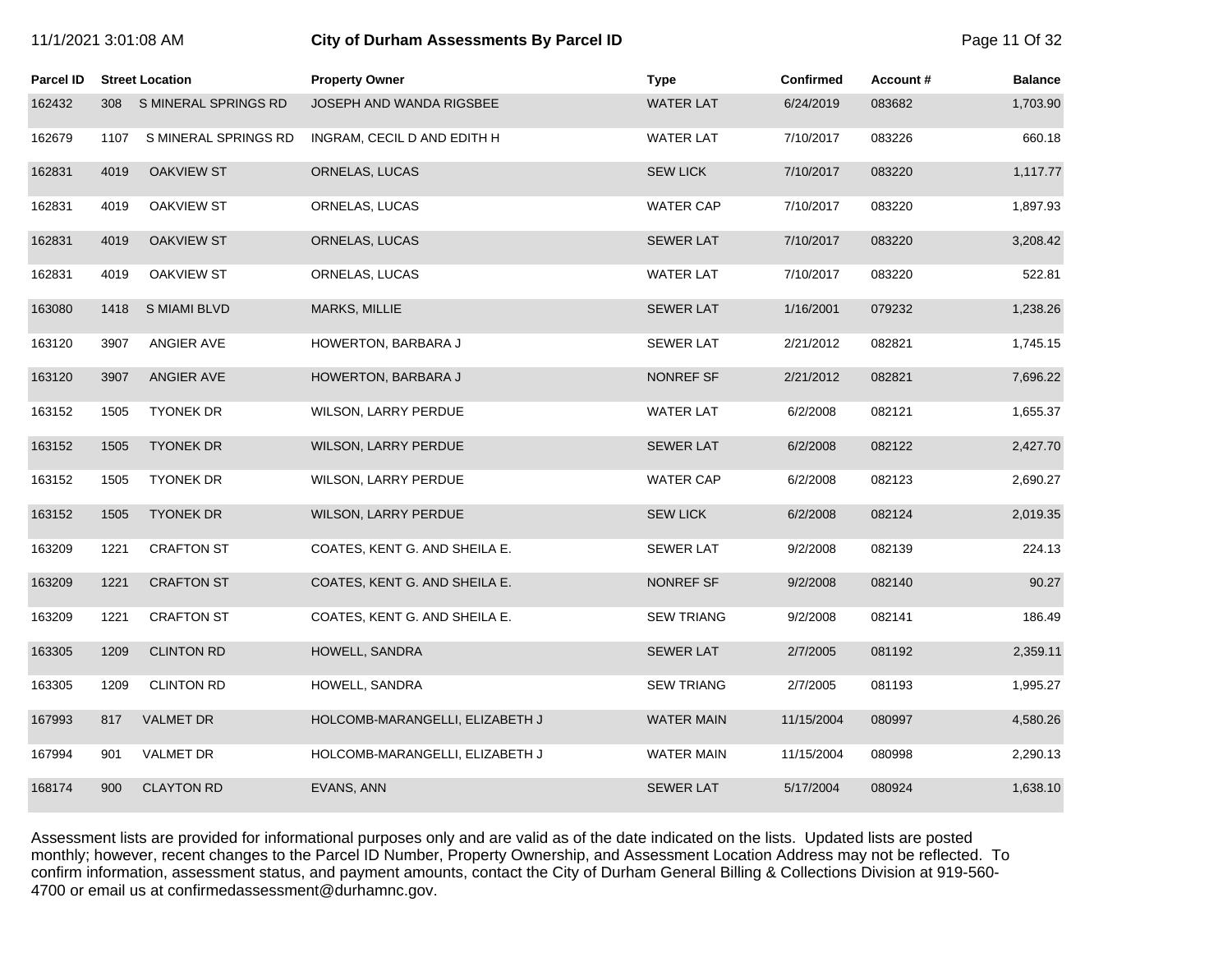| 11/1/2021 3:01:08 AM |      |                        | City of Durham Assessments By Parcel ID  |                   |                  |          | Page 12 Of 32  |
|----------------------|------|------------------------|------------------------------------------|-------------------|------------------|----------|----------------|
| <b>Parcel ID</b>     |      | <b>Street Location</b> | <b>Property Owner</b>                    | <b>Type</b>       | <b>Confirmed</b> | Account# | <b>Balance</b> |
| 168174               | 900  | <b>CLAYTON RD</b>      | EVANS, ANN                               | NONREF SF         | 5/17/2004        | 080925   | 14,912.00      |
| 168815               | 3818 | <b>ALAMEDA ST</b>      | CARACHURE, RAMON V MACEDO & ANGEL V      | <b>SEWER LAT</b>  | 2/7/2005         | 081227   | 1,944.25       |
| 168815               | 3818 | ALAMEDA ST             | CARACHURE, RAMON V MACEDO & ANGEL V      | <b>SEW NORTH</b>  | 2/7/2005         | 081228   | 1,989.27       |
| 168913               | 3626 | <b>WISHART ST</b>      | GODINEZ, KELITA, ARILSON OROZCO, RENALD0 | <b>SEW NORTH</b>  | 6/24/2013        | 082999   | 1,481.16       |
| 168913               | 3626 | <b>WISHART ST</b>      | GODINEZ, KELITA, ARILSON OROZCO, RENALD0 | <b>WATER CAP</b>  | 6/24/2013        | 082999   | 2,156.62       |
| 168913               | 3626 | <b>WISHART ST</b>      | GODINEZ, KELITA, ARILSON OROZCO, RENALD0 | <b>SEWER LAT</b>  | 6/24/2013        | 082999   | 1,780.63       |
| 168913               | 3626 | <b>WISHART ST</b>      | GODINEZ, KELITA, ARILSON OROZCO, RENALDO | <b>WATER LAT</b>  | 6/24/2013        | 082999   | 1,618.75       |
| 168923               | 3625 | WISHART ST             | <b>BILLINGS, CARL L</b>                  | <b>SEW NORTH</b>  | 2/10/2014        | 083084   | 271.61         |
| 168923               | 3625 | <b>WISHART ST</b>      | <b>BILLINGS, CARL L</b>                  | <b>SEWER LAT</b>  | 2/10/2014        | 083084   | 326.56         |
| 168923               | 3625 | WISHART ST             | <b>BILLINGS, CARL L</b>                  | <b>WATER LAT</b>  | 2/10/2014        | 083084   | 296.88         |
| 168981               | 3702 | <b>WEYBURN RD</b>      | MOORE, STEFAN G & DELICIA G              | <b>SEWER LAT</b>  | 5/2/2005         | 081414   | 2,733.23       |
| 168981               | 3702 | <b>WEYBURN RD</b>      | MOORE, STEFAN G & DELICIA G              | <b>SEW NORTH</b>  | 5/2/2005         | 081415   | 2,273.39       |
| 169038               | 3821 | ALAMEDA ST             | CARVER, RICKY T                          | <b>SEWER LAT</b>  | 2/10/2014        | 083114   | 75.95          |
| 169493               | 2821 | <b>BECK RD</b>         | TILLEY, JANICE                           | <b>WATER LAT</b>  | 6/24/2019        | 083677   | 60.19          |
| 169638               | 1221 | <b>JUNCTION RD</b>     | WILLIAMS, ANN J.                         | <b>SEWER LAT</b>  | 12/3/2007        | 081920   | 1,010.48       |
| 169638               | 1221 | <b>JUNCTION RD</b>     | WILLIAMS, ANN J.                         | NONREF SF         | 12/3/2007        | 081921   | 1,925.22       |
| 169638               | 1221 | <b>JUNCTION RD</b>     | WILLIAMS, ANN J.                         | <b>SEW NORTH</b>  | 12/3/2007        | 081922   | 840.71         |
| 169638               | 1221 | <b>JUNCTION RD</b>     | WILLIAMS, ANN J.                         | <b>REFUND SF</b>  | 12/3/2007        | 081923   | 803.86         |
| 169869               | 3824 | <b>BRIGHTWOOD LN</b>   | FISHER, FAYE R                           | <b>WATER MAIN</b> | 4/16/2012        | 082846   | 19.10          |
| 170438               | 4007 | <b>CHEEK RD</b>        | HINESLEY, JERRY AND TAMMY                | <b>SEW NORTH</b>  | 7/10/2017        | 083206   | 935.58         |
| 170438               | 4007 | <b>CHEEK RD</b>        | HINESLEY, JERRY AND TAMMY                | <b>SEWER LAT</b>  | 7/10/2017        | 083206   | 1,133.52       |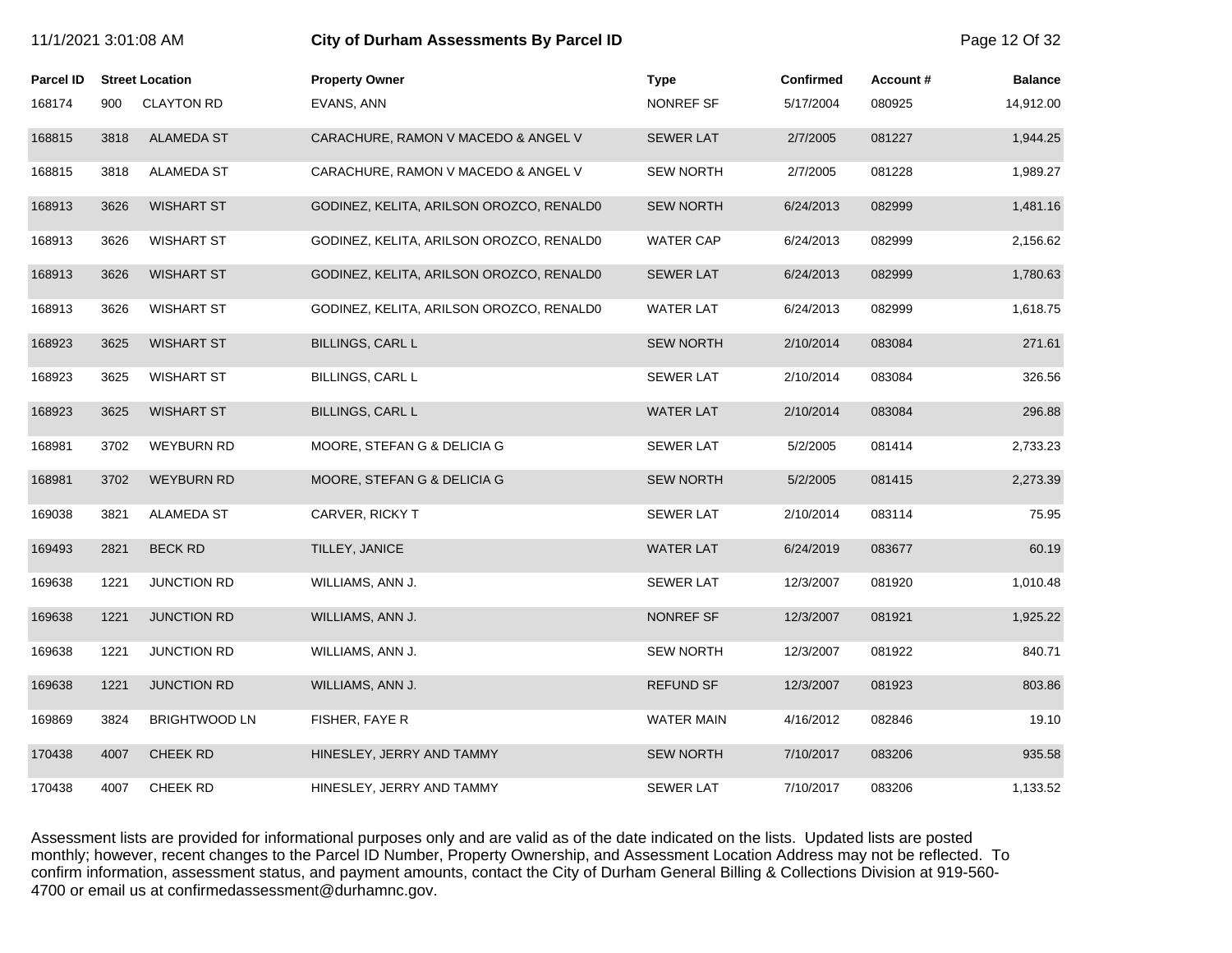| 11/1/2021 3:01:08 AM |      |                        | City of Durham Assessments By Parcel ID | Page 13 Of 32     |                  |          |                |
|----------------------|------|------------------------|-----------------------------------------|-------------------|------------------|----------|----------------|
| <b>Parcel ID</b>     |      | <b>Street Location</b> | <b>Property Owner</b>                   | <b>Type</b>       | <b>Confirmed</b> | Account# | <b>Balance</b> |
| 170515               | 2412 | LOFTIN DR              | JAMES AND ROSA M LASSITER               | <b>SEWER MAIN</b> | 11/5/2012        | 082913   | 16.94          |
| 170515               | 2412 | <b>LOFTIN DR</b>       | JAMES AND ROSA M LASSITER               | <b>WATER MAIN</b> | 11/5/2012        | 082923   | 10.23          |
| 170523               | 2424 | <b>LOFTIN DR</b>       | JONES, TERESA F                         | <b>SEWER MAIN</b> | 11/5/2012        | 082917   | 3,436.57       |
| 170523               | 2424 | LOFTIN DR              | JONES, TERESA F                         | WATER MAIN        | 11/5/2012        | 082927   | 2,074.91       |
| 170542               | 2417 | <b>LOFTIN DR</b>       | JORDAN, WILLIAM C JR                    | <b>SEWER MAIN</b> | 11/5/2012        | 082921   | 21.89          |
| 170542               | 2417 | <b>LOFTIN DR</b>       | JORDAN, WILLIAM C JR                    | <b>WATER MAIN</b> | 11/5/2012        | 082929   | 13.23          |
| 170553               | 3906 | <b>CHEEK RD</b>        | EVANS, LARRY FRANKLIN                   | <b>SEWER LAT</b>  | 5/2/2005         | 081408   | 1,522.91       |
| 170553               | 3906 | <b>CHEEK RD</b>        | EVANS, LARRY FRANKLIN                   | NONREF WF         | 5/2/2005         | 081409   | 657.75         |
| 170553               | 3906 | <b>CHEEK RD</b>        | EVANS, LARRY FRANKLIN                   | <b>WATER CAP</b>  | 5/2/2005         | 081410   | 1,607.23       |
| 170553               | 3906 | <b>CHEEK RD</b>        | EVANS, LARRY FRANKLIN                   | <b>SEW NORTH</b>  | 5/2/2005         | 081411   | 1,003.08       |
| 170553               | 3906 | <b>CHEEK RD</b>        | EVANS, LARRY FRANKLIN                   | <b>REFUND WF</b>  | 5/2/2005         | 081426   | 1,096.25       |
| 170790               | 2566 | <b>BURTON RD</b>       | LADD, ROGER L & SANDRA B                | <b>WATER LAT</b>  | 8/4/2003         | 080825   | 405.54         |
| 170790               | 2566 | <b>BURTON RD</b>       | LADD, ROGER L & SANDRA B                | <b>SEWER LAT</b>  | 8/4/2003         | 080826   | 594.64         |
| 170790               | 2566 | <b>BURTON RD</b>       | LADD, ROGER L & SANDRA B                | <b>NONREF WF</b>  | 8/4/2003         | 080827   | 324.47         |
| 170790               | 2566 | <b>BURTON RD</b>       | LADD, ROGER L & SANDRA B                | <b>WATER CAP</b>  | 8/4/2003         | 080828   | 519.57         |
| 170790               | 2566 | <b>BURTON RD</b>       | LADD, ROGER L & SANDRA B                | <b>SEW NORTH</b>  | 8/4/2003         | 080829   | 494.82         |
| 170790               | 2566 | <b>BURTON RD</b>       | LADD, ROGER L AND SANDRA B              | <b>REFUND WF</b>  | 8/4/2003         | 080820   | 540.72         |
| 170799               | 2571 | <b>CHADWICK PL</b>     | RAPPLEYEA, SCOTT RYAN                   | WATER LAT         | 9/17/2007        | 081900   | 748.31         |
| 170799               | 2571 | <b>CHADWICK PL</b>     | RAPPLEYEA, SCOTT RYAN                   | <b>SEWER LAT</b>  | 9/17/2007        | 081901   | 1,353.64       |
| 170799               | 2571 | <b>CHADWICK PL</b>     | RAPPLEYEA, SCOTT RYAN                   | <b>WATER CAP</b>  | 9/17/2007        | 081902   | 1,573.08       |
| 170799               | 2571 | <b>CHADWICK PL</b>     | RAPPLEYEA, SCOTT RYAN                   | <b>SEW NORTH</b>  | 9/17/2007        | 081903   | 982.51         |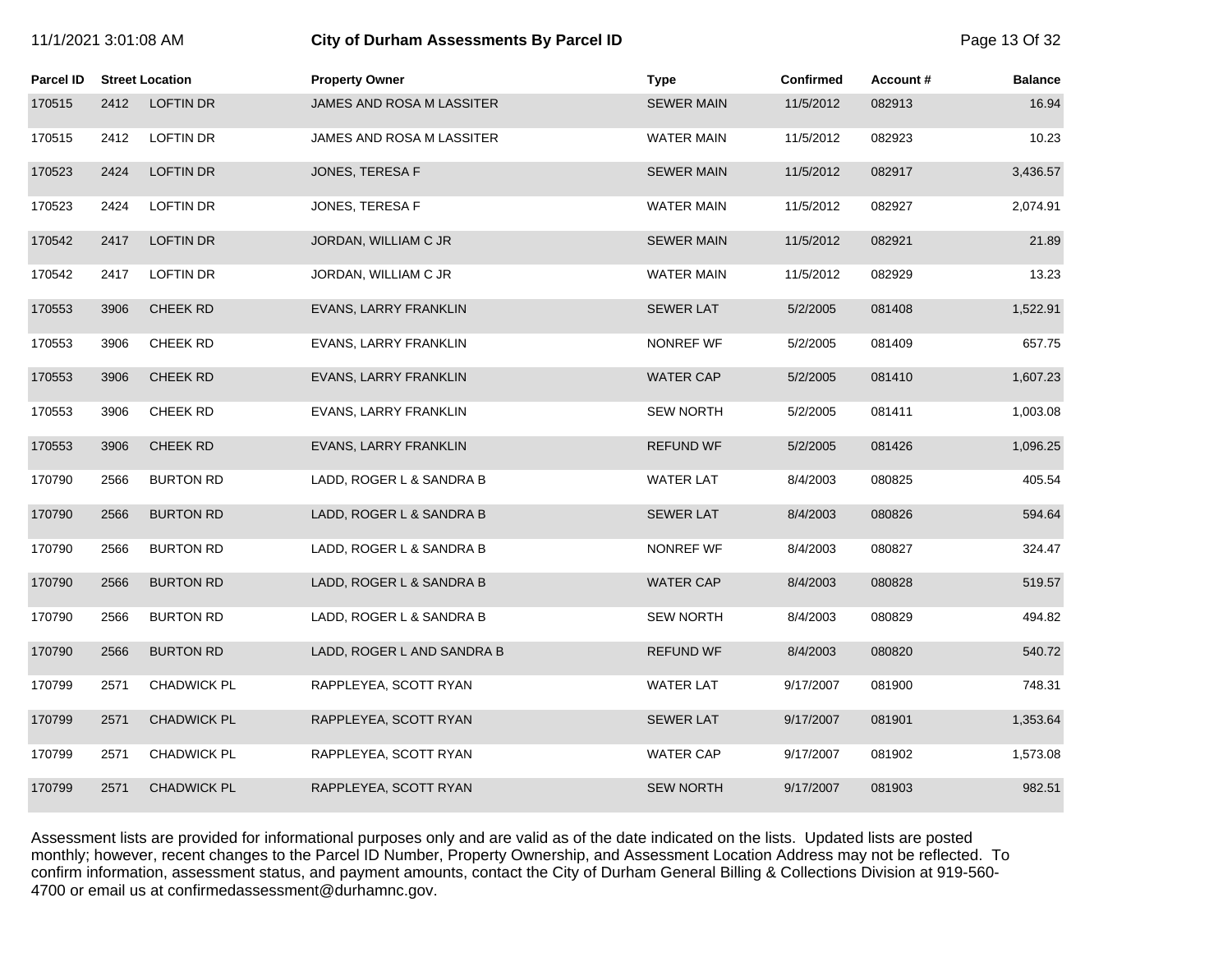| 11/1/2021 3:01:08 AM |      |                        | City of Durham Assessments By Parcel ID |                   |                  |          | Page 14 Of 32  |
|----------------------|------|------------------------|-----------------------------------------|-------------------|------------------|----------|----------------|
| <b>Parcel ID</b>     |      | <b>Street Location</b> | <b>Property Owner</b>                   | <b>Type</b>       | <b>Confirmed</b> | Account# | <b>Balance</b> |
| 171008               |      | 2722 E GEER ST         | SEALS, SIDNEY W                         | <b>SEWER LAT</b>  | 9/17/2007        | 081844   | 2,172.04       |
| 171008               | 2722 | E GEER ST              | SEALS, SIDNEY W                         | NONREF SF         | 9/17/2007        | 081845   | 6,641.32       |
| 171008               | 2722 | E GEER ST              | SEALS, SIDNEY W                         | <b>SEW NORTH</b>  | 9/17/2007        | 081846   | 1,486.72       |
| 171008               | 2722 | E GEER ST              | SEALS, SIDNEY W                         | <b>REFUND SF</b>  | 9/17/2007        | 081847   | 2,775.39       |
| 171012               | 2710 | E GEER ST              | VANIE, DAVID                            | <b>WATER CAP</b>  | 6/24/2013        | 082996   | 1,113.97       |
| 171012               | 2710 | E GEER ST              | VANIE, DAVID                            | <b>WATER LAT</b>  | 6/24/2013        | 082996   | 1,313.89       |
| 171012               | 2710 | E GEER ST              | VANIE, DAVID                            | NONREF WF         | 6/24/2013        | 082996   | 6,811.25       |
| 171051               | 3208 | E GEER ST              | MORENO, ALEXI A                         | <b>WATER LAT</b>  | 7/10/2017        | 083211   | 329.11         |
| 171100               | 2711 | <b>COOKSBURY DR</b>    | OAKLEY, GERALD W AND SHARON W           | <b>SEWER LAT</b>  | 6/9/2014         | 083127   | 1,190.75       |
| 172056               | 205  | E ROCKWAY ST           | PERRY, ANTHONY                          | <b>SEWER MAIN</b> | 4/2/2001         | 079472   | 392.99         |
| 172056               | 205  | E ROCKWAY ST           | PERRY, ANTHONY                          | <b>SEWER LAT</b>  | 5/2/2005         | 081399   | 1,533.23       |
| 172056               | 205  | E ROCKWAY ST           | PERRY, ANTHONY                          | <b>SEWER ENO</b>  | 5/2/2005         | 081400   | 1,275.34       |
| 172063               | 208  | <b>ROCKWAY ST</b>      | PERRY, ANTHONY                          | <b>SEWER LAT</b>  | 5/2/2005         | 081403   | 1,533.23       |
| 172063               | 208  | ROCKWAY ST             | PERRY, ANTHONY                          | <b>SEWER ENO</b>  | 5/2/2005         | 081404   | 1,275.34       |
| 172381               | 4502 | DENFIELD ST            | <b>SALES, FREDERICK</b>                 | <b>WATER CAP</b>  | 9/17/2007        | 081878   | 315.75         |
| 174297               | 1345 | COLE MILL RD           | SMITH, CAROLINE                         | <b>WATER LAT</b>  | 6/9/2014         | 083118   | 457.10         |
| 175567               | 4810 | HILLSBOROUGH RD        | TIMBLIN, CAROL L                        | <b>SEWER MAIN</b> | 5/21/2012        | 082902   | 0.10           |
| 175569               | 4802 | <b>HILLSBOROUGH RD</b> | <b>KENDRICK, DARRYL</b>                 | <b>WATER CAP</b>  | 1/22/2013        | 082974   | 297.00         |
| 176007               | 4305 | BRACADA DR             | HICKS, DONALD F & ETHEL W               | <b>SEWER LAT</b>  | 2/10/2014        | 083104   | 326.56         |
| 176308               | 134  | <b>FLEMING DR</b>      | THOMPSON, CONNIE                        | <b>WATER CAP</b>  | 6/24/2019        | 083680   | 1,535.59       |
| 176308               | 134  | <b>FLEMING DR</b>      | THOMPSON, CONNIE                        | <b>WATER LAT</b>  | 6/24/2019        | 083680   | 1,862.67       |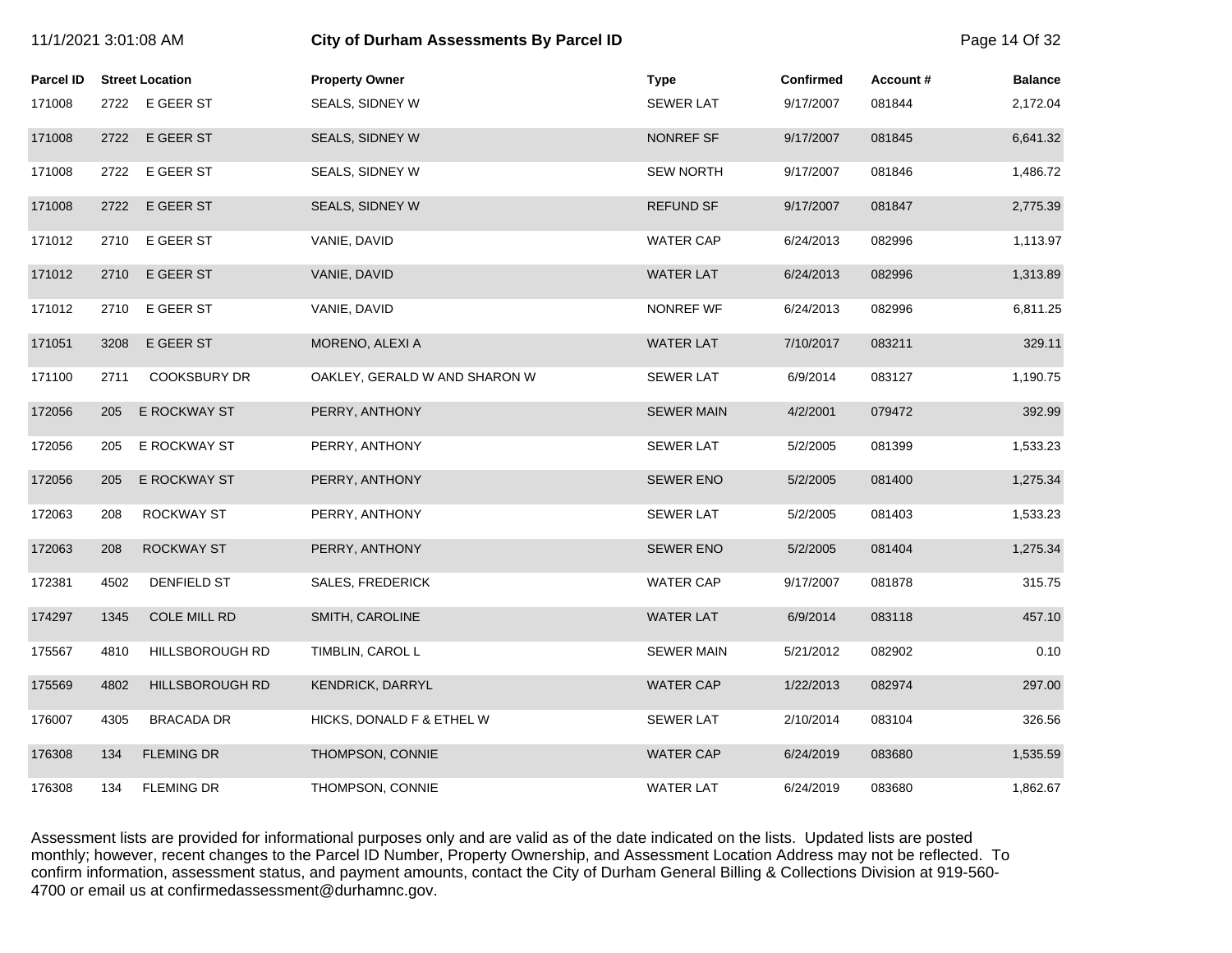| 11/1/2021 3:01:08 AM |
|----------------------|
|----------------------|

#### **111/2021 3:01:03 City of Durham Assessments By Parcel ID 2:01:03:00 Page 15 Of 32 Page 15 Of 32**

| Parcel ID |      | <b>Street Location</b> | <b>Property Owner</b>              | <b>Type</b>       | <b>Confirmed</b> | Account# | <b>Balance</b> |
|-----------|------|------------------------|------------------------------------|-------------------|------------------|----------|----------------|
| 176978    | 4002 | <b>FORRESTDALE DR</b>  | VELKER, ARNOLD AND LOREDANA VELKER | <b>WATER MAIN</b> | 9/3/2013         | 083066   | 85.78          |
| 176979    | 4004 | FORRESTDALE DR         | HAYES, BRANTLEY R SR               | <b>WATER MAIN</b> | 9/3/2013         | 083065   | 538.67         |
| 176991    | 4009 | <b>FORRESTDALE DR</b>  | ROSS, RALPH N JR AND CAROLE C      | <b>WATER MAIN</b> | 9/3/2013         | 083053   | 538.67         |
| 177460    | 4021 | <b>CHAUCER DR</b>      | ENGLE, DEBORAH L                   | <b>SEWER ENO</b>  | 6/20/2016        | 083185   | 1,009.08       |
| 177460    | 4021 | <b>CHAUCER DR</b>      | ENGLE, DEBORAH L                   | <b>WATER CAP</b>  | 6/20/2016        | 083185   | 524.89         |
| 177460    | 4021 | <b>CHAUCER DR</b>      | ENGLE, DEBORAH L                   | <b>SEWER LAT</b>  | 6/20/2016        | 083185   | 1,371.56       |
| 177460    | 4021 | <b>CHAUCER DR</b>      | ENGLE, DEBORAH L                   | <b>WATER LAT</b>  | 6/20/2016        | 083185   | 979.69         |
| 177841    | 4601 | <b>WEST AVE</b>        | GONZALES, CELEO                    | <b>SEWER ENO</b>  | 6/20/2016        | 083170   | 1,322.89       |
| 177841    | 4601 | <b>WEST AVE</b>        | GONZALES, CELEO                    | <b>SEWER LAT</b>  | 6/20/2016        | 083170   | 1,951.25       |
| 177854    | 710  | SHAY DR                | LONG, PRIMER & SHIRLEY             | <b>WATER LAT</b>  | 4/7/2003         | 080652   | 1,054.56       |
| 177854    | 710  | <b>SHAY DR</b>         | LONG, PRIMER & SHIRLEY             | <b>WATER CAP</b>  | 4/7/2003         | 080653   | 1,278.15       |
| 177854    | 710  | SHAY DR                | LONG, PRIMER AND SHIRLEY J         | <b>SEWER LAT</b>  | 9/18/2006        | 081719   | 2,325.68       |
| 177854    | 710  | SHAY DR                | LONG, PRIMER AND SHIRLEY J         | <b>SEWER ENO</b>  | 9/18/2006        | 081720   | 2,159.75       |
| 177857    | 707  | <b>HEBRON RD</b>       | BRYANT-CUMMINGS, ISAIAH            | <b>REFUND WF</b>  | 9/19/2011        | 082709   | 3.64           |
| 177887    | 814  | <b>JUSTICE ST</b>      | PERRY, ANTHONY                     | <b>WATER LAT</b>  | 9/7/2004         | 080964   | 836.18         |
| 177887    | 814  | <b>JUSTICE ST</b>      | PERRY, ANTHONY                     | <b>SEWER LAT</b>  | 9/7/2004         | 080965   | 1,226.64       |
| 177887    | 814  | <b>JUSTICE ST</b>      | PERRY, ANTHONY                     | <b>WATER CAP</b>  | 9/7/2004         | 080966   | 1,071.45       |
| 177887    | 814  | <b>JUSTICE ST</b>      | PERRY, ANTHONY                     | <b>SEWER ENO</b>  | 9/7/2004         | 080967   | 1,020.23       |
| 177907    | 822  | <b>SHAY DR</b>         | WILLIAMS, SUSAN B.                 | <b>WATER CAP</b>  | 9/17/2007        | 081913   | 17.82          |
| 177943    | 819  | SHAY DR                | FRENCH, SANDRA                     | <b>WATER CAP</b>  | 6/20/2016        | 083193   | 258.72         |
| 177943    | 819  | <b>SHAY DR</b>         | FRENCH, SANDRA                     | <b>WATER LAT</b>  | 6/20/2016        | 083193   | 758.21         |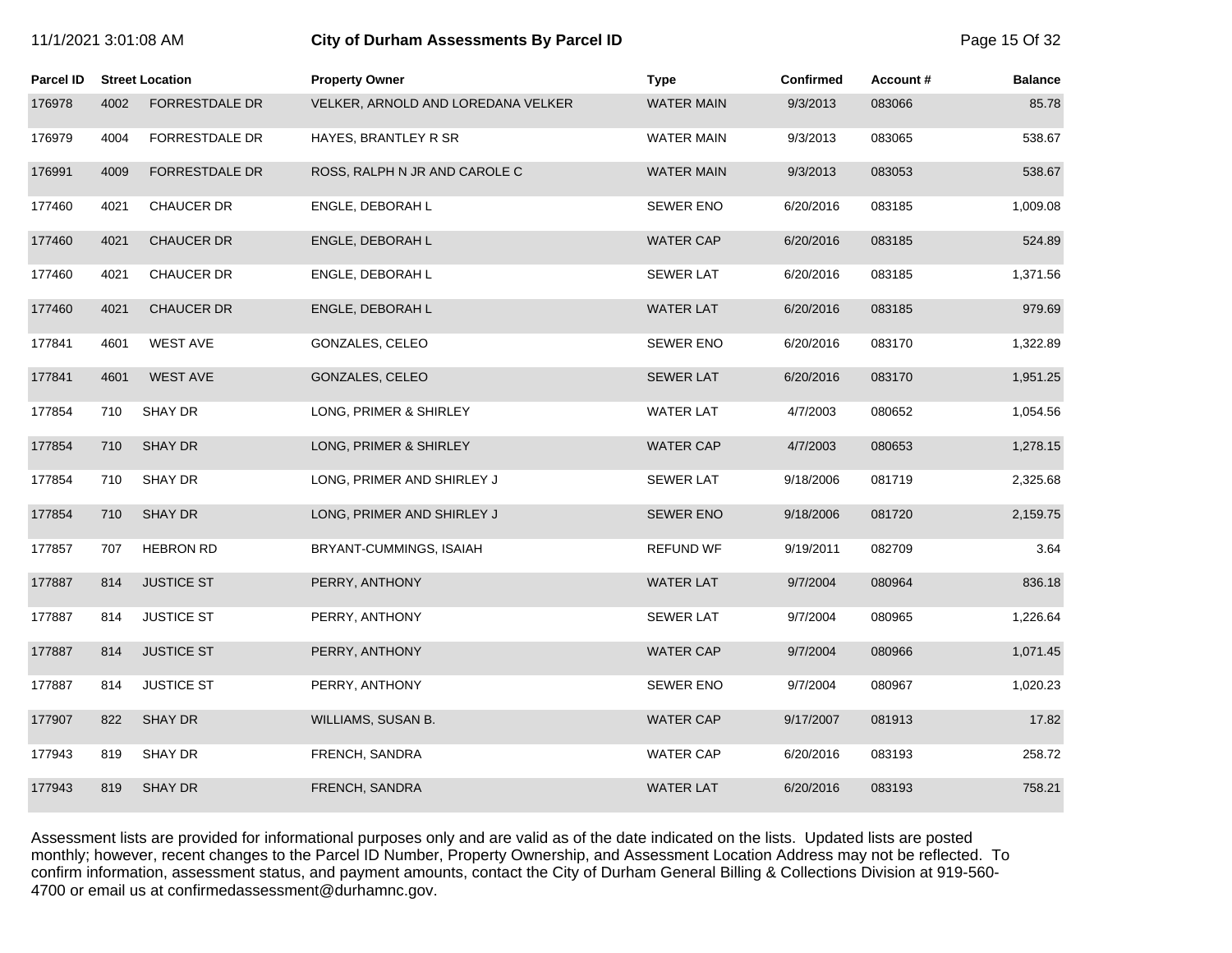| 11/1/2021 3:01:08 AM |      |                        | City of Durham Assessments By Parcel ID |                   |           |          |                |
|----------------------|------|------------------------|-----------------------------------------|-------------------|-----------|----------|----------------|
| <b>Parcel ID</b>     |      | <b>Street Location</b> | <b>Property Owner</b>                   | <b>Type</b>       | Confirmed | Account# | <b>Balance</b> |
| 179316               | 7714 | MASSEY CHAPEL RD       | BOYD, CARLOS O AND MARY E               | <b>WATER MAIN</b> | 4/18/2005 | 081324   | 2,112.00       |
| 179316               | 7714 | MASSEY CHAPEL RD       | BOYD, CARLOS O AND MARY E               | <b>WATER LAT</b>  | 9/18/2006 | 081689   | 1,169.72       |
| 179316               | 7714 | MASSEY CHAPEL RD       | BOYD, CARLOS O AND MARY E               | WATER CAP         | 9/18/2006 | 081690   | 1,902.60       |
| 179379               | 7419 | <b>ABRON DR</b>        | STURDIVANT, WALTER AND DERRELL          | <b>WATER MAIN</b> | 4/18/2005 | 081369   | 280.34         |
| 180960               | 504  | <b>WANDA RIDGE DR</b>  | TALLEY, ROBERT L. AND FELICIA B.        | <b>WATER LAT</b>  | 6/2/2008  | 082119   | 515.39         |
| 180960               | 504  | <b>WANDA RIDGE DR</b>  | TALLEY, ROBERT L. AND FELICIA B.        | <b>WATER CAP</b>  | 6/2/2008  | 082120   | 837.73         |
| 182327               | 1804 | <b>GRADY DR</b>        | THORNTON, OTIS                          | <b>SEWER LAT</b>  | 7/10/2017 | 083195   | 2,872.06       |
| 182328               | 1800 | <b>GRADY DR</b>        | L.F.R. & K., PARTNERSHIP                | <b>SEWER LAT</b>  | 2/18/2008 | 081933   | 2,131.97       |
| 182328               | 1800 | <b>GRADY DR</b>        | L.F.R. & K., PARTNERSHIP                | <b>SEWER ENO</b>  | 2/18/2008 | 081934   | 1,649.16       |
| 182372               | 4816 | NORTHBURY CIR          | FREY, MARIA III                         | <b>WATER CAP</b>  | 6/25/2018 | 083671   | 944.65         |
| 182372               | 4816 | NORTHBURY CIR          | FREY, MARIA III                         | <b>WATER LAT</b>  | 6/25/2018 | 083671   | 782.91         |
| 182442               | 1732 | <b>HIDEAWAY LN</b>     | CHAPPELL, GAIL S                        | <b>WATER MAIN</b> | 3/5/2012  | 082762   | 1,129.72       |
| 182899               | 5105 | GATEWOOD DR            | DILLARD, JR, LUMMIE A AND MARGARET Y    | <b>WATER MAIN</b> | 3/21/2005 | 081278   | 4,007.18       |
| 183017               | 5106 | LONG LEAF DR           | VINSON, THERESA M.                      | <b>WATER MAIN</b> | 3/19/2007 | 081757   | 2,335.45       |
| 183573               | 210  | TWIN OAKS DR           | MYERS, ALLEN D JR & PATTI               | <b>SEWER ENO</b>  | 2/7/2005  | 081209   | 529.47         |
| 183634               | 135  | PLANTATION DR          | STONE, SUZANNE L                        | <b>WATER LAT</b>  | 2/20/2006 | 081659   | 486.05         |
| 183634               | 135  | PLANTATION DR          | STONE, SUZANNE L                        | WATER CAP         | 2/20/2006 | 081660   | 794.70         |
| 183687               | 316  | CHERYL AVE             | PERRY, THOMASINE                        | <b>WATER CAP</b>  | 6/24/2019 | 083678   | 1,535.59       |
| 183687               | 316  | CHERYL AVE             | PERRY, THOMASINE                        | <b>WATER LAT</b>  | 6/24/2019 | 083678   | 1,862.67       |
| 184399               | 5326 | <b>VENTURA DR</b>      | FEDERAL NATIONAL MORTGAGE ASSOCIATION   | <b>SEWER LAT</b>  | 9/17/2007 | 081863   | 2,497.83       |
| 184399               | 5326 | <b>VENTURA DR</b>      | FEDERAL NATIONAL MORTGAGE ASSOCIATION   | <b>SEWER ENO</b>  | 9/17/2007 | 081864   | 2,077.65       |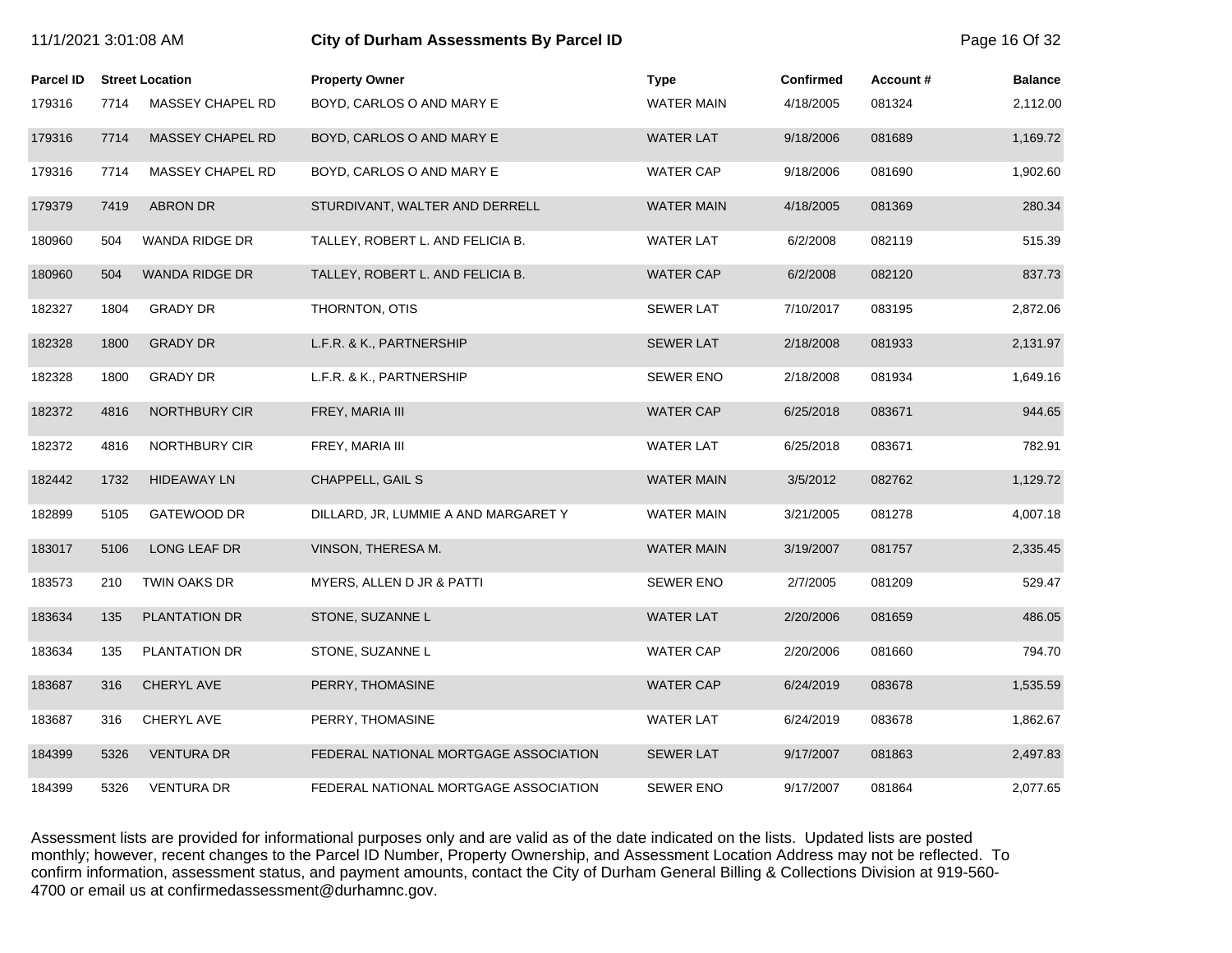| 11/1/2021 3:01:08 AM |      |                        | City of Durham Assessments By Parcel ID | Page 17 Of 32     |                  |          |                |
|----------------------|------|------------------------|-----------------------------------------|-------------------|------------------|----------|----------------|
| <b>Parcel ID</b>     |      | <b>Street Location</b> | <b>Property Owner</b>                   | <b>Type</b>       | <b>Confirmed</b> | Account# | <b>Balance</b> |
| 184437               | 2001 | <b>BAYLEAF DR</b>      | RIDDLE, WILLIAM B AND REBECCA C         | <b>SEWER ENO</b>  | 7/10/2017        | 083224   | 430.59         |
| 184437               | 2001 | <b>BAYLEAF DR</b>      | RIDDLE, WILLIAM B AND REBECCA C         | <b>SEWER LAT</b>  | 7/10/2017        | 083224   | 3,429.96       |
| 184506               | 5638 | <b>FALKIRK DR</b>      | LATTA, DON                              | <b>WATER LAT</b>  | 2/10/2014        | 083102   | 296.88         |
| 185592               | 224  | <b>GOODWIN RD</b>      | BM BULL INVESETMENT PROPERTIES          | <b>WATER CAP</b>  | 6/25/2018        | 083673   | 2,032.05       |
| 185592               | 224  | <b>GOODWIN RD</b>      | BM BULL INVESETMENT PROPERTIES          | <b>WATER LAT</b>  | 6/25/2018        | 083673   | 1,712.38       |
| 186698               | 5808 | <b>RIDGEVIEW RD</b>    | KING, CHRISTOPHER N AND VICKIE          | <b>WATER MAIN</b> | 1/18/2005        | 081163   | 164.36         |
| 187048               | 6921 | <b>RUSSELL RD</b>      | DUKE, DONALD L                          | <b>WATER LAT</b>  | 5/6/2002         | 080422   | 206.18         |
| 187048               | 6921 | RUSSELL RD             | DUKE, DONALD L                          | NONREF WF         | 5/6/2002         | 080423   | 231.06         |
| 187048               | 6921 | <b>RUSSELL RD</b>      | DUKE, DONALD L                          | <b>WATER CAP</b>  | 5/6/2002         | 080424   | 227.79         |
| 187048               | 6921 | RUSSELL RD             | DUKE, DONALD L                          | <b>REFUND WF</b>  | 5/6/2002         | 080425   | 384.94         |
| 193555               | 629  | <b>CONOVER RD</b>      | MFW INVESTMENTS LLC                     | <b>STR COMP</b>   | 11/20/2017       | 083354   | 800.00         |
| 195458               | 2742 | E MAIN ST              | GREATER EMMANUEL TEMPLE OF GRACE        | CURB, GT, PV      | 6/4/2012         | 082791   | 17,008.01      |
| 197637               | 3131 | ROWENA AVE             | MICOLE ENTERPRISES, LLC                 | <b>SEWER MAIN</b> | 9/18/2006        | 081527   | 252.69         |
| 197788               | 3553 | WAKE FOREST HWY        | <b>TRIANGLE GREENWAYS COUNCIL</b>       | <b>STR COMP</b>   | 11/20/2017       | 083650   | 800.00         |
| 199738               | 717  | <b>BELGREEN RD</b>     | FOZARD, YASMIN M.                       | <b>WATER LAT</b>  | 9/17/2007        | 081887   | 323.90         |
| 199738               | 717  | <b>BELGREEN RD</b>     | FOZARD, YASMIN M.                       | <b>WATER CAP</b>  | 9/17/2007        | 081889   | 1,479.83       |
| 199738               | 717  | <b>BELGREEN RD</b>     | MCCALL, WILLIE A.                       | CURB, GT, PV      | 1/19/2010        | 082340   | 4,004.21       |
| 199738               | 717  | <b>BELGREEN RD</b>     | MCCALL, WILLIE A.                       | <b>WATER LAT</b>  | 1/19/2010        | 082366   | 984.52         |
| 199738               | 717  | <b>BELGREEN RD</b>     | MCCALL, WILLIE A.                       | <b>SEWER LAT</b>  | 1/19/2010        | 082367   | 1,845.47       |
| 201420               | 904  | <b>OBSIDIAN WAY</b>    | GEMECHU, MESKEREM                       | <b>STR COMP</b>   | 11/20/2017       | 083465   | 640.00         |
| 201421               | 906  | <b>OBSIDIAN WAY</b>    | BELLEBNA, IBRAHIM B                     | <b>STR COMP</b>   | 11/20/2017       | 083467   | 720.00         |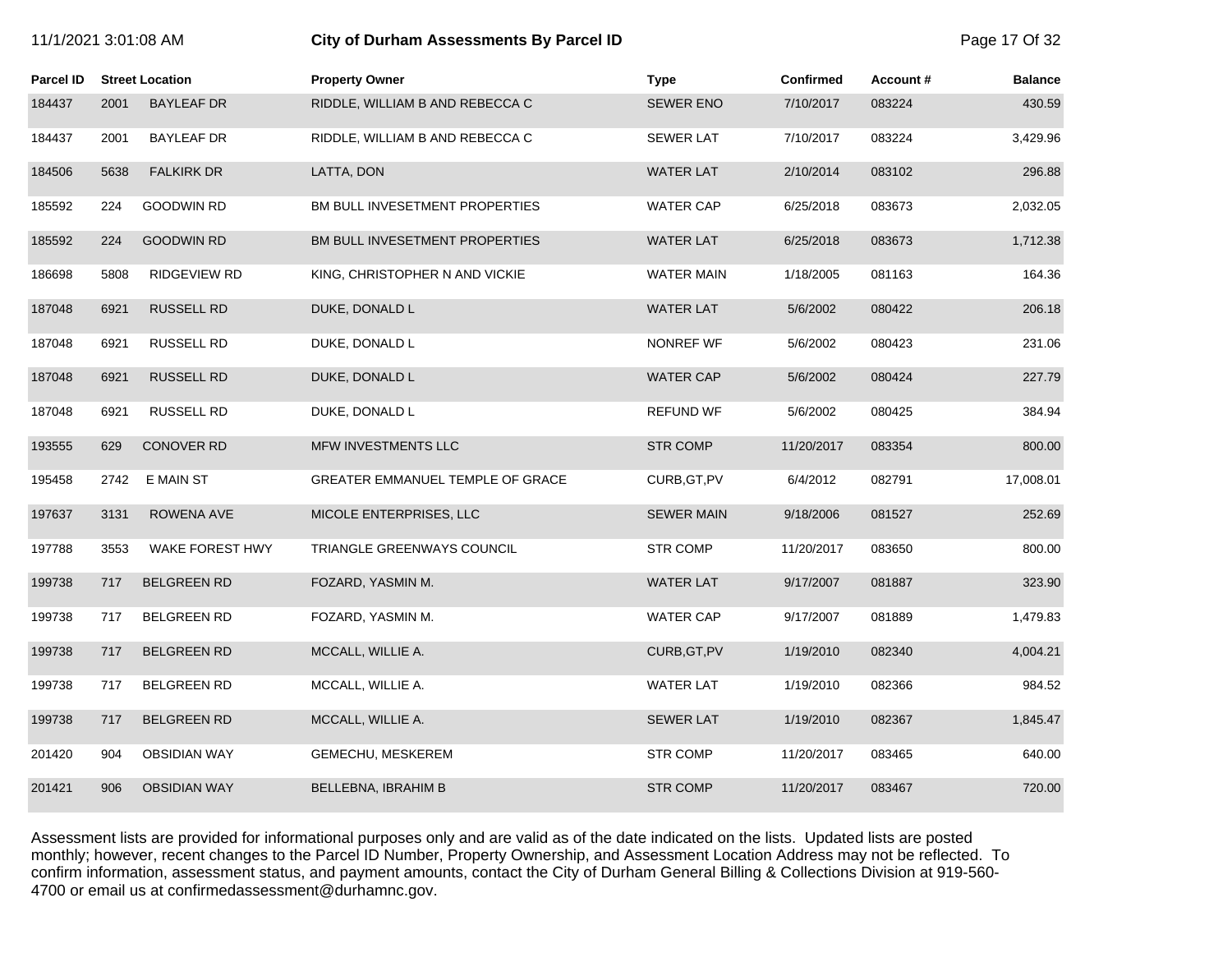| 11/1/2021 3:01:08 AM |      |                        | City of Durham Assessments By Parcel ID |                 |            |           | Page 18 Of 32  |
|----------------------|------|------------------------|-----------------------------------------|-----------------|------------|-----------|----------------|
| <b>Parcel ID</b>     |      | <b>Street Location</b> | <b>Property Owner</b>                   | <b>Type</b>     | Confirmed  | Account # | <b>Balance</b> |
| 201423               | 910  | <b>OBSIDIAN WAY</b>    | RUIZ ESPARZA, SARANYA                   | <b>STR COMP</b> | 11/20/2017 | 083471    | 640.00         |
| 201424               | 912  | <b>OBSIDIAN WAY</b>    | KAYEE, DANIEL                           | <b>STR COMP</b> | 11/20/2017 | 083473    | 800.00         |
| 201428               | 920  | <b>OBSIDIAN WAY</b>    | HERNANDEZ, ELIAS                        | <b>STR COMP</b> | 11/20/2017 | 083481    | 640.00         |
| 201429               | 922  | <b>OBSIDIAN WAY</b>    | SMITH, MELDA                            | <b>STR COMP</b> | 11/20/2017 | 083483    | 800.00         |
| 201430               | 924  | <b>OBSIDIAN WAY</b>    | CALDWELL, TERA                          | <b>STR COMP</b> | 11/20/2017 | 083485    | 640.00         |
| 201432               | 926  | <b>OBSIDIAN WAY</b>    | <b>STONEHILL ESTATES</b>                | <b>STR COMP</b> | 11/20/2017 | 083487    | 480.00         |
| 201433               | 925  | <b>OBSIDIAN WAY</b>    | AMH NC PROPERTIES LP                    | <b>STR COMP</b> | 11/20/2017 | 083486    | 640.00         |
| 201434               | 923  | <b>OBSIDIAN WAY</b>    | ROBERTSON, ELIJAH                       | <b>STR COMP</b> | 11/20/2017 | 083484    | 800.00         |
| 201435               | 921  | <b>OBSIDIAN WAY</b>    | KITHCART, JAMES W                       | <b>STR COMP</b> | 11/20/2017 | 083482    | 640.00         |
| 201436               | 919  | <b>OBSIDIAN WAY</b>    | OPPY, TURNER B                          | <b>STR COMP</b> | 11/20/2017 | 083480    | 640.00         |
| 201437               | 917  | <b>OBSIDIAN WAY</b>    | DAVIS, NATASHA                          | <b>STR COMP</b> | 11/20/2017 | 083478    | 640.00         |
| 201438               | 915  | <b>OBSIDIAN WAY</b>    | GRAY, GLENDA                            | <b>STR COMP</b> | 11/20/2017 | 083476    | 800.00         |
| 201439               | 913  | <b>OBSIDIAN WAY</b>    | ROUNTREE, CHENITA                       | <b>STR COMP</b> | 11/20/2017 | 083474    | 640.00         |
| 201441               | 909  | <b>OBSIDIAN WAY</b>    | CAIN, REGINA                            | <b>STR COMP</b> | 11/20/2017 | 083470    | 800.00         |
| 201443               | 905  | <b>OBSIDIAN WAY</b>    | DAVIES, JIMMY J                         | <b>STR COMP</b> | 11/20/2017 | 083466    | 800.00         |
| 201444               | 903  | <b>OBSIDIAN WAY</b>    | MARTIN, LOLA                            | <b>STR COMP</b> | 11/20/2017 | 083464    | 720.00         |
| 201445               | 812  | <b>OBSIDIAN WAY</b>    | STONEHILL ESTATES                       | <b>STR COMP</b> | 11/20/2017 | 083463    | 320.00         |
| 201447               | 3606 | <b>TURQUOISE DR</b>    | <b>KEYS, SHIRLEY</b>                    | <b>STR COMP</b> | 11/20/2017 | 083492    | 640.00         |
| 201449               | 3614 | <b>TURQUOISE DR</b>    | <b>HAMLIN, MONICA B</b>                 | <b>STR COMP</b> | 11/20/2017 | 083498    | 800.00         |
| 201450               | 3616 | <b>TURQUOISE DR</b>    | FULLER, DELORIES                        | <b>STR COMP</b> | 11/20/2017 | 083500    | 720.00         |
| 201452               | 3615 | <b>TURQUOISE DR</b>    | CRENDAL, KERRENDA                       | <b>STR COMP</b> | 11/20/2017 | 083499    | 640.00         |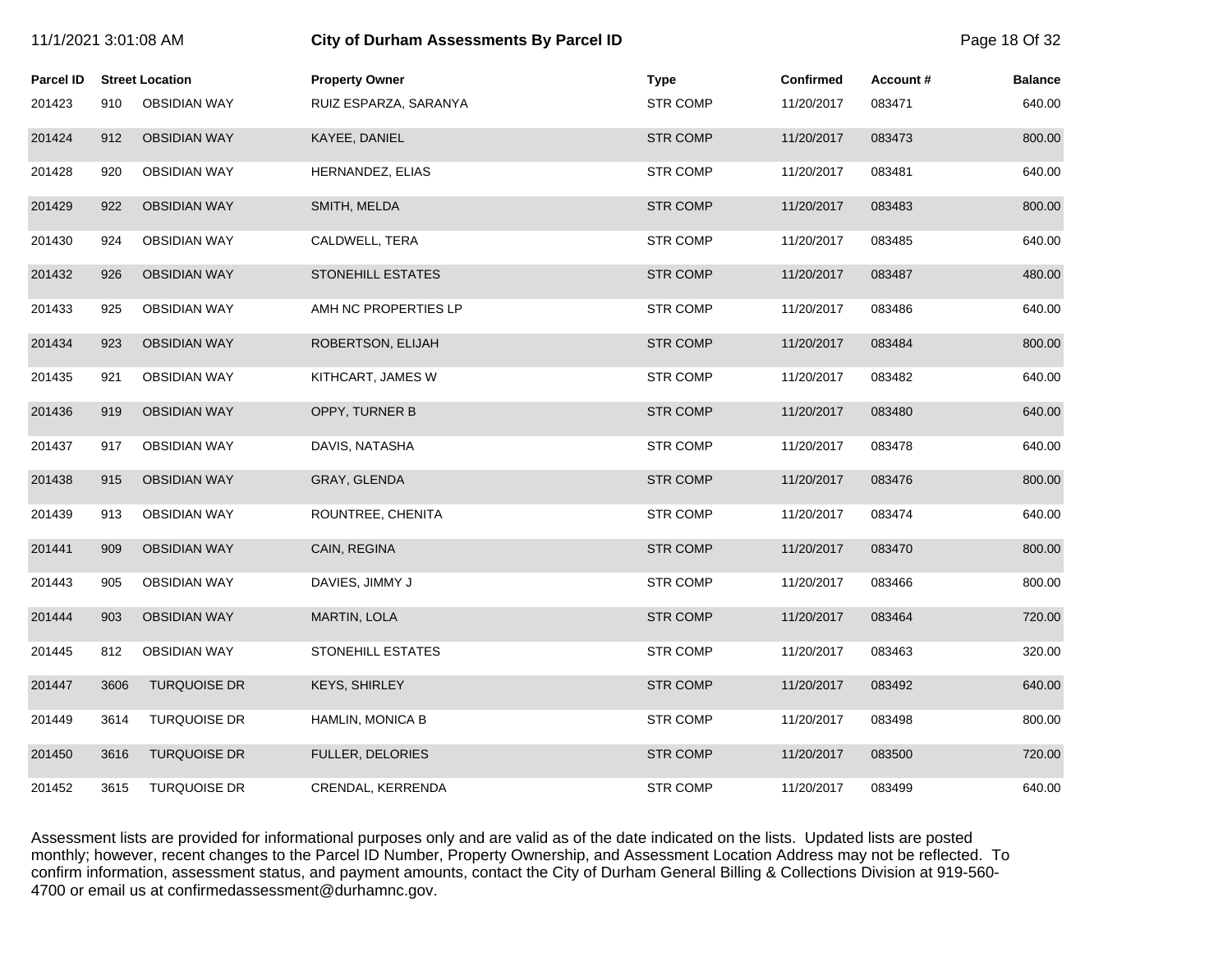| 11/1/2021 3:01:08 AM |      |                        |                          | City of Durham Assessments By Parcel ID |            |          | Page 19 Of 32  |
|----------------------|------|------------------------|--------------------------|-----------------------------------------|------------|----------|----------------|
| <b>Parcel ID</b>     |      | <b>Street Location</b> | <b>Property Owner</b>    | <b>Type</b>                             | Confirmed  | Account# | <b>Balance</b> |
| 201455               | 3609 | <b>TURQUOISE DR</b>    | HILL, MINE N             | STR COMP                                | 11/20/2017 | 083494   | 640.00         |
| 201456               | 3607 | <b>TURQUOISE DR</b>    | FLETCHER, CHARLES H      | <b>STR COMP</b>                         | 11/20/2017 | 083493   | 800.00         |
| 201457               | 3605 | <b>TURQUOISE DR</b>    | ABDULLAH, ADID F         | <b>STR COMP</b>                         | 11/20/2017 | 083491   | 680.00         |
| 201458               | 3601 | <b>TURQUOISE DR</b>    | POOLE, JOANNE            | STR COMP                                | 11/20/2017 | 083488   | 640.00         |
| 201459               | 3603 | <b>TURQUOISE DR</b>    | STONEHILL ESTATES        | <b>STR COMP</b>                         | 11/20/2017 | 083490   | 480.00         |
| 201461               | 3702 | <b>TURQUOISE DR</b>    | PERRUSQUIA, JERRY        | <b>STR COMP</b>                         | 11/20/2017 | 083506   | 800.00         |
| 201462               | 3704 | <b>TURQUOISE DR</b>    | JOHNSON, MICHAEL         | STR COMP                                | 11/20/2017 | 083508   | 640.00         |
| 201465               | 3709 | <b>TURQUOISE DR</b>    | AMH NC PROPERTIES LP     | <b>STR COMP</b>                         | 11/20/2017 | 083513   | 640.00         |
| 201467               | 3705 | <b>TURQUOISE DR</b>    | JEFFERSON, NORMA J       | <b>STR COMP</b>                         | 11/20/2017 | 083509   | 640.00         |
| 201468               | 3703 | <b>TURQUOISE DR</b>    | LEMAY MOSES JR TRUSTEE   | <b>STR COMP</b>                         | 11/20/2017 | 083507   | 640.00         |
| 201469               | 3701 | <b>TURQUOISE DR</b>    | WAGNER, SABRINA          | <b>STR COMP</b>                         | 11/20/2017 | 083505   | 560.00         |
| 201471               | 3621 | <b>TURQUOISE DR</b>    | STONEHILL ESTATES        | STR COMP                                | 11/20/2017 | 083504   | 480.00         |
| 201638               | 805  | <b>QUARTZ DR</b>       | <b>STONEHILL ESTATES</b> | <b>STR COMP</b>                         | 11/20/2017 | 083514   | 480.00         |
| 201805               | 508  | <b>HILLVIEW DR</b>     | MARSHALL, SEAN           | <b>STR COMP</b>                         | 11/20/2017 | 083289   | 800.00         |
| 201806               | 509  | <b>HILLVIEW DR</b>     | ARMSTON, RODNEY          | <b>STR COMP</b>                         | 11/20/2017 | 083290   | 800.00         |
| 202418               | 741  | <b>OBSIDIAN WAY</b>    | SHILL, CHRISTOPHER       | <b>STR COMP</b>                         | 11/20/2017 | 083554   | 640.00         |
| 202419               | 739  | <b>OBSIDIAN WAY</b>    | HALL, TIM                | <b>STR COMP</b>                         | 11/20/2017 | 083552   | 800.00         |
| 202420               | 737  | <b>OBSIDIAN WAY</b>    | CHERRY, STEPHANIE A      | <b>STR COMP</b>                         | 11/20/2017 | 083550   | 640.00         |
| 202421               | 735  | <b>OBSIDIAN WAY</b>    | GOLDER, GENEVA           | STR COMP                                | 11/20/2017 | 083548   | 560.00         |
| 202422               | 733  | <b>OBSIDIAN WAY</b>    | ALI, MUHAMMAD            | <b>STR COMP</b>                         | 11/20/2017 | 083546   | 720.00         |
| 202424               | 729  | <b>OBSIDIAN WAY</b>    | CONYERS, ROSEMOND        | <b>STR COMP</b>                         | 11/20/2017 | 083542   | 560.00         |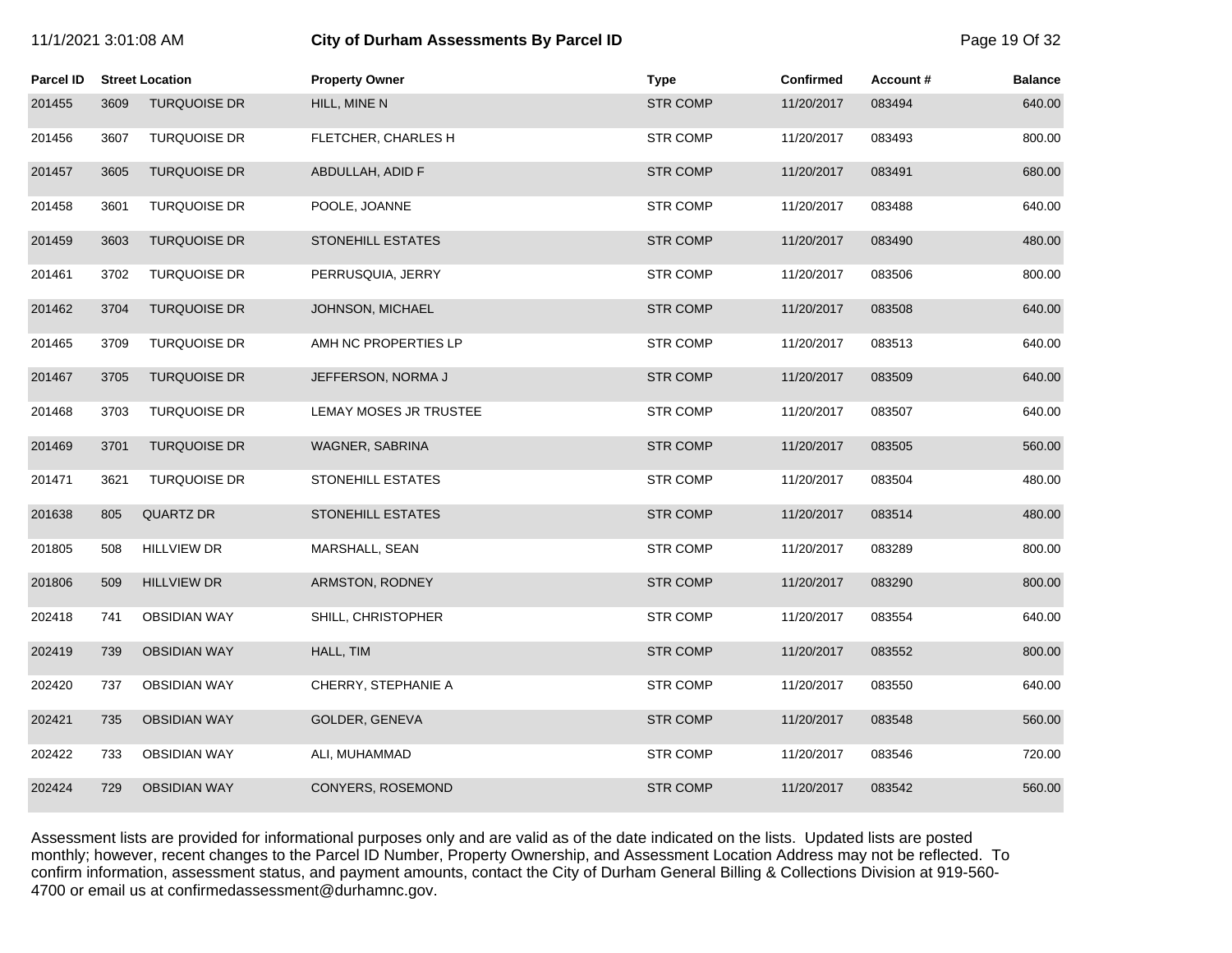| 11/1/2021 3:01:08 AM |                |                        | <b>City of Durham Assessments By Parcel ID</b> |                 |                  |          |                |
|----------------------|----------------|------------------------|------------------------------------------------|-----------------|------------------|----------|----------------|
| <b>Parcel ID</b>     |                | <b>Street Location</b> | <b>Property Owner</b>                          | <b>Type</b>     | <b>Confirmed</b> | Account# | <b>Balance</b> |
| 202425               | 727            | <b>OBSIDIAN WAY</b>    | <b>WATKINS, ANTHONY</b>                        | <b>STR COMP</b> | 11/20/2017       | 083540   | 200.00         |
| 202426               | 725            | <b>OBSIDIAN WAY</b>    | EASON, ETHEL N                                 | <b>STR COMP</b> | 11/20/2017       | 083538   | 800.00         |
| 202427               | 723            | <b>OBSIDIAN WAY</b>    | KAPRAL, GARY J                                 | <b>STR COMP</b> | 11/20/2017       | 083536   | 560.00         |
| 202428               | 721            | <b>OBSIDIAN WAY</b>    | BRADY, MARILYN                                 | <b>STR COMP</b> | 11/20/2017       | 083534   | 640.00         |
| 202429               | 719            | <b>OBSIDIAN WAY</b>    | AFIFI, OSAMA                                   | <b>STR COMP</b> | 11/20/2017       | 083532   | 640.00         |
| 202430               | 718            | <b>OBSIDIAN WAY</b>    | BUCCAFUFCO, ADAM N                             | <b>STR COMP</b> | 11/20/2017       | 083531   | 640.00         |
| 202431               | 720            | <b>OBSIDIAN WAY</b>    | JONES, DANA                                    | <b>STR COMP</b> | 11/20/2017       | 083533   | 800.00         |
| 202432               | 722            | <b>OBSIDIAN WAY</b>    | RUSS, ROSA L                                   | <b>STR COMP</b> | 11/20/2017       | 083535   | 640.00         |
| 202435               | 728            | <b>OBSIDIAN WAY</b>    | CLICK, MONICA                                  | <b>STR COMP</b> | 11/20/2017       | 083541   | 800.00         |
| 202437               | 732            | <b>OBSIDIAN WAY</b>    | HILL, TAMARA                                   | <b>STR COMP</b> | 11/20/2017       | 083545   | 720.00         |
| 202438               | 734            | <b>OBSIDIAN WAY</b>    | BHARGAVA, DEEPIKA                              | <b>STR COMP</b> | 11/20/2017       | 083547   | 720.00         |
| 202439               | 736            | <b>OBSIDIAN WAY</b>    | ESPINOZA, JOEL                                 | <b>STR COMP</b> | 11/20/2017       | 083549   | 720.00         |
| 202441               | 740            | <b>OBSIDIAN WAY</b>    | APONTE, STACY V                                | <b>STR COMP</b> | 11/20/2017       | 083553   | 300.00         |
| 202442               | 743            | <b>OBSIDIAN WAY</b>    | <b>STONEHILL ESTATES</b>                       | <b>STR COMP</b> | 11/20/2017       | 083555   | 480.00         |
| 202445               | 715            | <b>OBSIDIAN WAY</b>    | ABDELATIF, MOHAMAD                             | <b>STR COMP</b> | 11/20/2017       | 083528   | 640.00         |
| 202448               | 707            | <b>OBSIDIAN WAY</b>    | SIMPSON MCKOY, KIMBERLY                        | <b>STR COMP</b> | 11/20/2017       | 083521   | 800.00         |
| 202449               | 705            | <b>OBSIDIAN WAY</b>    | HARRIS, FELICIA                                | <b>STR COMP</b> | 11/20/2017       | 083519   | 640.00         |
| 202451               | $\overline{4}$ | <b>OLIVENE DR</b>      | DOLES, ROBIN                                   | <b>STR COMP</b> | 11/20/2017       | 083558   | 640.00         |
| 202452               | 6              | OLIVENE DR             | BAKER, ERIC M                                  | <b>STR COMP</b> | 11/20/2017       | 083560   | 640.00         |
| 202453               | $\mathbf{1}$   | <b>OLIVENE DR</b>      | BERRYMAN, TANNEIKA                             | <b>STR COMP</b> | 11/20/2017       | 083556   | 640.00         |
| 202454               | 606            | <b>OBSIDIAN WAY</b>    | MOORE, GWENDOLYN                               | <b>STR COMP</b> | 11/20/2017       | 083515   | 720.00         |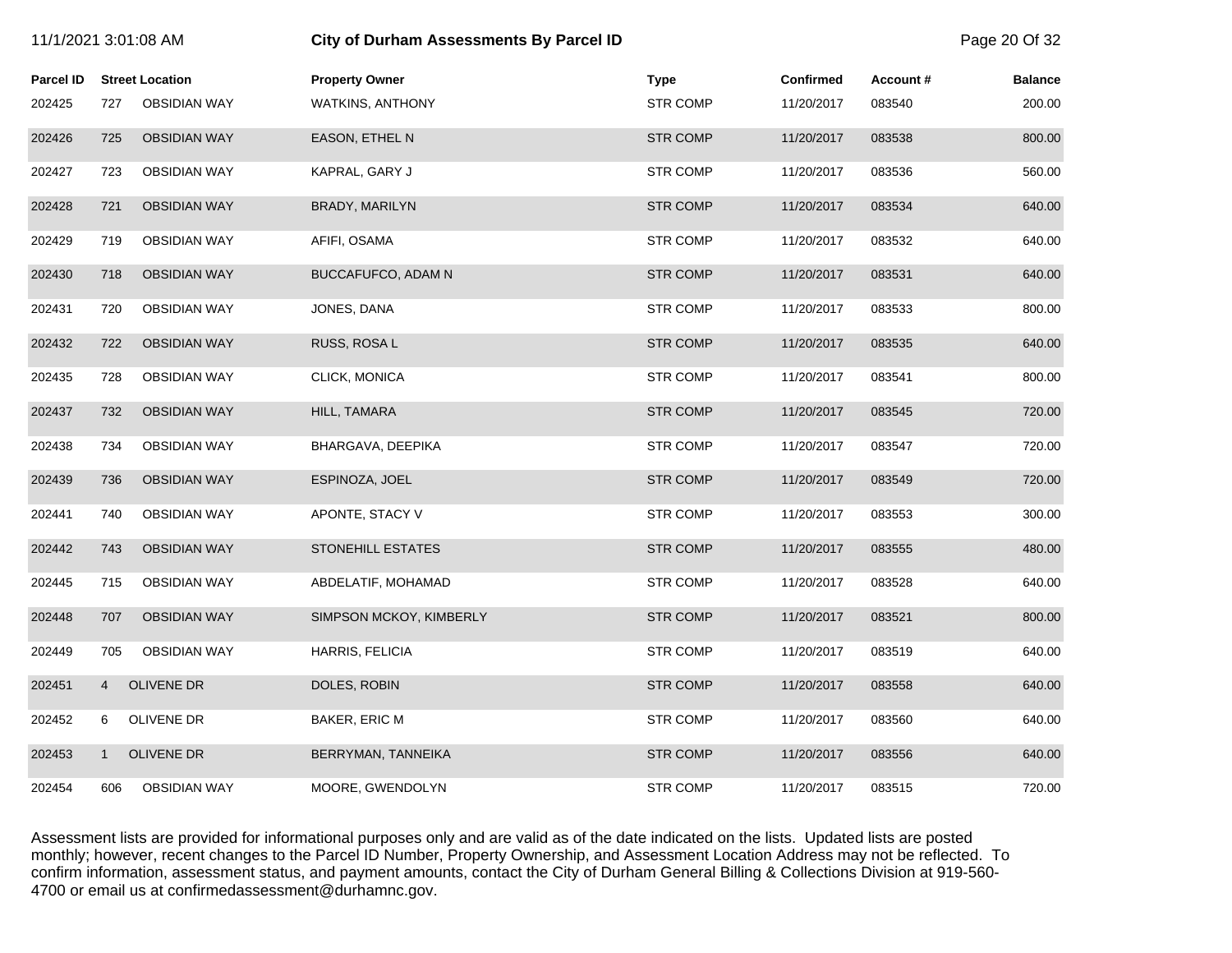|  | l1/1/2021 3:01:08 AM |  |  |
|--|----------------------|--|--|
|--|----------------------|--|--|

# 11/1/2021 3:01:08 AM **City of Durham Assessments By Parcel ID** Page 21 Of 32

| <b>Parcel ID</b> | <b>Street Location</b>       | <b>Property Owner</b>           | <b>Type</b>       | <b>Confirmed</b> | Account# | <b>Balance</b> |
|------------------|------------------------------|---------------------------------|-------------------|------------------|----------|----------------|
| 202455           | <b>OBSIDIAN WAY</b><br>702   | ABRAM, WALTER                   | <b>STR COMP</b>   | 11/20/2017       | 083517   | 640.00         |
| 202457           | <b>OBSIDIAN WAY</b><br>706   | RUDE, NATALYA A                 | <b>STR COMP</b>   | 11/20/2017       | 083520   | 640.00         |
| 202458           | 708<br><b>OBSIDIAN WAY</b>   | PERRY, CHAD                     | <b>STR COMP</b>   | 11/20/2017       | 083522   | 480.00         |
| 202460           | 712<br><b>OBSIDIAN WAY</b>   | BELL, JAMISE                    | <b>STR COMP</b>   | 11/20/2017       | 083526   | 560.00         |
| 202461           | 714<br><b>OBSIDIAN WAY</b>   | IH3 PROPERTY NORTH CAROLINA, LP | <b>STR COMP</b>   | 11/20/2017       | 083527   | 640.00         |
| 202463           | <b>OBSIDIAN WAY</b><br>608   | STONEHILL ESTATES               | <b>STR COMP</b>   | 11/20/2017       | 083516   | 480.00         |
| 202464           | <b>OLIVENE DR</b><br>8       | PRISCO, MARIA                   | <b>STR COMP</b>   | 11/20/2017       | 083562   | 640.00         |
| 202465           | OLIVENE DR<br>10             | <b>WILLIAMS, JEROME</b>         | <b>STR COMP</b>   | 11/20/2017       | 083564   | 640.00         |
| 202469           | OLIVENE DR<br>19             | BOURNE, NZINGA                  | <b>STR COMP</b>   | 11/20/2017       | 083570   | 720.00         |
| 202470           | OLIVENE DR<br>17             | MARTINEZ, JOSE M                | <b>STR COMP</b>   | 11/20/2017       | 083569   | 640.00         |
| 202471           | <b>OLIVENE DR</b><br>15      | ORTIZ MURCIA, LUIS A            | <b>STR COMP</b>   | 11/20/2017       | 083568   | 640.00         |
| 202473           | OLIVENE DR<br>11             | <b>BOBBITT, MICHAEL J</b>       | <b>STR COMP</b>   | 11/20/2017       | 083565   | 800.00         |
| 202474           | <b>OLIVENE DR</b><br>9       | JOHNSON, RICHARD                | <b>STR COMP</b>   | 11/20/2017       | 083563   | 720.00         |
| 202475           | OLIVENE DR<br>$\overline{7}$ | JACKSON, JANELLE                | <b>STR COMP</b>   | 11/20/2017       | 083561   | 800.00         |
| 202477           | <b>OLIVENE DR</b><br>3       | MCMILLIAN, MYISHANKA            | <b>STR COMP</b>   | 11/20/2017       | 083557   | 800.00         |
| 202606           | 3211<br>ROWENA AVE           | MOORE, MILTON                   | <b>SEWER MAIN</b> | 9/18/2006        | 081518   | 1,963.75       |
| 202610           | 3201<br>ROWENA AVE           | MOORE, MILTON                   | <b>SEWER MAIN</b> | 9/18/2006        | 081523   | 252.69         |
| 204141           | <b>HILLVIEW DR</b><br>506    | WARE, DERRICK E                 | <b>STR COMP</b>   | 11/20/2017       | 083287   | 640.00         |
| 204142           | 504<br><b>HILLVIEW DR</b>    | SMITH, CHRISTINE                | <b>STR COMP</b>   | 11/20/2017       | 083286   | 640.00         |
| 204144           | 416<br><b>HILLVIEW DR</b>    | <b>BAKHSHI, RANBIR</b>          | <b>STR COMP</b>   | 11/20/2017       | 083284   | 640.00         |
| 204145           | 414<br><b>HILLVIEW DR</b>    | UYAMA, MARGARET                 | <b>STR COMP</b>   | 11/20/2017       | 083283   | 640.00         |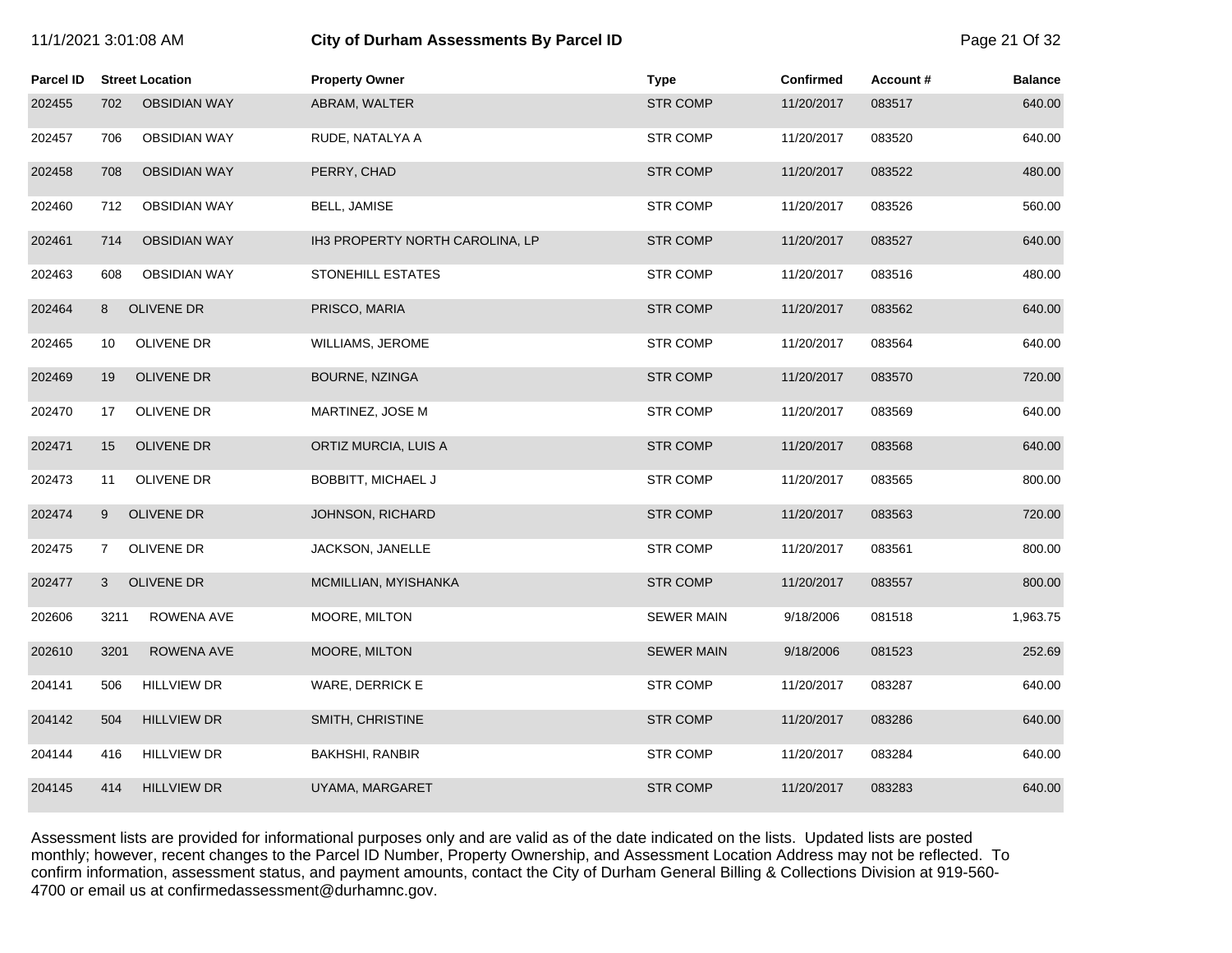| 11/1/2021 3:01:08 AM |                |                        | <b>City of Durham Assessments By Parcel ID</b> |                 |                  |          | Page 22 Of 32  |
|----------------------|----------------|------------------------|------------------------------------------------|-----------------|------------------|----------|----------------|
| <b>Parcel ID</b>     |                | <b>Street Location</b> | <b>Property Owner</b>                          | <b>Type</b>     | <b>Confirmed</b> | Account# | <b>Balance</b> |
| 204147               | $\mathbf 1$    | SPICEWOOD CT           | BURNETT, MARLENE                               | <b>STR COMP</b> | 11/20/2017       | 083291   | 640.00         |
| 204148               | 3              | SPICEWOOD CT           | DIXON, TAMMIE C                                | <b>STR COMP</b> | 11/20/2017       | 083293   | 640.00         |
| 204149               | 5              | SPICEWOOD CT           | <b>GRENIER, ANITA M</b>                        | <b>STR COMP</b> | 11/20/2017       | 083295   | 640.00         |
| 204150               | $\overline{7}$ | SPICEWOOD CT           | <b>HARMSEN, KATIE</b>                          | <b>STR COMP</b> | 11/20/2017       | 083297   | 720.00         |
| 204151               | 6              | SPICEWOOD CT           | <b>IVEY, LAKEISHA</b>                          | <b>STR COMP</b> | 11/20/2017       | 083296   | 640.00         |
| 204155               | 318            | <b>HILLVIEW DR</b>     | WEATHERBURNE, ELIZABETH B                      | <b>STR COMP</b> | 11/20/2017       | 083277   | 800.00         |
| 204158               | 312            | <b>HILLVIEW DR</b>     | JONES, ANTHONY                                 | <b>STR COMP</b> | 11/20/2017       | 083271   | 800.00         |
| 204159               | 310            | <b>HILLVIEW DR</b>     | SOGOMO, CAROLINE J                             | <b>STR COMP</b> | 11/20/2017       | 083269   | 720.00         |
| 204160               | 308            | <b>HILLVIEW DR</b>     | <b>GOBRECHT, JARED B</b>                       | <b>STR COMP</b> | 11/20/2017       | 083267   | 640.00         |
| 204161               | 307            | <b>HILLVIEW DR</b>     | MIAL, TERRI A                                  | <b>STR COMP</b> | 11/20/2017       | 083266   | 640.00         |
| 204162               | 309            | <b>HILLVIEW DR</b>     | TOOMER, TYRONE                                 | <b>STR COMP</b> | 11/20/2017       | 083268   | 720.00         |
| 204163               | 311            | <b>HILLVIEW DR</b>     | STYNES, BRIAN                                  | <b>STR COMP</b> | 11/20/2017       | 083270   | 640.00         |
| 204164               | 313            | <b>HILLVIEW DR</b>     | BAY, BESSIE M                                  | <b>STR COMP</b> | 11/20/2017       | 083272   | 720.00         |
| 204165               | 315            | <b>HILLVIEW DR</b>     | THOMAS, ANTONETTE L                            | <b>STR COMP</b> | 11/20/2017       | 083274   | 60.00          |
| 204166               | 317            | <b>HILLVIEW DR</b>     | MANGUM, PATRICIA                               | <b>STR COMP</b> | 11/20/2017       | 083276   | 640.00         |
| 204167               | 319            | <b>HILLVIEW DR</b>     | ELLISON, ALICIA                                | <b>STR COMP</b> | 11/20/2017       | 083278   | 640.00         |
| 204168               | 602            | <b>WEATHERVANE DR</b>  | TAYLOR, DIANE                                  | <b>STR COMP</b> | 11/20/2017       | 083298   | 720.00         |
| 204169               | 604            | <b>WEATHERVANE DR</b>  | DUNN, MILES                                    | <b>STR COMP</b> | 11/20/2017       | 083299   | 640.00         |
| 204171               | 410            | <b>HILLVIEW DR</b>     | TRIANGLE GREENWAYS COUNCIL                     | <b>STR COMP</b> | 11/20/2017       | 083281   | 800.00         |
| 204173               | 304            | <b>HILLVIEW DR</b>     | HUANG, HANS                                    | <b>STR COMP</b> | 11/20/2017       | 083263   | 640.00         |
| 204174               | 302            | <b>HILLVIEW DR</b>     | PRUETT, BENJAMIN                               | <b>STR COMP</b> | 11/20/2017       | 083262   | 640.00         |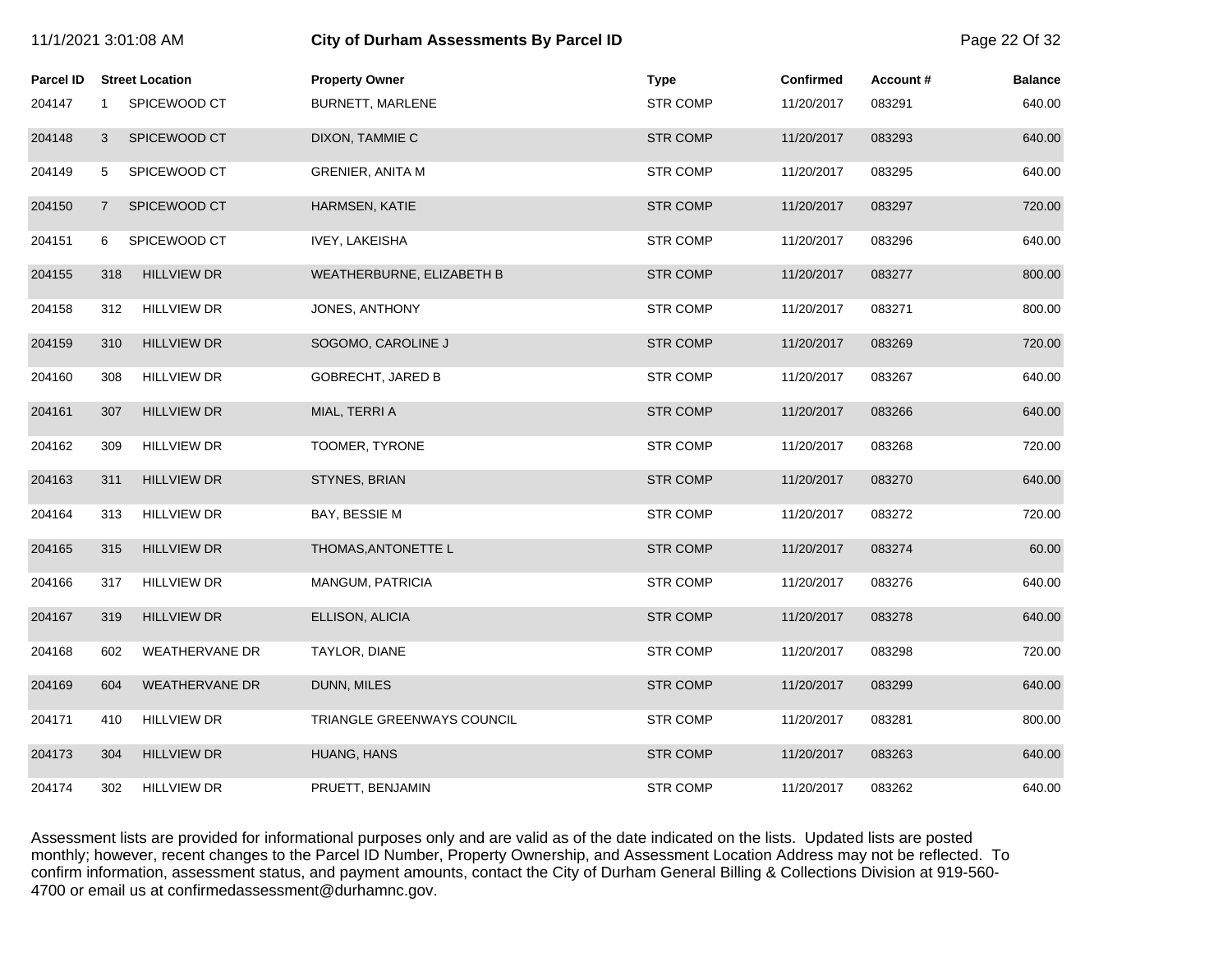| 11/1/2021 3:01:08 AM |              |                        | City of Durham Assessments By Parcel ID | Page 23 Of 32   |                  |          |                |
|----------------------|--------------|------------------------|-----------------------------------------|-----------------|------------------|----------|----------------|
| Parcel ID            |              | <b>Street Location</b> | <b>Property Owner</b>                   | <b>Type</b>     | <b>Confirmed</b> | Account# | <b>Balance</b> |
| 204175               | 226          | <b>HILLVIEW DR</b>     | STEVENS, CALISTA                        | <b>STR COMP</b> | 11/20/2017       | 083260   | 640.00         |
| 204176               | 224          | <b>HILLVIEW DR</b>     | LUCAS, BARBARA                          | <b>STR COMP</b> | 11/20/2017       | 083259   | 480.00         |
| 204177               | 222          | <b>HILLVIEW DR</b>     | ORGLAN, PERRY                           | <b>STR COMP</b> | 11/20/2017       | 083258   | 640.00         |
| 204179               | 218          | <b>HILLVIEW DR</b>     | HOLLCRAFT, WILLIAM                      | <b>STR COMP</b> | 11/20/2017       | 083254   | 640.00         |
| 204181               | 214          | <b>HILLVIEW DR</b>     | TON, TRAN                               | <b>STR COMP</b> | 11/20/2017       | 083250   | 640.00         |
| 204182               | 212          | <b>HILLVIEW DR</b>     | KULIS, CHRISTOPHER                      | <b>STR COMP</b> | 11/20/2017       | 083248   | 640.00         |
| 204183               | 210          | <b>HILLVIEW DR</b>     | CAMPBELL, JUNIUS C                      | <b>STR COMP</b> | 11/20/2017       | 083246   | 720.00         |
| 204184               | 208          | <b>HILLVIEW DR</b>     | MUMAWEL, SHEWAKENA                      | <b>STR COMP</b> | 11/20/2017       | 083244   | 800.00         |
| 204185               | 206          | <b>HILLVIEW DR</b>     | SHORT, MAUREEN                          | <b>STR COMP</b> | 11/20/2017       | 083242   | 720.00         |
| 204187               | 202          | <b>HILLVIEW DR</b>     | SINGLETON, GEORGE                       | <b>STR COMP</b> | 11/20/2017       | 083239   | 720.00         |
| 204188               | 205          | <b>HILLVIEW DR</b>     | IH3 PROPERTY NORTH CAROLINA, LP         | <b>STR COMP</b> | 11/20/2017       | 083241   | 640.00         |
| 204189               | 207          | <b>HILLVIEW DR</b>     | JOSEPH, CRYSTAL                         | <b>STR COMP</b> | 11/20/2017       | 083243   | 640.00         |
| 204192               | 213          | <b>HILLVIEW DR</b>     | <b>GREENLEE, WILLIAM</b>                | <b>STR COMP</b> | 11/20/2017       | 083249   | 640.00         |
| 204193               | 215          | <b>HILLVIEW DR</b>     | WOODWARD, JAMIE L                       | <b>STR COMP</b> | 11/20/2017       | 083251   | 640.00         |
| 204195               | 221          | <b>HILLVIEW DR</b>     | KERKAU, MICHAEL J                       | <b>STR COMP</b> | 11/20/2017       | 083257   | 800.00         |
| 204197               | 603          | CONOVER RD             | LI, SIGUI                               | <b>STR COMP</b> | 11/20/2017       | 083332   | 800.00         |
| 204198               | 301          | <b>HILLVIEW DR</b>     | REID, JAMES A                           | <b>STR COMP</b> | 11/20/2017       | 083261   | 640.00         |
| 204199               | 305          | <b>HILLVIEW DR</b>     | NZUYEN, MIEN                            | STR COMP        | 11/20/2017       | 083264   | 640.00         |
| 204202               | $\mathbf{1}$ | RED SAGE CT            | LAMBERT, MATTHEW                        | <b>STR COMP</b> | 11/20/2017       | 083319   | 800.00         |
| 204204               | 5            | <b>RED SAGE CT</b>     | SELLS, DALE L                           | <b>STR COMP</b> | 11/20/2017       | 083323   | 640.00         |
| 204207               | 11           | <b>RED SAGE CT</b>     | RATHJEN, CHRIS                          | <b>STR COMP</b> | 11/20/2017       | 083329   | 800.00         |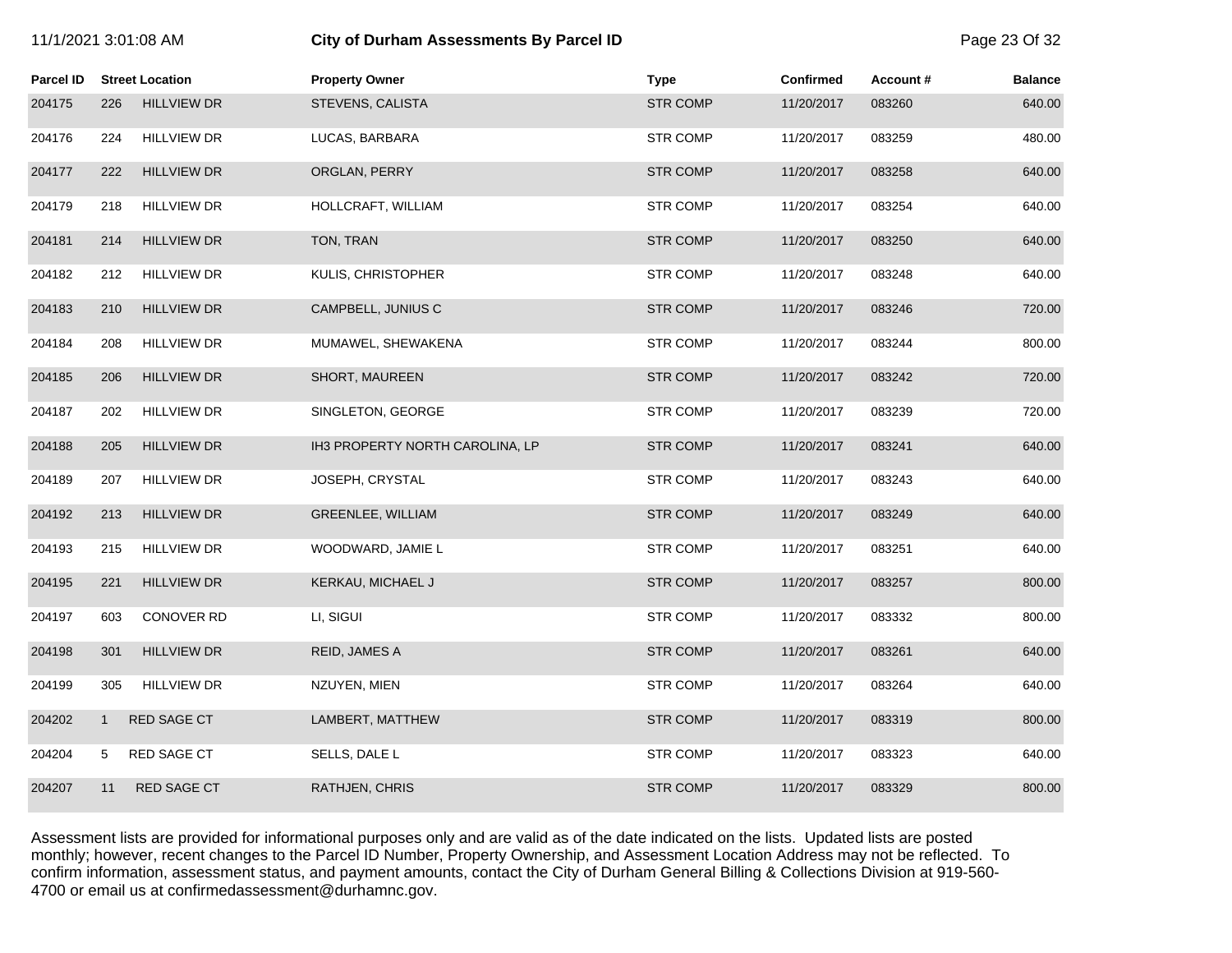| 11/1/2021 3:01:08 AM |                |                        | City of Durham Assessments By Parcel ID |                 |                  |          | Page 24 Of 32  |
|----------------------|----------------|------------------------|-----------------------------------------|-----------------|------------------|----------|----------------|
| Parcel ID            |                | <b>Street Location</b> | <b>Property Owner</b>                   | <b>Type</b>     | <b>Confirmed</b> | Account# | <b>Balance</b> |
| 204209               | 10             | <b>RED SAGE CT</b>     | FERGUSON, DANIEL                        | <b>STR COMP</b> | 11/20/2017       | 083328   | 720.00         |
| 204212               | $\overline{4}$ | RED SAGE CT            | CABRERA, TONYA                          | <b>STR COMP</b> | 11/20/2017       | 083322   | 720.00         |
| 204213               | 2              | <b>RED SAGE CT</b>     | WHITTEN, WANDA                          | <b>STR COMP</b> | 11/20/2017       | 083320   | 640.00         |
| 204214               | 707            | <b>WEATHERVANE DR</b>  | ROSARIO, RACHELLE                       | <b>STR COMP</b> | 11/20/2017       | 083306   | 640.00         |
| 204215               | 709            | <b>WEATHERVANE DR</b>  | GALLOP, ANTHONY Q                       | <b>STR COMP</b> | 11/20/2017       | 083308   | 640.00         |
| 204216               | 711            | WEATHERVANE DR         | LOWE, BARBARA                           | <b>STR COMP</b> | 11/20/2017       | 083310   | 640.00         |
| 204217               | 715            | <b>WEATHERVANE DR</b>  | PATTON, CORETTA D                       | <b>STR COMP</b> | 11/20/2017       | 083313   | 800.00         |
| 204219               | 102            | RONDELAY DR            | DICKSON, HAMILTON D                     | <b>STR COMP</b> | 11/20/2017       | 083372   | 720.00         |
| 204221               | 103            | RONDELAY DR            | NEWKIRK, ERIC                           | <b>STR COMP</b> | 11/20/2017       | 083373   | 800.00         |
| 204222               | 105            | RONDELAY DR            | PELAEZ, SLAVIO J                        | <b>STR COMP</b> | 11/20/2017       | 083374   | 640.00         |
| 204223               | 107            | RONDELAY DR            | MARROW, BETHORA                         | <b>STR COMP</b> | 11/20/2017       | 083375   | 720.00         |
| 204225               | 201            | RONDELAY DR            | HALL, NATASHA                           | <b>STR COMP</b> | 11/20/2017       | 083377   | 720.00         |
| 204226               | 720            | <b>WEATHERVANE DR</b>  | COLELLA, STEVEN                         | <b>STR COMP</b> | 11/20/2017       | 083317   | 640.00         |
| 204227               | 718            | <b>WEATHERVANE DR</b>  | THACKER, MATTHEW                        | <b>STR COMP</b> | 11/20/2017       | 083315   | 500.00         |
| 204228               | 716            | <b>WEATHERVANE DR</b>  | THOMAS, ETIENNE M                       | <b>STR COMP</b> | 11/20/2017       | 083314   | 720.00         |
| 204230               | 712            | <b>WEATHERVANE DR</b>  | KIRKLAND, BETTY                         | <b>STR COMP</b> | 11/20/2017       | 083311   | 720.00         |
| 204232               | 706            | <b>WEATHERVANE DR</b>  | NOBLE, SARAH J                          | <b>STR COMP</b> | 11/20/2017       | 083305   | 800.00         |
| 204233               | 704            | <b>WEATHERVANE DR</b>  | GONZALEZ, JORGE                         | <b>STR COMP</b> | 11/20/2017       | 083304   | 300.00         |
| 204234               | 702            | <b>WEATHERVANE DR</b>  | HO, CHRISTOPHER                         | <b>STR COMP</b> | 11/20/2017       | 083303   | 560.00         |
| 204236               | 608            | <b>WEATHERVANE DR</b>  | WISE, ROBERT                            | <b>STR COMP</b> | 11/20/2017       | 083301   | 640.00         |
| 204237               | 606            | <b>WEATHERVANE DR</b>  | <b>TORAIN, CANDICE</b>                  | <b>STR COMP</b> | 11/20/2017       | 083300   | 800.00         |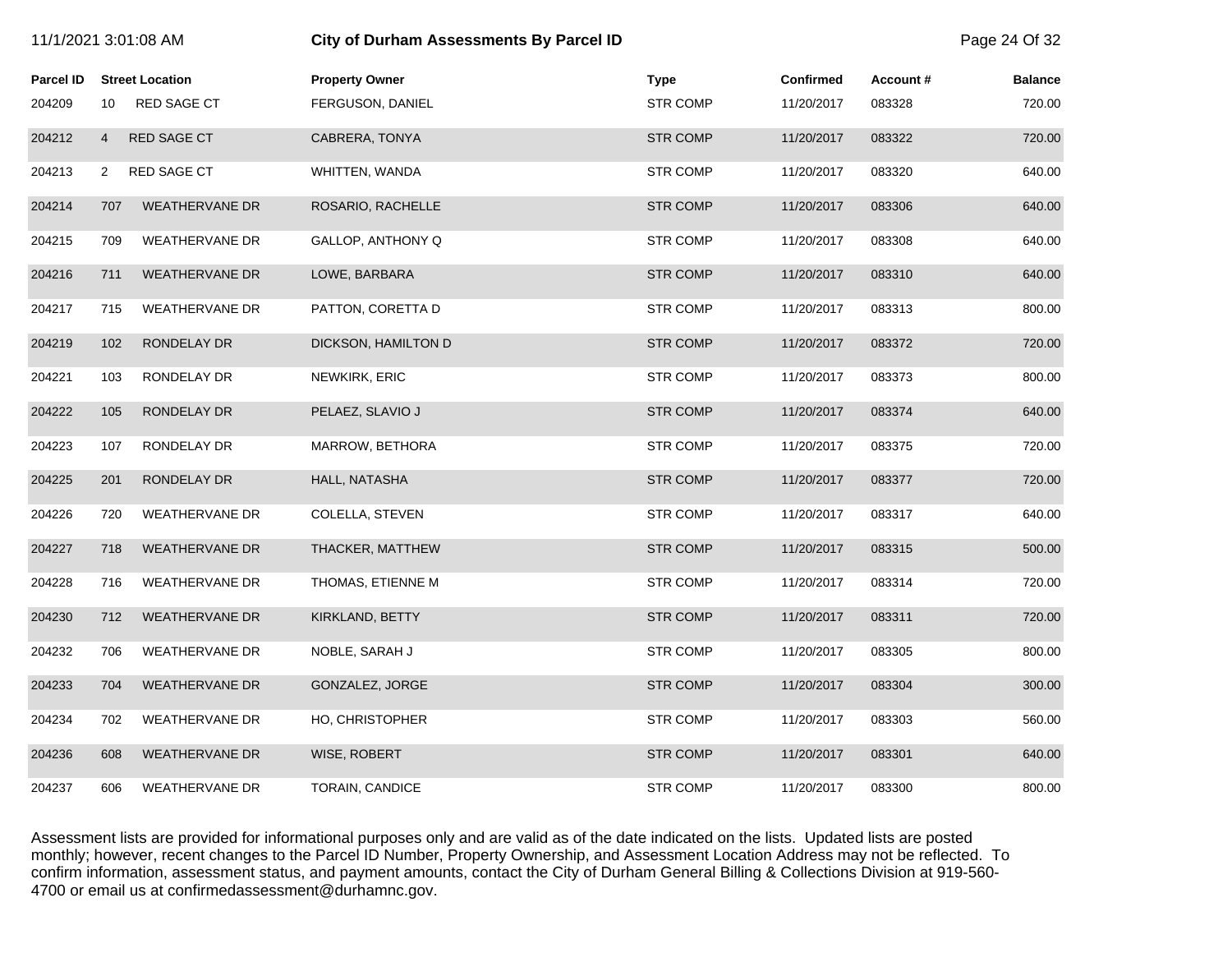# 11/1/2021 3:01:08 AM **City of Durham Assessments By Parcel ID** Page 25 Of 32

| <b>Parcel ID</b> |     | <b>Street Location</b> | <b>Property Owner</b>         | <b>Type</b>     | <b>Confirmed</b> | Account# | <b>Balance</b> |
|------------------|-----|------------------------|-------------------------------|-----------------|------------------|----------|----------------|
| 204238           | 708 | <b>WEATHERVANE DR</b>  | TRIANGLE GREENWAYS COUNCIL    | <b>STR COMP</b> | 11/20/2017       | 083307   | 800.00         |
| 204239           | 605 | <b>CONOVER RD</b>      | NEAL, STEPHEN W               | <b>STR COMP</b> | 11/20/2017       | 083333   | 640.00         |
| 204240           | 607 | <b>CONOVER RD</b>      | O'BRIAN LEWIS, PATRICK        | <b>STR COMP</b> | 11/20/2017       | 083335   | 800.00         |
| 204241           | 609 | CONOVER RD             | WALDER, TARA                  | <b>STR COMP</b> | 11/20/2017       | 083337   | 720.00         |
| 204243           | 613 | <b>CONOVER RD</b>      | RUFFIN, DEITRA                | <b>STR COMP</b> | 11/20/2017       | 083341   | 720.00         |
| 204244           | 615 | <b>CONOVER RD</b>      | <b>HALABI REVOCABLE TRUST</b> | <b>STR COMP</b> | 11/20/2017       | 083343   | 640.00         |
| 204245           | 616 | <b>CONOVER RD</b>      | WORTHY, EVELYN M              | <b>STR COMP</b> | 11/20/2017       | 083344   | 720.00         |
| 204246           | 614 | CONOVER RD             | MCARTHUR, TIMOTHY             | <b>STR COMP</b> | 11/20/2017       | 083342   | 800.00         |
| 204247           | 612 | <b>CONOVER RD</b>      | JONES, CLAYTON J JR           | <b>STR COMP</b> | 11/20/2017       | 083340   | 640.00         |
| 204248           | 610 | <b>CONOVER RD</b>      | RAGUSA, MICHELLE              | <b>STR COMP</b> | 11/20/2017       | 083338   | 640.00         |
| 204250           | 606 | <b>CONOVER RD</b>      | PARFITT, SETH                 | <b>STR COMP</b> | 11/20/2017       | 083334   | 720.00         |
| 204254           | 401 | <b>HILLVIEW DR</b>     | TRIANGLE GREENWAYS COUNCIL    | <b>STR COMP</b> | 11/20/2017       | 083280   | 800.00         |
| 205720           | 722 | <b>WEATHERVANE DR</b>  | LYNN, LARRY D                 | <b>STR COMP</b> | 11/20/2017       | 083318   | 640.00         |
| 205722           | 205 | RONDELAY DR            | NGUYEN, THANH                 | <b>STR COMP</b> | 11/20/2017       | 083379   | 720.00         |
| 206289           | 107 | OAKCHEST CT            | MELTON, PHYLLIS               | <b>STR COMP</b> | 11/20/2017       | 083230   | 640.00         |
| 206290           | 111 | OAKCHEST CT            | HAYES, ANTWOINE               | <b>STR COMP</b> | 11/20/2017       | 083234   | 800.00         |
| 206292           | 115 | OAKCHEST CT            | FARMER, BRANDY                | <b>STR COMP</b> | 11/20/2017       | 083237   | 800.00         |
| 206293           | 117 | OAKCHEST CT            | <b>BROOKER, MARY E</b>        | <b>STR COMP</b> | 11/20/2017       | 083238   | 640.00         |
| 206294           | 112 | OAKCHEST CT            | BROWN, ORVILLE C              | <b>STR COMP</b> | 11/20/2017       | 083235   | 640.00         |
| 206295           | 110 | OAKCHEST CT            | MCQUEEN, ERICA                | <b>STR COMP</b> | 11/20/2017       | 083233   | 640.00         |
| 206296           | 108 | <b>OAKCHEST CT</b>     | TIAN, KAI                     | <b>STR COMP</b> | 11/20/2017       | 083231   | 468.00         |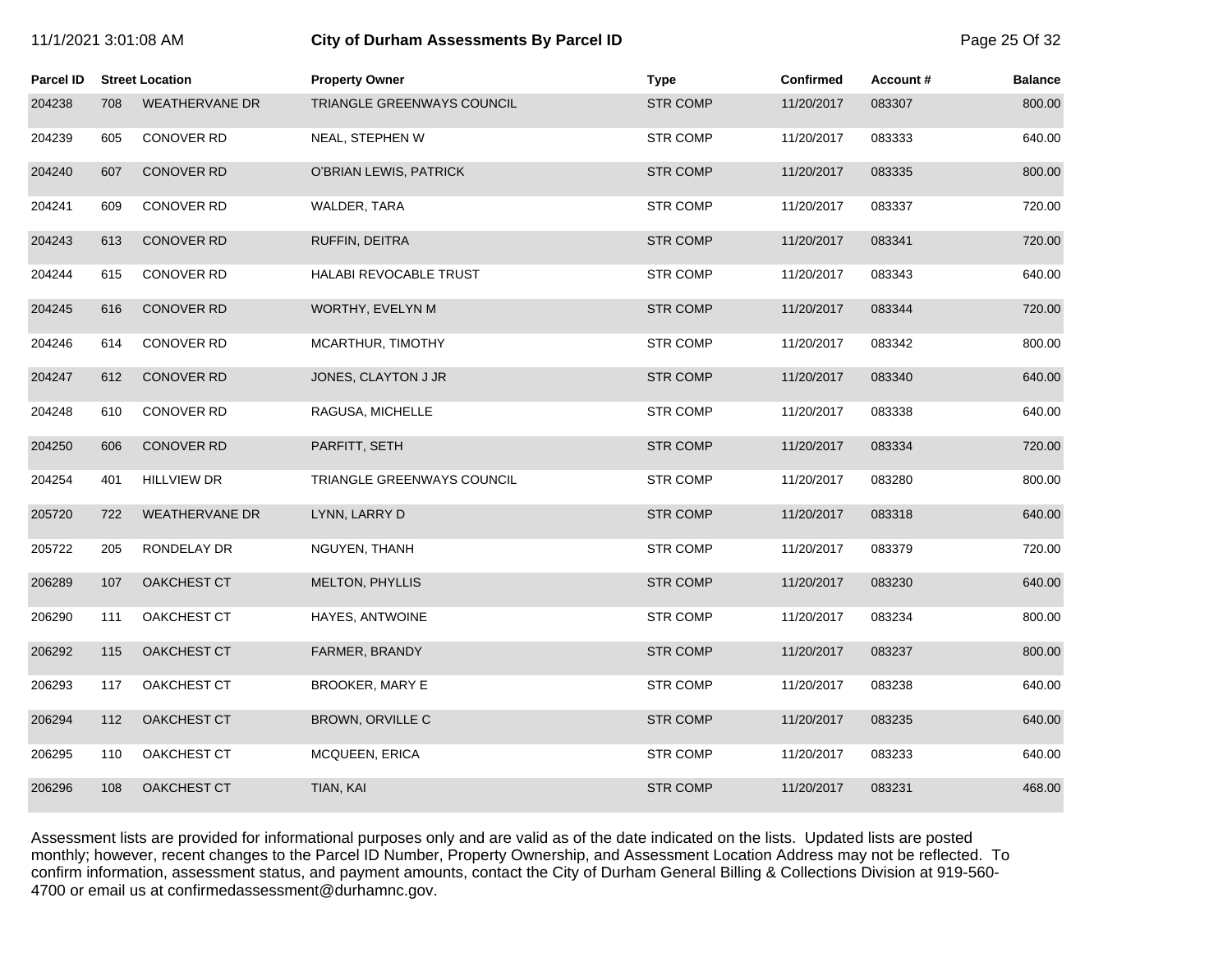| 11/1/2021 3:01:08 AM |     |                        | <b>City of Durham Assessments By Parcel ID</b> |                 |                  |          | Page 26 Of 32  |
|----------------------|-----|------------------------|------------------------------------------------|-----------------|------------------|----------|----------------|
| <b>Parcel ID</b>     |     | <b>Street Location</b> | <b>Property Owner</b>                          | <b>Type</b>     | <b>Confirmed</b> | Account# | <b>Balance</b> |
| 206773               | 612 | CHALCEDONY CT          | SMITH, ELBERT L                                | <b>STR COMP</b> | 11/20/2017       | 083591   | 800.00         |
| 206775               | 616 | CHALCEDONY CT          | <b>GALEAS, BRENDA</b>                          | <b>STR COMP</b> | 11/20/2017       | 083594   | 640.00         |
| 206776               | 618 | CHALCEDONY CT          | AMH 2015-1 BORROWER LLC                        | <b>STR COMP</b> | 11/20/2017       | 083595   | 640.00         |
| 206777               | 620 | CHALCEDONY CT          | HERNANDEZ HUERTA, JOSE I                       | <b>STR COMP</b> | 11/20/2017       | 083597   | 640.00         |
| 206778               | 622 | CHALCEDONY CT          | BHARGAVA, DEEPIKA                              | <b>STR COMP</b> | 11/20/2017       | 083599   | 720.00         |
| 206779               | 624 | CHALCEDONY CT          | <b>BELAI, GHIORGHIS</b>                        | <b>STR COMP</b> | 11/20/2017       | 083601   | 800.00         |
| 206780               | 626 | CHALCEDONY CT          | MACKEY, BEN J                                  | <b>STR COMP</b> | 11/20/2017       | 083603   | 800.00         |
| 206781               | 630 | CHALCEDONY CT          | ARMSTRONG, INDIA S                             | <b>STR COMP</b> | 11/20/2017       | 083607   | 640.00         |
| 206782               | 632 | CHALCEDONY CT          | SINGLETON, BRITTANY                            | <b>STR COMP</b> | 11/20/2017       | 083609   | 640.00         |
| 206783               | 634 | CHALCEDONY CT          | ROGERS, GWENDOLYN L                            | <b>STR COMP</b> | 11/20/2017       | 083611   | 720.00         |
| 206785               | 631 | CHALCEDONY CT          | <b>BUSADA, ASHLEY A</b>                        | <b>STR COMP</b> | 11/20/2017       | 083608   | 640.00         |
| 206787               | 627 | CHALCEDONY CT          | FLYTHE, TOMEEKA                                | <b>STR COMP</b> | 11/20/2017       | 083604   | 640.00         |
| 206788               | 625 | CHALCEDONY CT          | ADAMS, JENILLE                                 | <b>STR COMP</b> | 11/20/2017       | 083602   | 640.00         |
| 206789               | 621 | CHALCEDONY CT          | LYNDS, FREDERICK                               | <b>STR COMP</b> | 11/20/2017       | 083598   | 640.00         |
| 206791               | 615 | CHALCEDONY CT          | BARNETT, TEEA                                  | <b>STR COMP</b> | 11/20/2017       | 083593   | 720.00         |
| 206792               | 628 | CHALCEDONY CT          | <b>STONEHILL ESTATES</b>                       | <b>STR COMP</b> | 11/20/2017       | 083605   | 480.00         |
| 206793               | 602 | CHALCEDONY CT          | SIMPSON, MONA                                  | <b>STR COMP</b> | 11/20/2017       | 083584   | 800.00         |
| 206794               | 604 | CHALCEDONY CT          | WILLIAMS, BERETTA L                            | <b>STR COMP</b> | 11/20/2017       | 083585   | 800.00         |
| 206795               | 606 | CHALCEDONY CT          | SINGLETARY, JAMI                               | <b>STR COMP</b> | 11/20/2017       | 083586   | 800.00         |
| 206796               | 608 | CHALCEDONY CT          | PORTER, YUCCONDA                               | <b>STR COMP</b> | 11/20/2017       | 083588   | 800.00         |
| 206797               | 611 | CHALCEDONY CT          | <b>HERNDON, ISAAC</b>                          | <b>STR COMP</b> | 11/20/2017       | 083590   | 640.00         |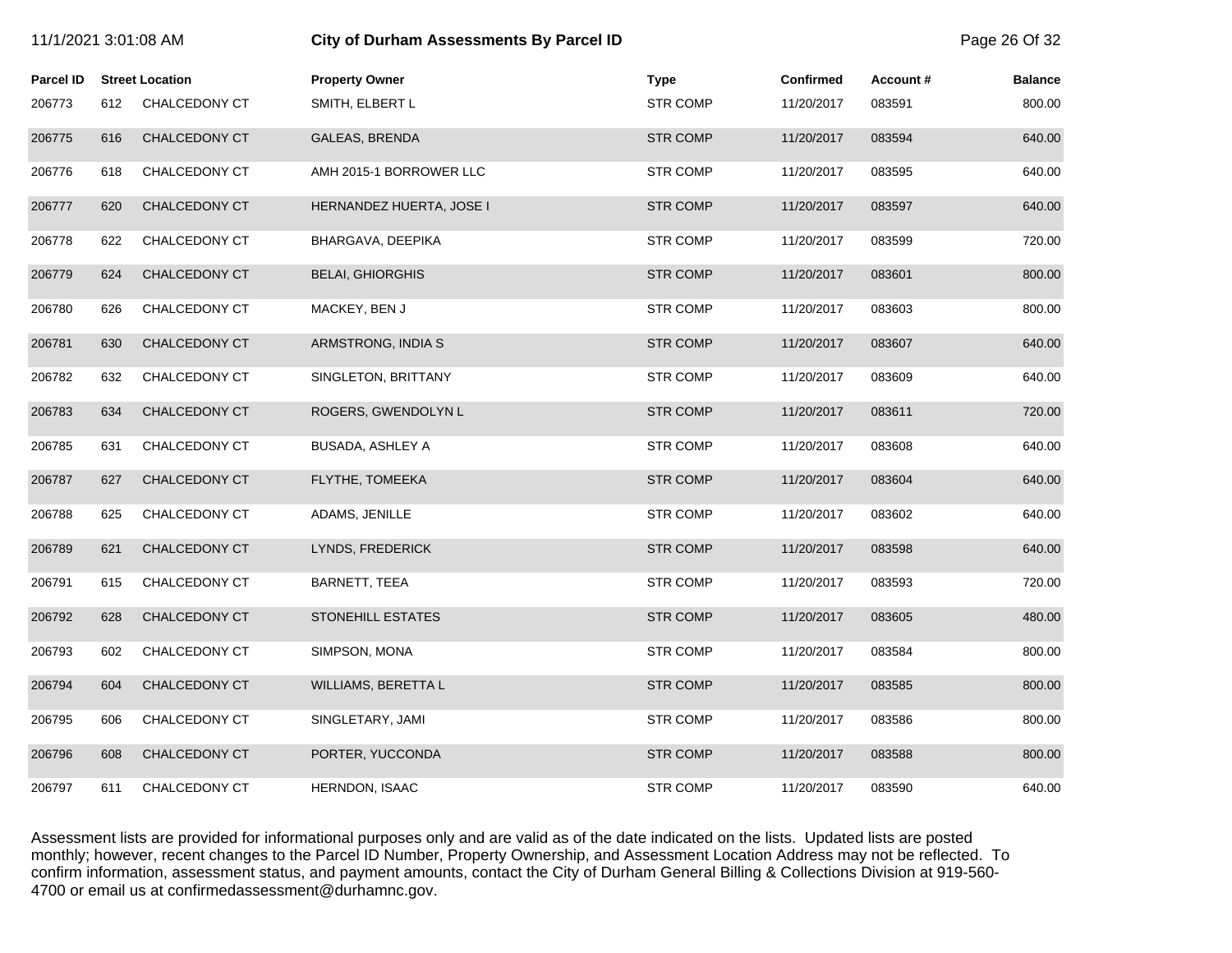| 11/1/2021 3:01:08 AM |      |                        | City of Durham Assessments By Parcel ID |                 |                  |          | Page 27 Of 32  |
|----------------------|------|------------------------|-----------------------------------------|-----------------|------------------|----------|----------------|
| <b>Parcel ID</b>     |      | <b>Street Location</b> | <b>Property Owner</b>                   | <b>Type</b>     | <b>Confirmed</b> | Account# | <b>Balance</b> |
| 206799               | 3515 | PORTICO LN             | SPICER, DESI                            | <b>STR COMP</b> | 11/20/2017       | 083580   | 800.00         |
| 206800               | 3511 | PORTICO LN             | MCENZIE, KRISTOFFER                     | <b>STR COMP</b> | 11/20/2017       | 083577   | 640.00         |
| 206805               | 3510 | PORTICO LN             | MILLER, ALICIA                          | <b>STR COMP</b> | 11/20/2017       | 083576   | 640.00         |
| 206806               | 3512 | PORTICO LN             | OLIVA, JUAN A                           | <b>STR COMP</b> | 11/20/2017       | 083578   | 640.00         |
| 206809               | 3610 | PORTICO LN             | SCARBOROUGH, AMIRAH R                   | <b>STR COMP</b> | 11/20/2017       | 083582   | 640.00         |
| 206810               | 3612 | PORTICO LN             | WHITT, ANGELA                           | <b>STR COMP</b> | 11/20/2017       | 083583   | 600.00         |
| 206811               | 623  | <b>CHALCEDONY CT</b>   | <b>STONEHILL ESTATES</b>                | <b>STR COMP</b> | 11/20/2017       | 083600   | 480.00         |
| 206814               | 104  | <b>CITRINE CT</b>      | HERNDON, LATACHIA                       | <b>STR COMP</b> | 11/20/2017       | 083652   | 640.00         |
| 206815               | 106  | <b>CITRINE CT</b>      | RHODD, ANTOINETTE A                     | <b>STR COMP</b> | 11/20/2017       | 083654   | 720.00         |
| 206816               | 108  | <b>CITRINE CT</b>      | HOLLIDAY, NIEASHA GREEN                 | <b>STR COMP</b> | 11/20/2017       | 083655   | 640.00         |
| 206817               | 110  | <b>CITRINE CT</b>      | <b>BLAND, KEVIN</b>                     | <b>STR COMP</b> | 11/20/2017       | 083657   | 720.00         |
| 206820               | 116  | <b>CITRINE CT</b>      | WILLIS, TAWANDA                         | <b>STR COMP</b> | 11/20/2017       | 083663   | 720.00         |
| 206823               | 109  | <b>CITRINE CT</b>      | HENRY, ANTHONY                          | <b>STR COMP</b> | 11/20/2017       | 083656   | 640.00         |
| 206825               | 219  | LODESTONE DR           | OWUSU, SETH                             | <b>STR COMP</b> | 11/20/2017       | 083647   | 800.00         |
| 206826               | 217  | LODESTONE DR           | NOLASCO-GOMEZO, SAUL A                  | <b>STR COMP</b> | 11/20/2017       | 083645   | 480.00         |
| 206829               | 106  | LODESTONE DR           | <b>BECK, DAVID</b>                      | <b>STR COMP</b> | 11/20/2017       | 083615   | 640.00         |
| 206830               | 112  | LODESTONE DR           | EATMON, WILLONA                         | <b>STR COMP</b> | 11/20/2017       | 083619   | 800.00         |
| 206832               | 115  | LODESTONE DR           | HARVEL, SARAH                           | <b>STR COMP</b> | 11/20/2017       | 083621   | 640.00         |
| 206833               | 113  | LODESTONE DR           | PENN-REESE, MARY                        | <b>STR COMP</b> | 11/20/2017       | 083620   | 640.00         |
| 206835               | 109  | LODESTONE DR           | IH3 PROPERTY NORTH CAROLINA, LP         | <b>STR COMP</b> | 11/20/2017       | 083617   | 640.00         |
| 206836               | 107  | <b>LODESTONE DR</b>    | <b>BELL, STACY</b>                      | <b>STR COMP</b> | 11/20/2017       | 083616   | 800.00         |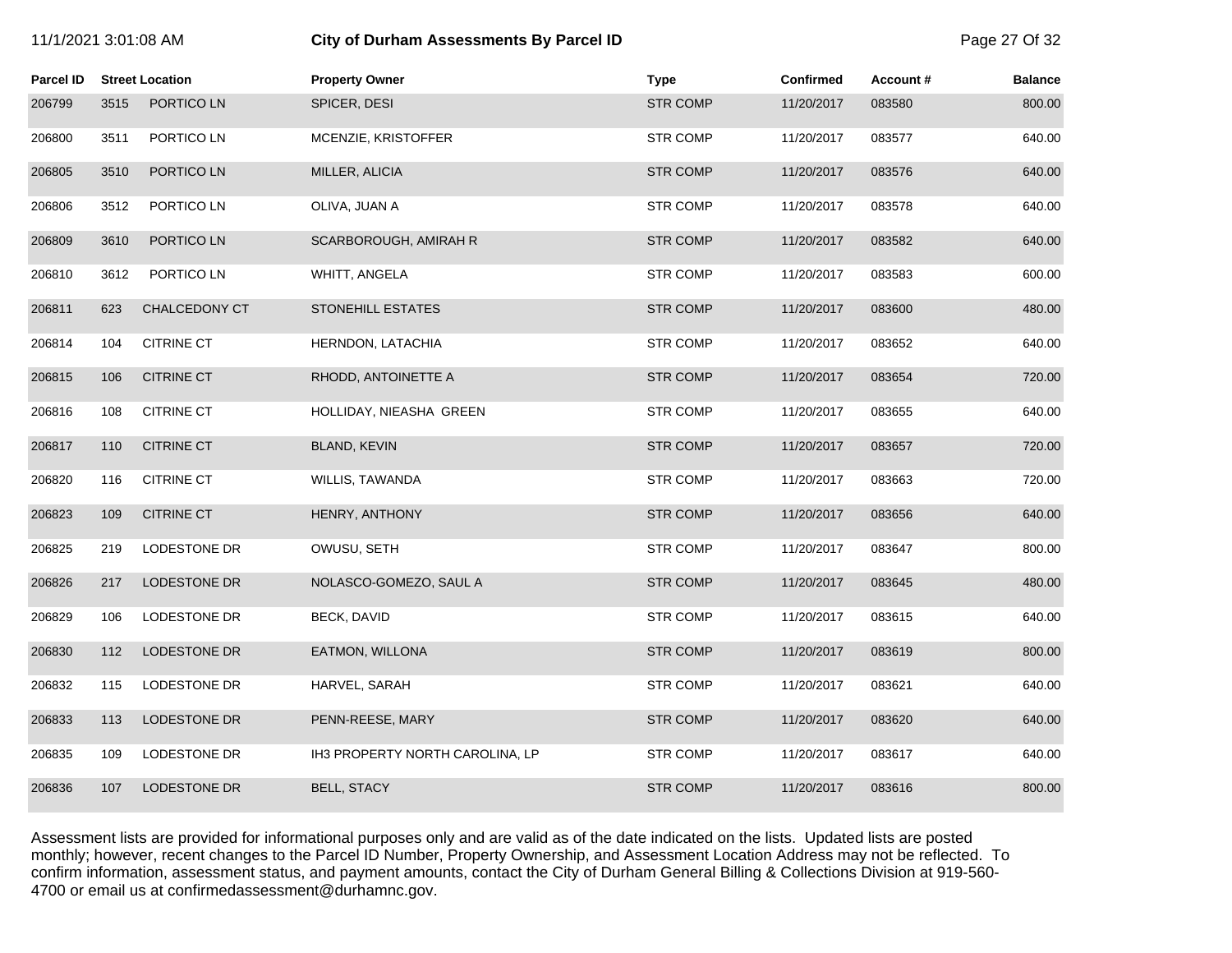| 11/1/2021 3:01:08 AM |     |                        | <b>City of Durham Assessments By Parcel ID</b> |                 |                  |          | Page 28 Of 32  |
|----------------------|-----|------------------------|------------------------------------------------|-----------------|------------------|----------|----------------|
| <b>Parcel ID</b>     |     | <b>Street Location</b> | <b>Property Owner</b>                          | <b>Type</b>     | <b>Confirmed</b> | Account# | <b>Balance</b> |
| 206837               | 105 | LODESTONE DR           | DAWSON, DEIDRA                                 | <b>STR COMP</b> | 11/20/2017       | 083613   | 800.00         |
| 206837               | 105 | LODESTONE DR           | WATERS, ANDREW M                               | <b>STR COMP</b> | 11/20/2017       | 083614   | 640.00         |
| 206840               | 215 | <b>LODESTONE DR</b>    | TIMBERLAKE, RENEE                              | <b>STR COMP</b> | 11/20/2017       | 083643   | 800.00         |
| 206842               | 211 | <b>LODESTONE DR</b>    | ARMENTA LUNA, ALBERTO                          | <b>STR COMP</b> | 11/20/2017       | 083639   | 640.00         |
| 206845               | 205 | LODESTONE DR           | GOMEZ, PABLO                                   | <b>STR COMP</b> | 11/20/2017       | 083636   | 640.00         |
| 206846               | 203 | <b>LODESTONE DR</b>    | KAHOE, DENNA                                   | <b>STR COMP</b> | 11/20/2017       | 083634   | 720.00         |
| 206847               | 201 | LODESTONE DR           | CORDERO, ROSA                                  | <b>STR COMP</b> | 11/20/2017       | 083633   | 640.00         |
| 206850               | 204 | <b>LODESTONE DR</b>    | <b>NORTH WIND PROPERTIES</b>                   | <b>STR COMP</b> | 11/20/2017       | 083635   | 640.00         |
| 206851               | 212 | LODESTONE DR           | PLEASANTS, NATARSHA                            | <b>STR COMP</b> | 11/20/2017       | 083640   | 800.00         |
| 206853               | 124 | LODESTONE DR           | STONEHILL ESTATES                              | <b>STR COMP</b> | 11/20/2017       | 083628   | 480.00         |
| 206855               | 122 | LODESTONE DR           | <b>BUTTS, MARCUS</b>                           | <b>STR COMP</b> | 11/20/2017       | 083626   | 640.00         |
| 206856               | 126 | <b>LODESTONE DR</b>    | RAKIRO, DOLLY                                  | <b>STR COMP</b> | 11/20/2017       | 083630   | 640.00         |
| 206858               | 123 | LODESTONE DR           | CAMACHO, MARIELENA                             | <b>STR COMP</b> | 11/20/2017       | 083627   | 640.00         |
| 206859               | 121 | LODESTONE DR           | WINKFIELD, ERNEST                              | <b>STR COMP</b> | 11/20/2017       | 083625   | 640.00         |
| 207666               | 634 | CONOVER RD             | CORPORA, PLACIDO                               | <b>STR COMP</b> | 11/20/2017       | 083359   | 720.00         |
| 207667               | 632 | CONOVER RD             | MOUALLEM, PIERRE                               | <b>STR COMP</b> | 11/20/2017       | 083357   | 640.00         |
| 207669               | 628 | <b>CONOVER RD</b>      | <b>BALLARD, STEVE T</b>                        | <b>STR COMP</b> | 11/20/2017       | 083353   | 800.00         |
| 207670               | 626 | <b>CONOVER RD</b>      | <b>BROOKS, WILLIAM</b>                         | <b>STR COMP</b> | 11/20/2017       | 083352   | 800.00         |
| 207672               | 622 | CONOVER RD             | ROOK, BRANDEE D                                | <b>STR COMP</b> | 11/20/2017       | 083349   | 560.00         |
| 207673               | 620 | <b>CONOVER RD</b>      | HERSHBERGER, TONYA                             | <b>STR COMP</b> | 11/20/2017       | 083348   | 619.36         |
| 207674               | 618 | <b>CONOVER RD</b>      | OTTI, EMMANUEL                                 | <b>STR COMP</b> | 11/20/2017       | 083346   | 480.00         |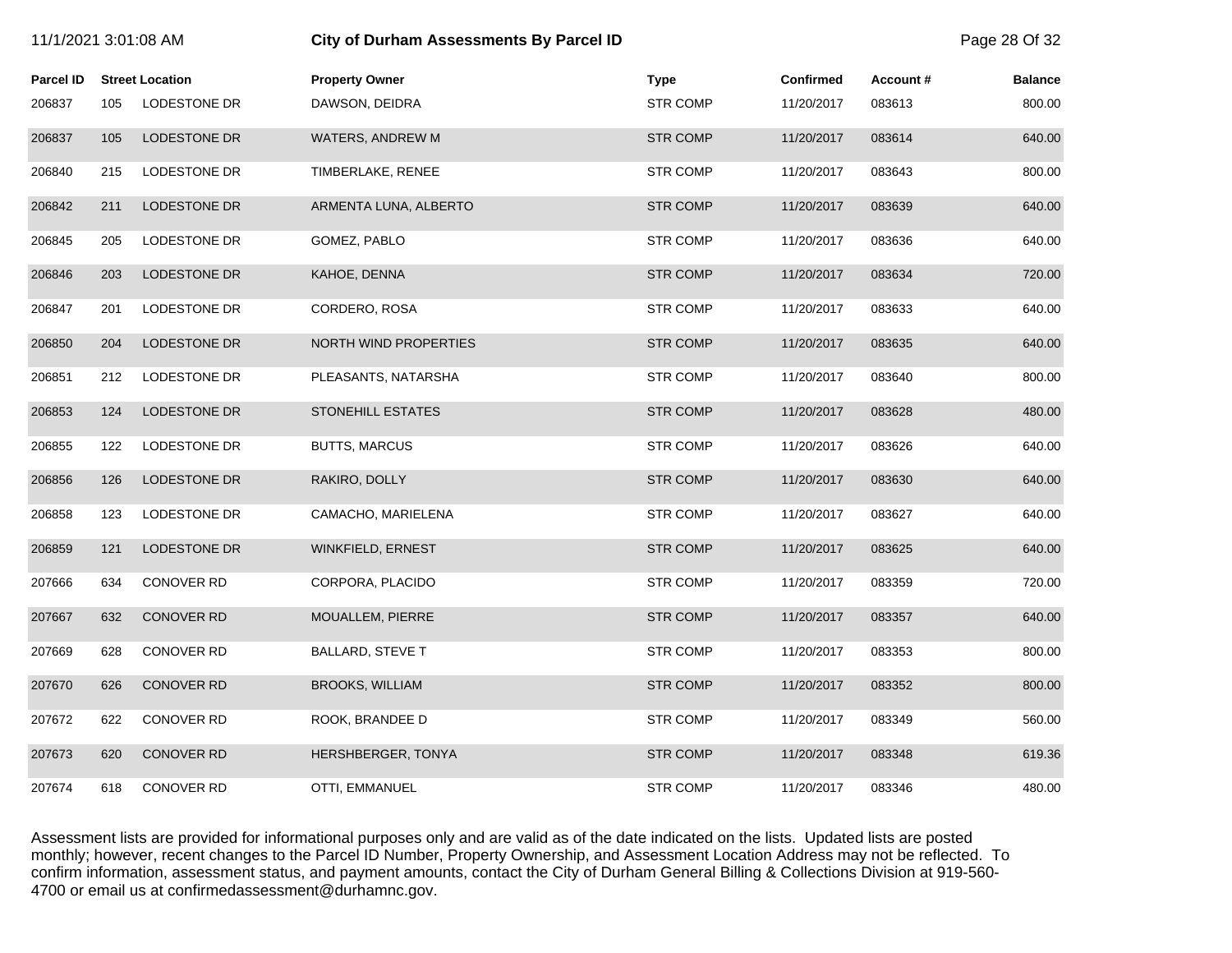# 11/1/2021 3:01:08 AM **City of Durham Assessments By Parcel ID** Page 29 Of 32

| <b>Parcel ID</b> |     | <b>Street Location</b> | <b>Property Owner</b>          | <b>Type</b>     | <b>Confirmed</b> | Account# | <b>Balance</b> |
|------------------|-----|------------------------|--------------------------------|-----------------|------------------|----------|----------------|
| 207675           | 631 | <b>CONOVER RD</b>      | MFW INVESTMENTS LLC            | <b>STR COMP</b> | 11/20/2017       | 083356   | 800.00         |
| 207677           | 647 | <b>CONOVER RD</b>      | ROSARIO, WAYNE                 | <b>STR COMP</b> | 11/20/2017       | 083368   | 640.00         |
| 207678           | 650 | <b>CONOVER RD</b>      | <b>BURNETT, PECOLIA</b>        | <b>STR COMP</b> | 11/20/2017       | 083370   | 500.00         |
| 207681           | 644 | CONOVER RD             | <b>HALABI REVOCABLE TRUST</b>  | <b>STR COMP</b> | 11/20/2017       | 083365   | 640.00         |
| 207684           | 638 | <b>CONOVER RD</b>      | <b>BOBBITT, LEE</b>            | <b>STR COMP</b> | 11/20/2017       | 083361   | 720.00         |
| 207685           | 636 | CONOVER RD             | SMALLWOOD, JACQUELYN           | <b>STR COMP</b> | 11/20/2017       | 083360   | 480.00         |
| 207688           | 401 | RONDELAY DR            | LAWRENCE, ANGELA               | <b>STR COMP</b> | 11/20/2017       | 083404   | 720.00         |
| 207690           | 408 | RONDELAY DR            | BARKER, JEANETTE               | <b>STR COMP</b> | 11/20/2017       | 083409   | 800.00         |
| 207692           | 404 | RONDELAY DR            | DUNNIVAN, MARIA                | <b>STR COMP</b> | 11/20/2017       | 083407   | 640.00         |
| 207693           | 402 | RONDELAY DR            | CULLEN, CATHERINE              | <b>STR COMP</b> | 11/20/2017       | 083405   | 800.00         |
| 207694           | 400 | RONDELAY DR            | <b>GALBERTH, FATINA HARRIS</b> | <b>STR COMP</b> | 11/20/2017       | 083403   | 640.00         |
| 207696           | 322 | RONDELAY DR            | HOLLIDAY, MONICA               | <b>STR COMP</b> | 11/20/2017       | 083399   | 720.00         |
| 207701           | 611 | <b>ASHBURN LN</b>      | MATHEWS, ALLISON               | <b>STR COMP</b> | 11/20/2017       | 083414   | 560.00         |
| 207702           | 613 | <b>ASHBURN LN</b>      | WALKER, LATONIA D              | <b>STR COMP</b> | 11/20/2017       | 083416   | 800.00         |
| 207704           | 617 | <b>ASHBURN LN</b>      | MILLER, MELINDA L              | <b>STR COMP</b> | 11/20/2017       | 083420   | 640.00         |
| 207705           | 619 | <b>ASHBURN LN</b>      | AMH ROMAN TWO NC LLC           | <b>STR COMP</b> | 11/20/2017       | 083422   | 800.00         |
| 207707           | 618 | <b>ASHBURN LN</b>      | SUTTON, CAMERON P              | <b>STR COMP</b> | 11/20/2017       | 083421   | 640.00         |
| 207709           | 614 | <b>ASHBURN LN</b>      | WILLIAMS, GREGORY              | <b>STR COMP</b> | 11/20/2017       | 083417   | 569.36         |
| 207710           | 612 | <b>ASHBURN LN</b>      | RUVIDO, LOUIE                  | <b>STR COMP</b> | 11/20/2017       | 083415   | 560.00         |
| 207712           | 607 | <b>ASHBURN LN</b>      | TRIANGLE GREENWAYS COUNCIL     | <b>STR COMP</b> | 11/20/2017       | 083412   | 800.00         |
| 207713           | 606 | <b>ASHBURN LN</b>      | TRIANGLE GREENWAYS COUNCIL     | <b>STR COMP</b> | 11/20/2017       | 083411   | 800.00         |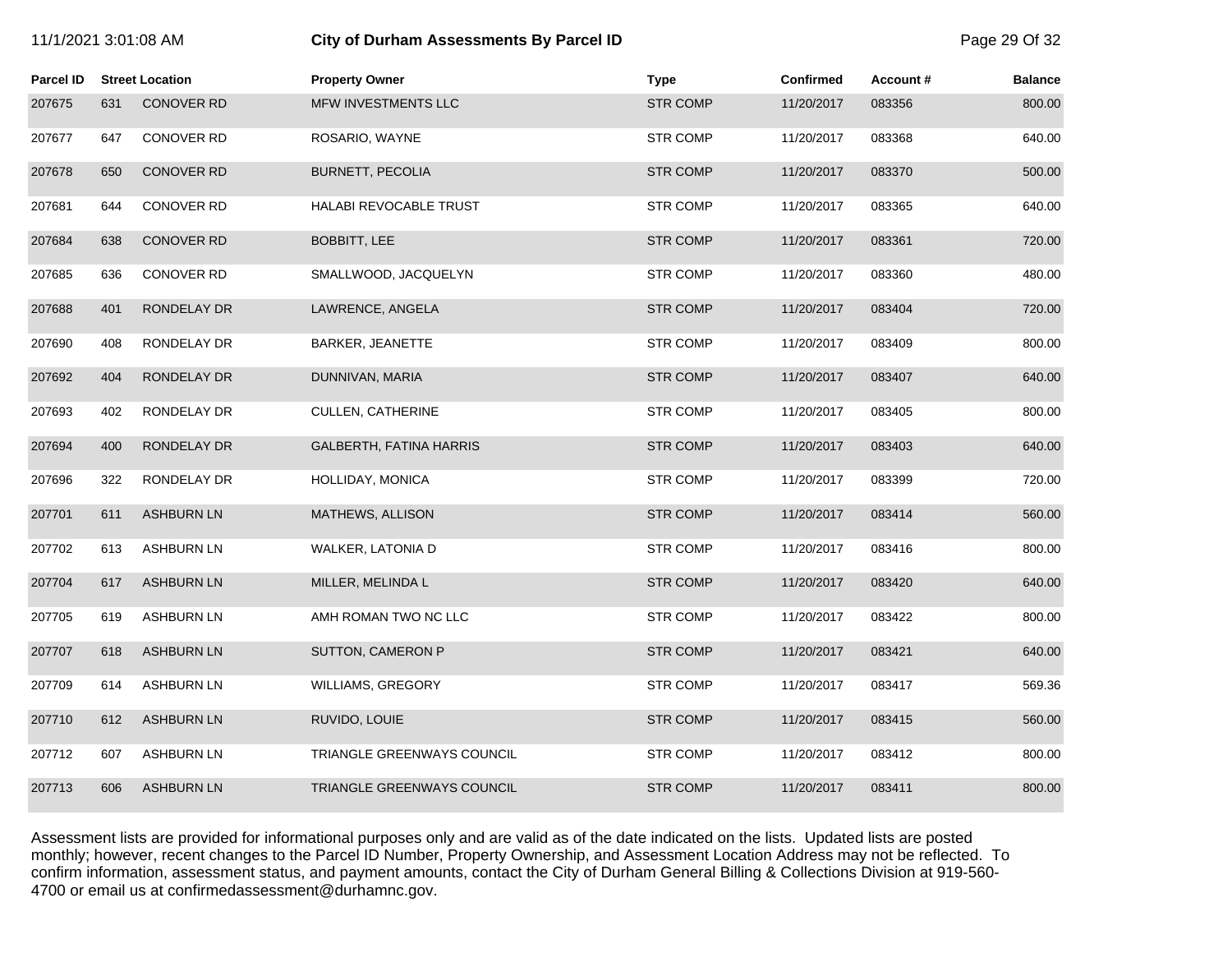| 11/1/2021 3:01:08 AM |     |                        | City of Durham Assessments By Parcel ID |                 |                  |          | Page 30 Of 32  |
|----------------------|-----|------------------------|-----------------------------------------|-----------------|------------------|----------|----------------|
| <b>Parcel ID</b>     |     | <b>Street Location</b> | <b>Property Owner</b>                   | <b>Type</b>     | <b>Confirmed</b> | Account# | <b>Balance</b> |
| 207714               | 621 | <b>ASHBURN LN</b>      | IH5 PROPERTY NORTH CAROLINA, LP         | <b>STR COMP</b> | 11/20/2017       | 083424   | 640.00         |
| 207717               | 627 | <b>ASHBURN LN</b>      | TAYLOR, BRIAN M                         | <b>STR COMP</b> | 11/20/2017       | 083430   | 720.00         |
| 207718               | 631 | <b>ASHBURN LN</b>      | RYCEK, RICHARD                          | <b>STR COMP</b> | 11/20/2017       | 083433   | 640.00         |
| 207719               | 633 | <b>ASHBURN LN</b>      | LESAWE, CYNTHIA A                       | <b>STR COMP</b> | 11/20/2017       | 083434   | 640.00         |
| 207720               | 701 | <b>ASHBURN LN</b>      | ANTHONY, MARK L                         | <b>STR COMP</b> | 11/20/2017       | 083435   | 640.00         |
| 207721               | 101 | <b>ENGLISH IVY DR</b>  | ANAYA, JOSE M                           | <b>STR COMP</b> | 11/20/2017       | 083444   | 640.00         |
| 207722               | 103 | ENGLISH IVY DR         | CANNADY, LACONDA                        | <b>STR COMP</b> | 11/20/2017       | 083446   | 620.00         |
| 207723               | 105 | ENGLISH IVY DR         | BOYD, TRENT                             | <b>STR COMP</b> | 11/20/2017       | 083448   | 640.00         |
| 207725               | 102 | ENGLISH IVY DR         | DIXON, LAJEANIA                         | <b>STR COMP</b> | 11/20/2017       | 083445   | 720.00         |
| 207726               | 100 | <b>ENGLISH IVY DR</b>  | JOHNSON, FREDERICK A                    | <b>STR COMP</b> | 11/20/2017       | 083443   | 720.00         |
| 207727               | 630 | <b>ASHBURN LN</b>      | HUGHES, BARBARA                         | <b>STR COMP</b> | 11/20/2017       | 083432   | 800.00         |
| 207728               | 628 | <b>ASHBURN LN</b>      | BUTCH, ALEXANDER C                      | <b>STR COMP</b> | 11/20/2017       | 083431   | 800.00         |
| 207729               | 626 | <b>ASHBURN LN</b>      | CAMPBELL, RODGER                        | <b>STR COMP</b> | 11/20/2017       | 083429   | 480.00         |
| 207731               | 622 | <b>ASHBURN LN</b>      | ROYAL, JERMAINE D                       | <b>STR COMP</b> | 11/20/2017       | 083425   | 640.00         |
| 207732               | 705 | <b>ASHBURN LN</b>      | TRIANGLE GREENWAYS COUNCIL              | <b>STR COMP</b> | 11/20/2017       | 083436   | 800.00         |
| 207734               | 109 | ENGLISH IVY DR         | STITH, ALEXIA                           | <b>STR COMP</b> | 11/20/2017       | 083451   | 460.00         |
| 207736               | 113 | <b>ENGLISH IVY DR</b>  | MACMILLER, CURTIS                       | <b>STR COMP</b> | 11/20/2017       | 083453   | 720.00         |
| 207738               | 117 | ENGLISH IVY DR         | <b>GREEN, GINA V</b>                    | <b>STR COMP</b> | 11/20/2017       | 083456   | 720.00         |
| 207740               | 121 | ENGLISH IVY DR         | SLESAR, TOM                             | <b>STR COMP</b> | 11/20/2017       | 083460   | 540.00         |
| 207742               | 106 | <b>ENGLISH IVY DR</b>  | LEATHERBERRY, RAMIKA S                  | <b>STR COMP</b> | 11/20/2017       | 083449   | 720.00         |
| 207743               | 314 | RONDELAY DR            | IH3 PROPERTY NORTH CAROLINA, LP         | <b>STR COMP</b> | 11/20/2017       | 083392   | 640.00         |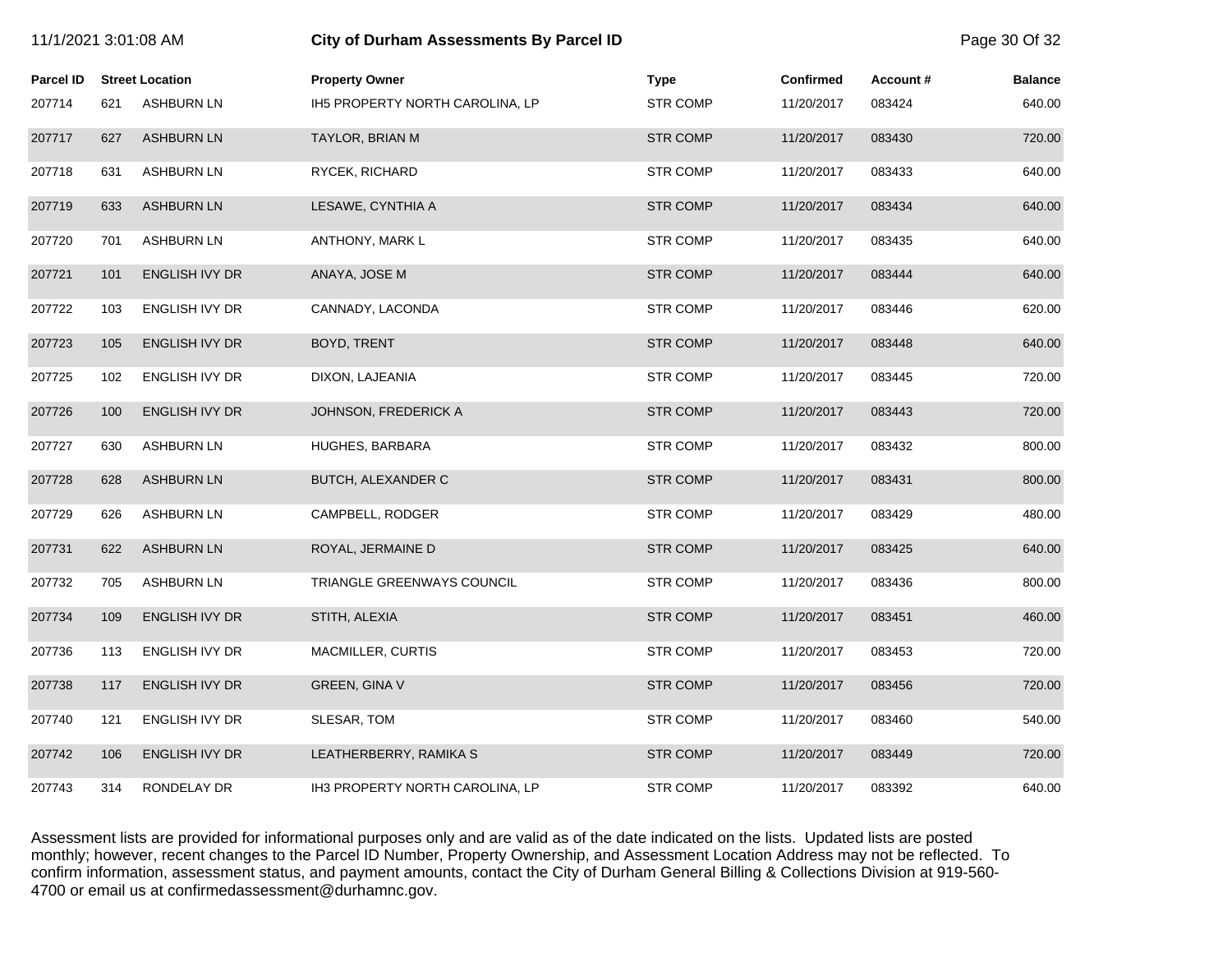| 11/1/2021 3:01:08 AM |      |                        | City of Durham Assessments By Parcel ID |                 |                  |          | Page 31 Of 32  |
|----------------------|------|------------------------|-----------------------------------------|-----------------|------------------|----------|----------------|
| <b>Parcel ID</b>     |      | <b>Street Location</b> | <b>Property Owner</b>                   | <b>Type</b>     | <b>Confirmed</b> | Account# | <b>Balance</b> |
| 207745               | 310  | RONDELAY DR            | LANGE, ANNA K                           | <b>STR COMP</b> | 11/20/2017       | 083389   | 720.00         |
| 207747               | 306  | RONDELAY DR            | HAYES, JAMES J                          | <b>STR COMP</b> | 11/20/2017       | 083385   | 640.00         |
| 207751               | 713  | <b>ASHBURN LN</b>      | ALLGOOD, DANIELLE N                     | <b>STR COMP</b> | 11/20/2017       | 083440   | 160.00         |
| 207754               | 209  | RONDELAY DR            | WILLIAMS, DAVE E                        | <b>STR COMP</b> | 11/20/2017       | 083381   | 716.46         |
| 207755               | 211  | RONDELAY DR            | MARTINEZ, JENNIE                        | <b>STR COMP</b> | 11/20/2017       | 083382   | 800.00         |
| 207756               | 303  | RONDELAY DR            | HOVEY, SCOTT                            | STR COMP        | 11/20/2017       | 083383   | 640.00         |
| 207757               | 305  | RONDELAY DR            | SMITH, EVELYN N                         | <b>STR COMP</b> | 11/20/2017       | 083384   | 540.00         |
| 207758               | 307  | RONDELAY DR            | ABDUL, JALIL                            | <b>STR COMP</b> | 11/20/2017       | 083386   | 430.13         |
| 207759               | 309  | RONDELAY DR            | X HA, QUANG                             | <b>STR COMP</b> | 11/20/2017       | 083388   | 640.00         |
| 207760               | 311  | RONDELAY DR            | IH3 PROPERTY NORTH CAROLINA, LP         | STR COMP        | 11/20/2017       | 083390   | 640.00         |
| 207861               | 317  | RONDELAY DR            | JOHNSON, CLIFTON                        | <b>STR COMP</b> | 11/20/2017       | 083395   | 640.00         |
| 207862               | 321  | RONDELAY DR            | MATHEWS, JODIE                          | <b>STR COMP</b> | 11/20/2017       | 083398   | 720.00         |
| 207866               | 3308 | <b>SWANSEA ST</b>      | MEADE, CHARLES H JR AND CARRIE L        | CURB, GT, PV    | 4/18/2011        | 082601   | 288.23         |
| 209455               | 617  | <b>CONOVER RD</b>      | WHITE, TYLER D                          | <b>STR COMP</b> | 11/20/2017       | 083345   | 640.00         |
| 209456               | 619  | CONOVER RD             | EVANS, THEDOSHIA                        | <b>STR COMP</b> | 11/20/2017       | 083347   | 640.00         |
| 209457               | 623  | <b>CONOVER RD</b>      | SHAYNE, CHRISTOPHER P                   | <b>STR COMP</b> | 11/20/2017       | 083350   | 640.00         |
| 209886               | 2702 | <b>HARVARD AVE</b>     | WIMBERLY, GREG                          | CURB, GT, PV    | 6/4/2012         | 082794   | 49.77          |
| 212200               | 118  | <b>CITRINE CT</b>      | STONEHILL ESTATES                       | <b>STR COMP</b> | 11/20/2017       | 083665   | 480.00         |
| 212201               | 227  | LODESTONE DR           | <b>STONEHILL ESTATES</b>                | <b>STR COMP</b> | 11/20/2017       | 083649   | 480.00         |
| 212202               | 221  | LODESTONE DR           | STONEHILL ESTATES                       | <b>STR COMP</b> | 11/20/2017       | 083648   | 480.00         |
| 212203               | 113  | <b>CITRINE CT</b>      | <b>STONEHILL ESTATES</b>                | <b>STR COMP</b> | 11/20/2017       | 083660   | 480.00         |